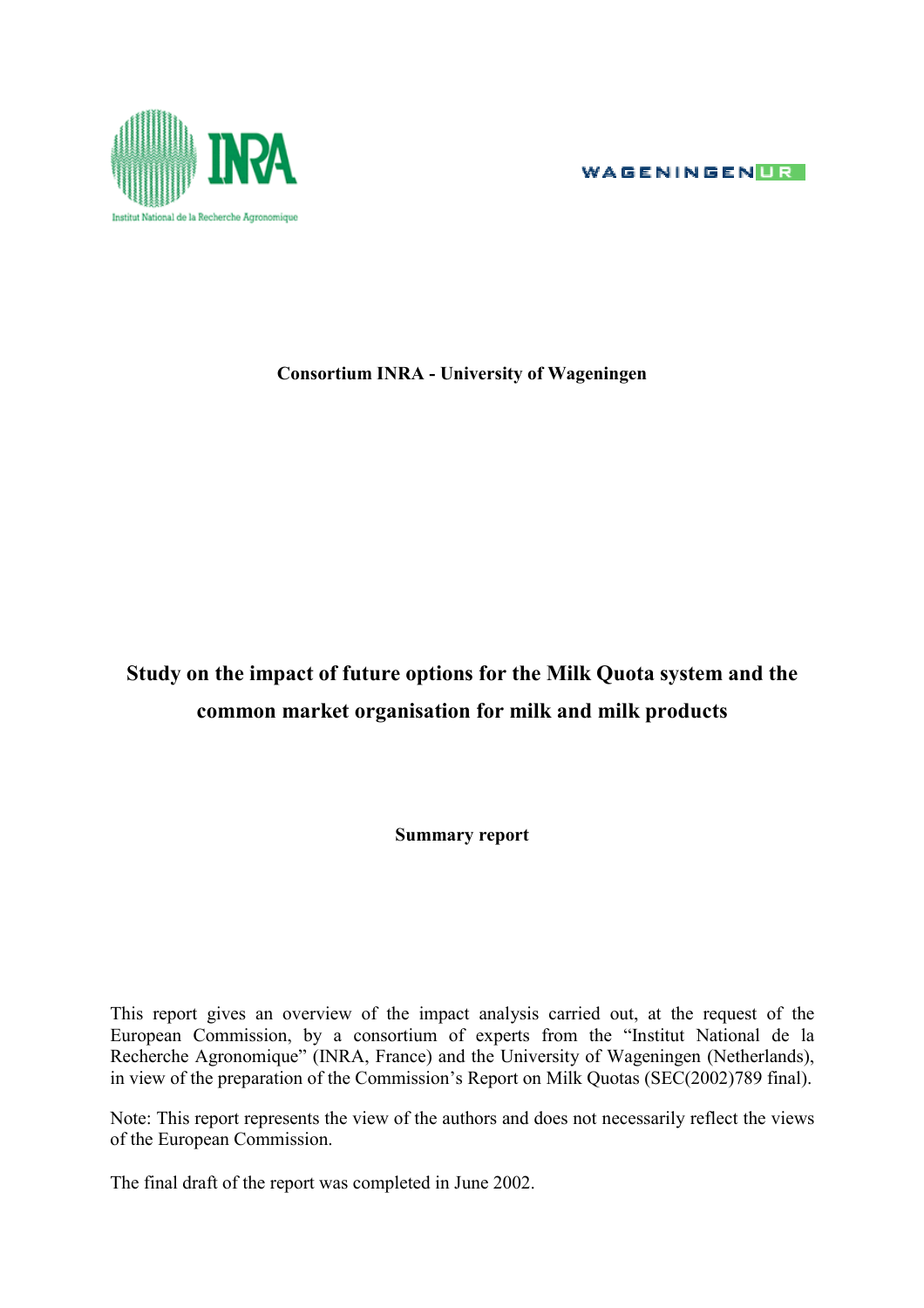**Consortium INRA - University of Wageningen**

# **Study on the impact of future options for the Milk Quota system and the common market organisation for milk and milk products**

Three teams participate in the consortium:

| <b>INRA</b> - Rennes:   | Hervé GUYOMARD, Nadine HERRARD.               |
|-------------------------|-----------------------------------------------|
| <b>INRA</b> - Toulouse: | Vincent REQUILLART, Zohra BOUAMRA-MECHEMACHE, |
|                         | Stéphane COUTURE, Karen DARTIGUES.            |

University of Wageningen: Alison BURRELL, Roël JONGENEEL.

Co-ordinator of the consortium : Vincent REQUILLART

The experts would like to thank the EU team who followed through the project and in particular Pierluigi Londero for the numerous remarks and for providing us with useful information.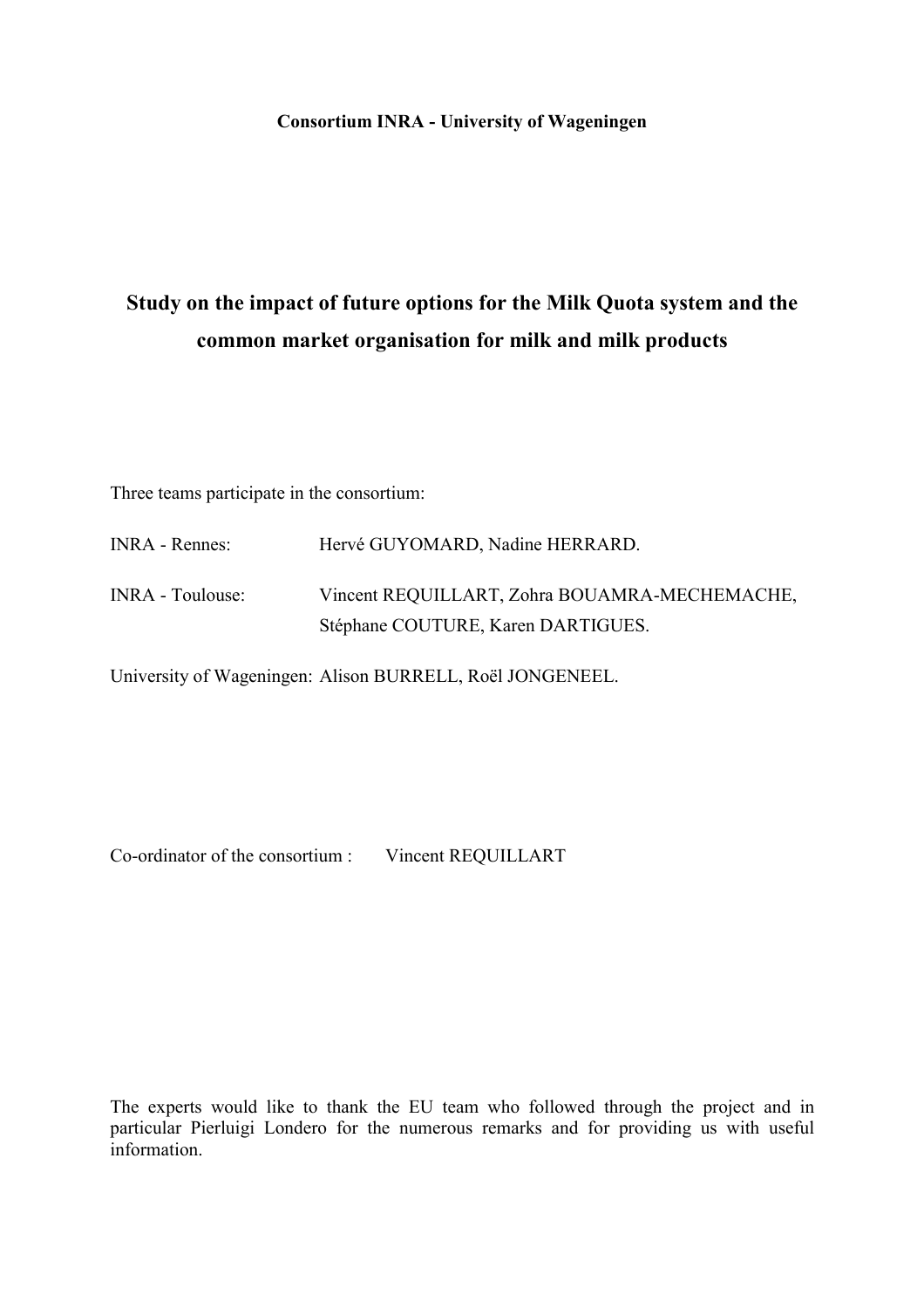| 1.            | Introduction  |                                                                                                                                                                                                                                                                               |                                             |  |  |  |  |
|---------------|---------------|-------------------------------------------------------------------------------------------------------------------------------------------------------------------------------------------------------------------------------------------------------------------------------|---------------------------------------------|--|--|--|--|
| 2.            |               | Methodology                                                                                                                                                                                                                                                                   | $\overline{3}$                              |  |  |  |  |
|               | 2.1           | <b>Modelling framework</b>                                                                                                                                                                                                                                                    | 3                                           |  |  |  |  |
|               | 2.2           | <b>Main assumptions</b>                                                                                                                                                                                                                                                       | $\overline{4}$                              |  |  |  |  |
|               |               | 2.2.1<br>Domestic demand<br>2.2.2<br>Supply side<br>2.2.3 World markets<br>2.2.4<br>WTO negotiations                                                                                                                                                                          | $\sqrt{5}$<br>$\sqrt{5}$<br>$\sqrt{6}$<br>6 |  |  |  |  |
|               | 2.3           | <b>Estimation of quota rents</b>                                                                                                                                                                                                                                              | $\tau$                                      |  |  |  |  |
|               | 2.4           | Limitations of the models                                                                                                                                                                                                                                                     | 10                                          |  |  |  |  |
| 3.            |               | <b>Impact assessment of different policy options</b>                                                                                                                                                                                                                          | 11                                          |  |  |  |  |
|               | 3.1.          | Status quo scenario<br>Description of the option<br>3.1.1<br>3.1.2<br>Impact on milk and dairy product markets<br>3.1.3<br>Impact on livestock numbers and beef production<br>3.1.4<br>Impact on producers, budget, consumers and processors                                  | 11<br>11<br>11<br>14<br>15                  |  |  |  |  |
|               | 3.2           | Repeating the Agenda 2000 approach (Agenda 2000 bis)<br>3.2.1<br>Description of the option<br>3.2.2<br>Impact on milk and dairy product markets<br>Impact on livestock numbers and beef production<br>3.2.3<br>3.2.4<br>Impact on producers, budget, consumers and processors | 16<br>16<br>16<br>18<br>18                  |  |  |  |  |
|               | 3.3           | <b>Adjusting quota to consumption</b>                                                                                                                                                                                                                                         | 19                                          |  |  |  |  |
|               |               | Two-tiered quota<br>3.3.1<br>3.3.1.1 Description of the option<br>3.3.1.2 Impact on milk and dairy product markets<br>3.3.1.3 Impact on livestock numbers and beef production<br>3.3.1.4 Impact on producers, budget, consumers and processors                                | 19<br>19<br>19<br>21<br>21                  |  |  |  |  |
|               |               | Simple quota reduction<br>3.3.2<br>3.3.2.1 Description of the option (cut quota)<br>3.3.2.2 Impact on milk and dairy product markets<br>3.3.2.3 Impact on livestock numbers and beef production<br>3.3.2.4 Impact on producers, budget, consumers and processors              | 22<br>22<br>22<br>23<br>23                  |  |  |  |  |
|               | 3.4           | Abolition of quota regime<br>3.4.1<br>Description of the option<br>3.4.2<br>Impact on milk and dairy product markets<br>3.4.3<br>Impact on livestock numbers and beef production<br>3.4.4<br>Impact on producers, budget, consumers and processors                            | 24<br>24<br>24<br>26<br>26                  |  |  |  |  |
| 4.            |               | <b>Sensitivity analysis</b>                                                                                                                                                                                                                                                   | 28                                          |  |  |  |  |
| 5.            |               | <b>Overview of main results</b>                                                                                                                                                                                                                                               | 30                                          |  |  |  |  |
| <b>ANNEX:</b> |               |                                                                                                                                                                                                                                                                               |                                             |  |  |  |  |
| I             |               | Main characteristic of the models used                                                                                                                                                                                                                                        | 33                                          |  |  |  |  |
| П             | Figures<br>37 |                                                                                                                                                                                                                                                                               |                                             |  |  |  |  |

#### **Table of contents**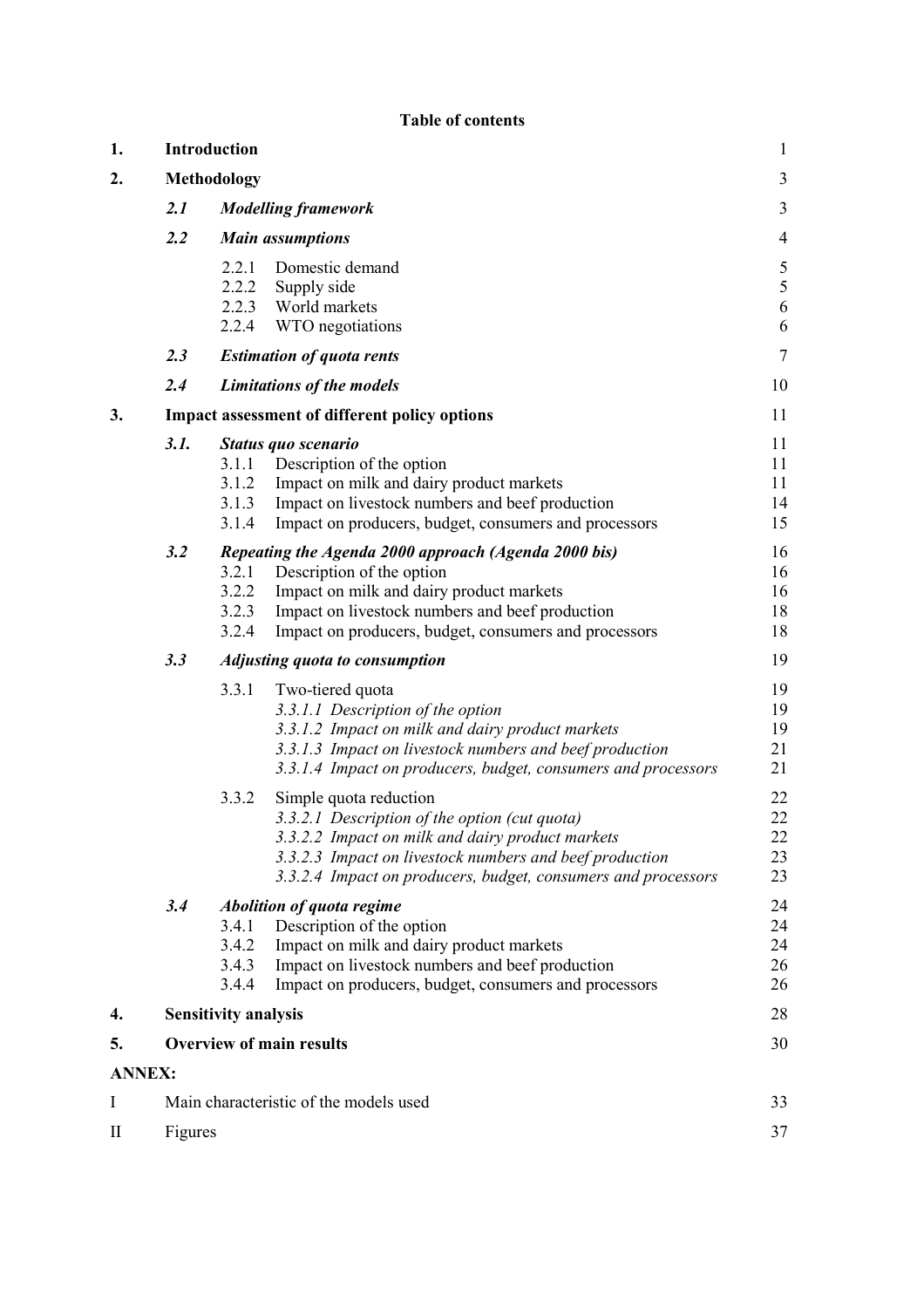# **Study on the impact of future options for the Milk Quota system and the common market organisation for milk and milk products**

## List of Tables

| Table 1: | Definition of the scenarios                                                                                          | 3  |
|----------|----------------------------------------------------------------------------------------------------------------------|----|
| Table 2: | Average milk production, milk market prices, milk shadow prices<br>and milk quota rents in 1998                      | 9  |
| Table 3: | Value of export and domestic subsidies for selected products under<br>two scenarios $(\epsilon/\text{kg})$           | 18 |
| Table 4: | Comparison of milk production increase by member state under<br>quota abolition                                      | 25 |
| Table 5: | EU production, consumption and price of selected dairy products<br>under five options                                | 27 |
| Table 6: | Utilisation of milk in the EU under five options (% of total production)                                             | 28 |
| Table 7: | Impact on the farm milk market and dairy producer surplus in 2014/15<br>of alternative assumptions on key parameters | 29 |
| Table 8  | Ranking of the options for the different groups based on the surplus in 2014/15                                      | 32 |

## List of Figures

| 37 |
|----|
| 38 |
| 38 |
| 39 |
| 39 |
|    |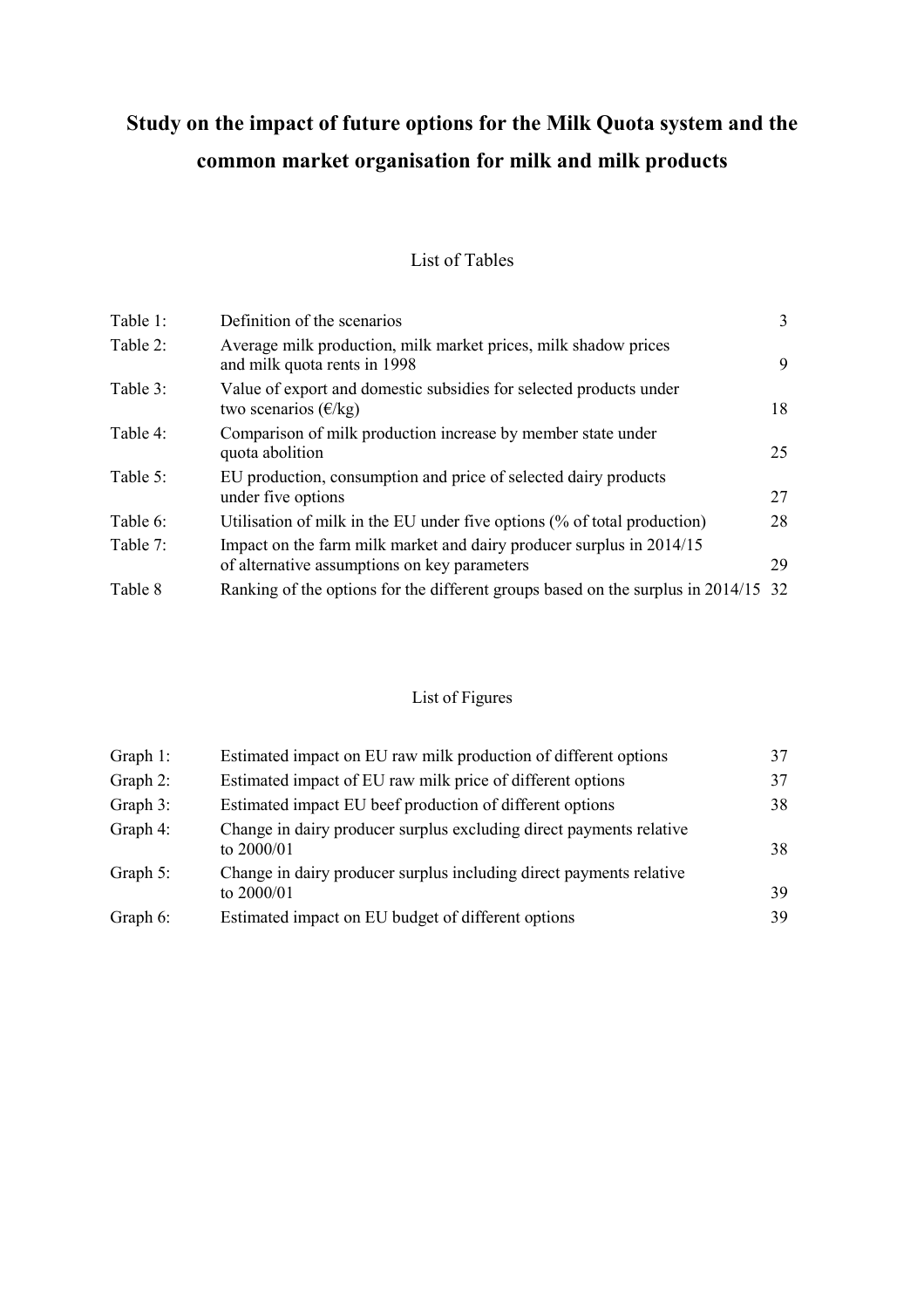#### **1. Introduction**

The framework for EU dairy policy has remained unchanged since the introduction of milk quotas in 1984. Agenda 2000, agreed in Berlin in 1999, includes some adjustments to the common organisation of the milk market but the main changes (price decreases accompanied by compensating direct payments and a small increase in quota) are not scheduled for implementation until 2005/06 to 2007/08. The quota system remains in place until 2008. What happens after that is not yet decided.

The objective of this study is to perform *ex ante* quantitative assessments of alternative dairy policies for the EU. The time period covered by the analysis is from 2000/01 to 2014/15. During this period, the context will change. In particular, the EU will be enlarged and a new WTO agreement will be reached. In this study, the impact of enlargement is not considered. Other studies suggest that its impact on market balance for EU-15 milk and dairy products is likely to be rather small in the period immediately after enlargement. For the longer term, there remains much uncertainty about the evolution of both supply and demand in accession countries. Regarding trade policy, it is assumed that a future WTO agreement will continue in the direction of the Uruguay Round Agreement by further constraining subsidised exports, as well as increasing import access to EU markets.

The study deals with milk production and dairy product markets in EU-15. It is based on models that represent the dairy sector in the 15 EU member states. In each member state, farm milk supply, milk processing and the markets for 14 different final products are modelled. At the farm level, the interaction between beef and dairy is taken into account as well as the dynamics of production due to lagged stock adjustment. All policy instruments at each stage in the production and marketing chain are represented. The models are used to simulate the impact on markets and revenues of alternative dairy policies.

Four groups of scenarios are considered in this study. They correspond to alternative EU dairy policies defined for the period 2000/01 to 2014/15. The four scenarios are given in Table 1 and are summarised as follows.

1. The *status quo scenario* corresponds to the Agenda 2000 policy package. It applies the policy changes decided in 1999 up to 2007/08, and thereafter a status quo policy. In 2014/15,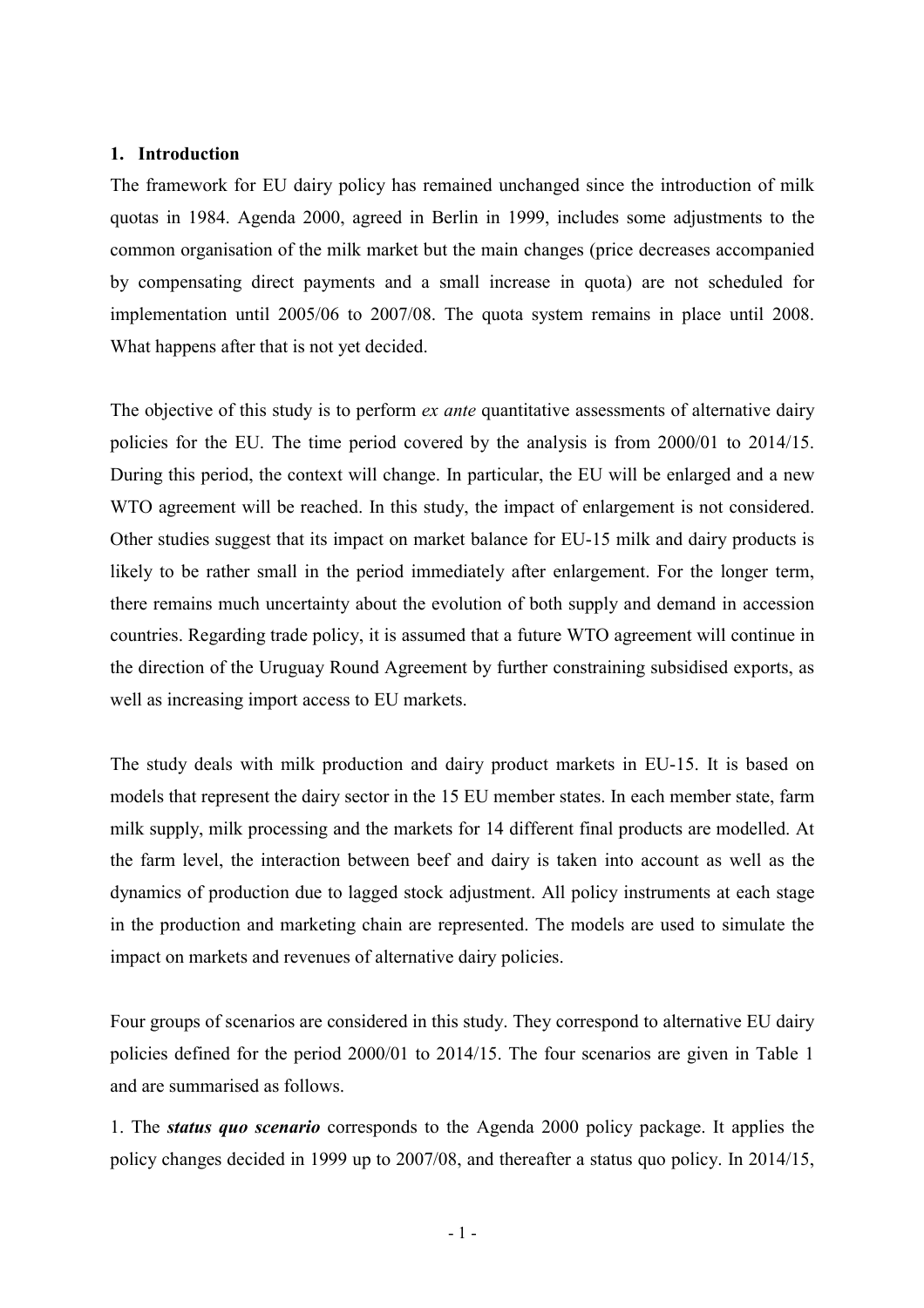intervention prices of butter and skimmed milk powder (SMP) are thus 15 per cent lower than 2000/01 prices and quotas are 1.67 per cent greater that in 2000/01. Note that quota levels in 2000/01 already include the 0.8 per cent increase that took place between 1999/00 and 2000/01. Support price cuts are compensated by direct payments at the rate of  $\epsilon$ 25 per ton of quota in the year 2001/02.

2. *Repeating the Agenda 2000 approach (Agenda 2000 bis scenario)* assumes that the Agenda 2000 reform is deepened over the period 2007/08 to 2009/10, followed by a status quo policy. In 2014/15, intervention prices of butter and SMP are respectively 30 and 20 per cent lower than 2000/01 prices and quotas are 4.67 per cent greater. Direct compensatory payments are by then  $\in$  41.66 per ton.

3. *Adjusting quota to consumption:*

l

3.1 The *two-tiered quota scenario* retains quotas but permits over-quota production for export. More precisely, it assumes that the Agenda 2000 reform is applied until 2007/08. Then, in 2008/09 quotas are decreased by 5 per cent relative to 2007/08, with production in excess of the quota exported to world markets without export subsidies. Therefore, exported over-quota production, if any, receives the world market price. Intervention prices are reduced in line with market prices in order to avoid structural intervention purchases of butter and SMP. Domestic demand and export subsidies are totally removed in 2008/09. Producers receive direct payments of €25 per ton of quota held in 2007/08.

3.2. The *cut quota scenario* assumes that quotas are decreased by 5 per cent in 2005/06. Intervention prices are reduced in line with market price so as to avoid structural intervention purchases of butter and SMP. Domestic demand and export subsidies are removed in three steps from 2005/06 to 2007/08. No direct payments are given to producers.

4. The *quota abolition scenario* assumes that quotas are abolished on 1 April 2008. Intervention prices are reduced enough to avoid structural intervention purchases of butter and SMP. Nevertheless, intervention prices would still be defined in order to protect the market from extreme short-term price disturbances. Domestic consumption aids and export subsidies are removed. Dairy producers receive direct payments of  $\epsilon$ 50 per ton of quota held in 2004/05. These payments are assumed to be fully decoupled<sup>1</sup>.

<sup>&</sup>lt;sup>1</sup> This assumption means that payments have no impact on the level of milk production. Producers choose their level of production according to the market price for farm milk while direct payments remunerate fixed factors.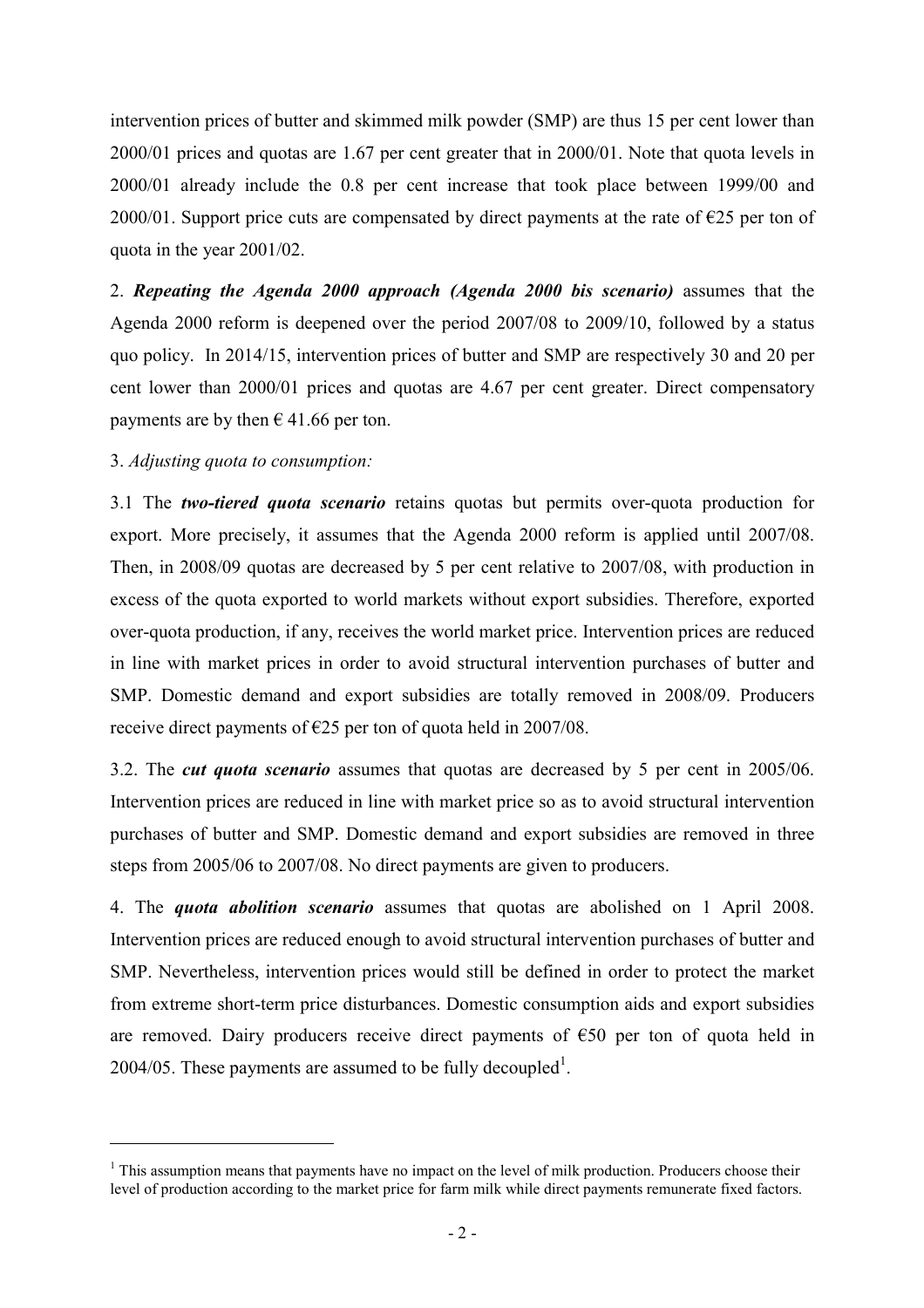|                            | Status quo          | <b>Continuation of</b> |                   | Adapting quotas to consumption | <b>Quota</b> abolition |
|----------------------------|---------------------|------------------------|-------------------|--------------------------------|------------------------|
|                            | scenario            | A2000 approach         | <b>Two-tiered</b> | Cut quota                      |                        |
| Quota                      | Agenda 2000         | Status quo until       | Status quo until  | Status quo until               | Status quo until       |
|                            | $(+1.67 %$ relative | 2007/08                | 2007/08           | 2004/05                        | 2007/08                |
|                            | to $2000/1$ )       | $+1\%$ in 2008/09      | -5% in 2008/09    | -5% in 2005/06                 | Removed in             |
|                            |                     | $+2\%$ in 2009/10      | relative to       | relative to                    | 2008/09                |
|                            |                     | $+3\%$ in 2010/11      | 2007/08           | 2004/05                        |                        |
|                            |                     | relative to            |                   |                                |                        |
|                            |                     | 2007/08                |                   |                                |                        |
| Interv. Price <sup>1</sup> |                     | Status quo until       | Status quo until  | Status quo until               | Status quo until       |
| <b>Butter</b>              | $-5\%$ in 2005/06   | 2007/08                | 2007/08           | 2004/05                        | 2007/08                |
| Relative to                | $-10\%$ in 2006/07  | $-22.5\%$ in           | Adjusted from     | Adjusted from                  | Adjusted from          |
| 2000/01                    | $-15\%$ in 2007/08  | 2008/09                | 2008/09 to        | 2004/05 to                     | 2008/09 to             |
|                            |                     | -30% in 2009/10        | 2014/15           | 2014/15                        | 2014/15                |
|                            |                     |                        |                   |                                |                        |
| <b>SMP</b>                 | $-5\%$ in 2005/06   | Status quo until       | Status quo until  | Status quo until               | Status quo until       |
| Relative to                | $-10\%$ in 2006/07  | 2007                   | 2007/08           | 2004/05                        | 2007/08                |
| 2000/01                    | $-15\%$ in 2007/08  | $-17.5\%$ in           | Adjusted from     | Adjusted from                  | Adjusted from          |
|                            |                     | 2008/09                | 2008/09 to        | $2004/05$ to                   | 2008/09 to             |
|                            |                     | $-20\%$ in 2009/10     | 2014/15           | 2014/15                        | 2014/15                |
| Consumption                |                     |                        |                   | Adjusted until                 |                        |
| and export                 |                     |                        |                   | 2004/05                        |                        |
| subsidies <sup>2</sup>     |                     |                        |                   | -33% in 2005/06                |                        |
|                            | Adjusted            | Adjusted               | Adjusted          | $-66\%$ in 2006/07             |                        |
|                            |                     |                        |                   | $-100\%$ in                    | Adjusted               |
|                            |                     |                        |                   | 2007/08                        |                        |
|                            |                     |                        |                   | relative to                    |                        |
|                            |                     |                        |                   | 2004/05                        |                        |
| <b>Direct</b>              | € 8.33 in 2005/06   | Status quo until       | Status quo until  | No direct                      |                        |
| payments                   | € 16.67 in          | 2007/08                | 2007/08           | payments                       | Status quo until       |
| (E/ton)                    | 2006/07             | € 33.33 in<br>2008/09  | € 25.00 from      |                                | 2007/08                |
|                            | $€ 25.00$ from      |                        | 2007/08 to        |                                | $€ 50.00$ from         |
|                            | 2007/08 to          | € 41.66 from           | 2014/15           |                                | 2008/09 to             |
|                            | 2014/15             | 2009/10 to             |                   |                                | 2014/15                |
|                            |                     | 2014/15                |                   |                                |                        |

1 'Adjusted' (quota abolition, cut quota and A+C scenarios) means that intervention prices of butter and SMP are reduced enough to avoid structural intervention purchases of butter and SMP.

2 'Adjusted' (Status quo, Agenda 2000 bis scenarios) means that consumption and export subsidies are such that the EU prices of butter and SMP are very close to their respective intervention price.

## **2. Methodology**

#### *2.1. Modelling framework*

The INRA-Wageningen simulation system for the EC dairy sector consists of two stand-alone models, one for milk and beef production on farms, the other for the processing of milk into dairy products and their allocation between domestic and foreign markets. The models simulate milk production, processing and market clearing in 14 EC member States (Belgium and Luxembourg are considered as one region).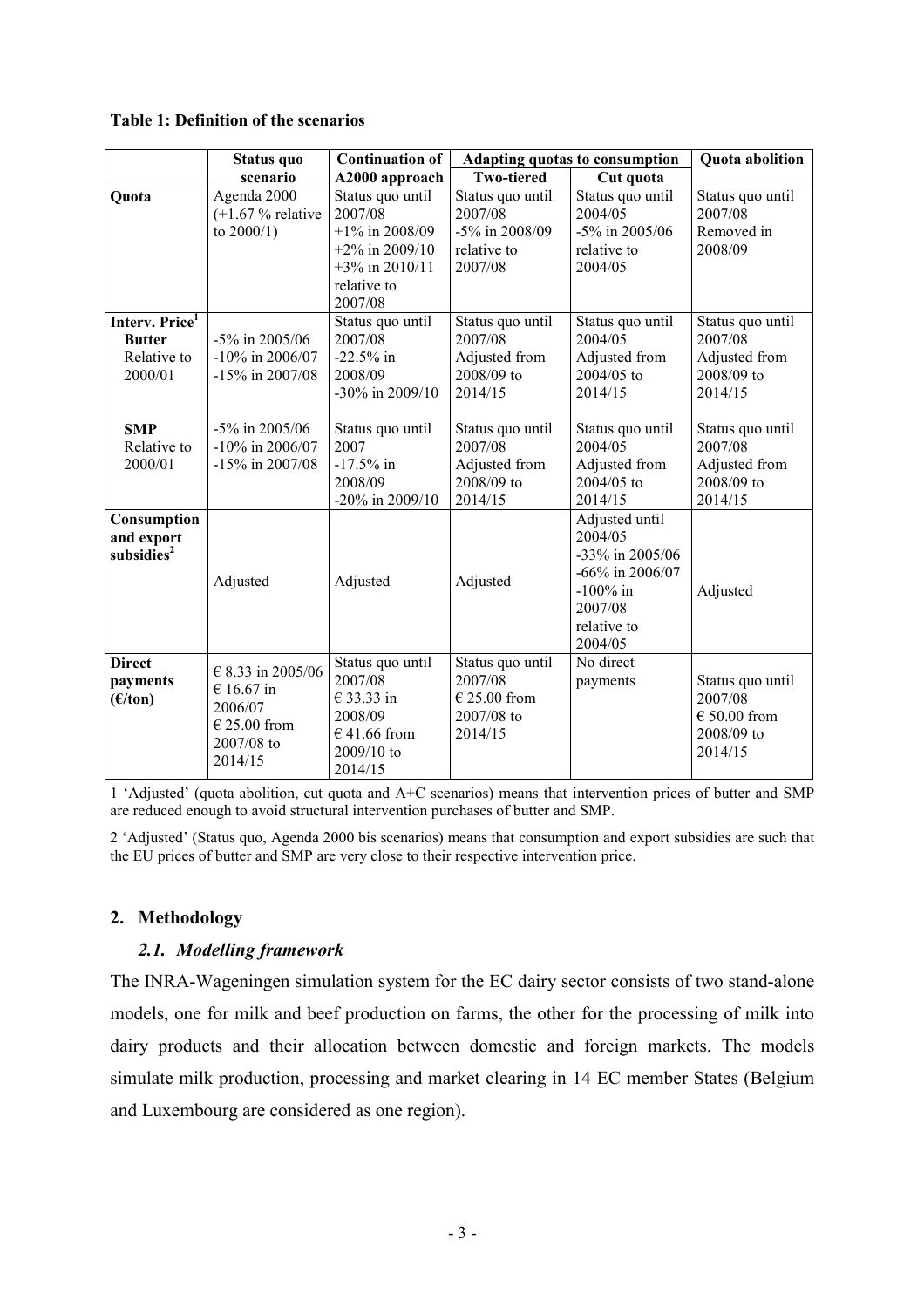The production model, developed at Wageningen University, is based on dual short-run profit and netput functions to which a stock and land adjustment component has been added. All behavioural equations are econometrically estimated. Additional input to parameterise the shadow supply function for milk has been provided by INRA-Rennes. The processing and demand model, developed at INRA-Toulouse, breaks total milk supplies down into fat and protein components. Market demands for milk products drive the derived demands for the milk components, which are reconstituted into dairy products at market level. This procedure ensures that product supplies are consistent with raw milk supplies. Domestic and world markets for 14 dairy products<sup>2</sup> complete the model. The model uses behavioural parameters and technical coefficients from a variety of sources.

The two models can be run separately (to simulate with-quota scenarios) or interactively (to simulate no-quota scenarios). Model outputs include production and prices of milk and dairy products, domestic and foreign off-take of dairy products, stock levels, beef output, feed use and stocking rates at member state level and for the EC as a whole. Producer and consumer surpluses, as well as the financial costs of a wide range of policy interventions, are also calculated.

More information on these models are available in Annex I. For further reference see Bouamra, Burrell, Guyomard, Jongeneel, Réquillart, *The INRA-Wageningen simulation system for the EU dairy sector*, paper presented at the EAAE Congress in Zaragoza; August 2002.

#### *2.2. Main assumptions*

l

The aim of the study is to quantify how dairy markets and production outcomes will be affected by alternative policy reforms. The time period under consideration is 2000/01 to 2014/15. During this time frame, not only can policy variables change but also intrinsic market conditions will evolve. In particular, one might expect that 1) domestic demand conditions, 2) milk yield, 3) world market conditions will be subject to underlying trends. A brief explanation of the main assumptions about these trends and related implications is presented in the following paragraphs.

 $2$  Fluid milk, fresh dairy products, butter, cream, skimmed milk powder, whole milk powder, concentrated milk, casein, soft cheese, blue veined cheese, semi-hard cheese, fresh cheese, processed cheese, whey powder.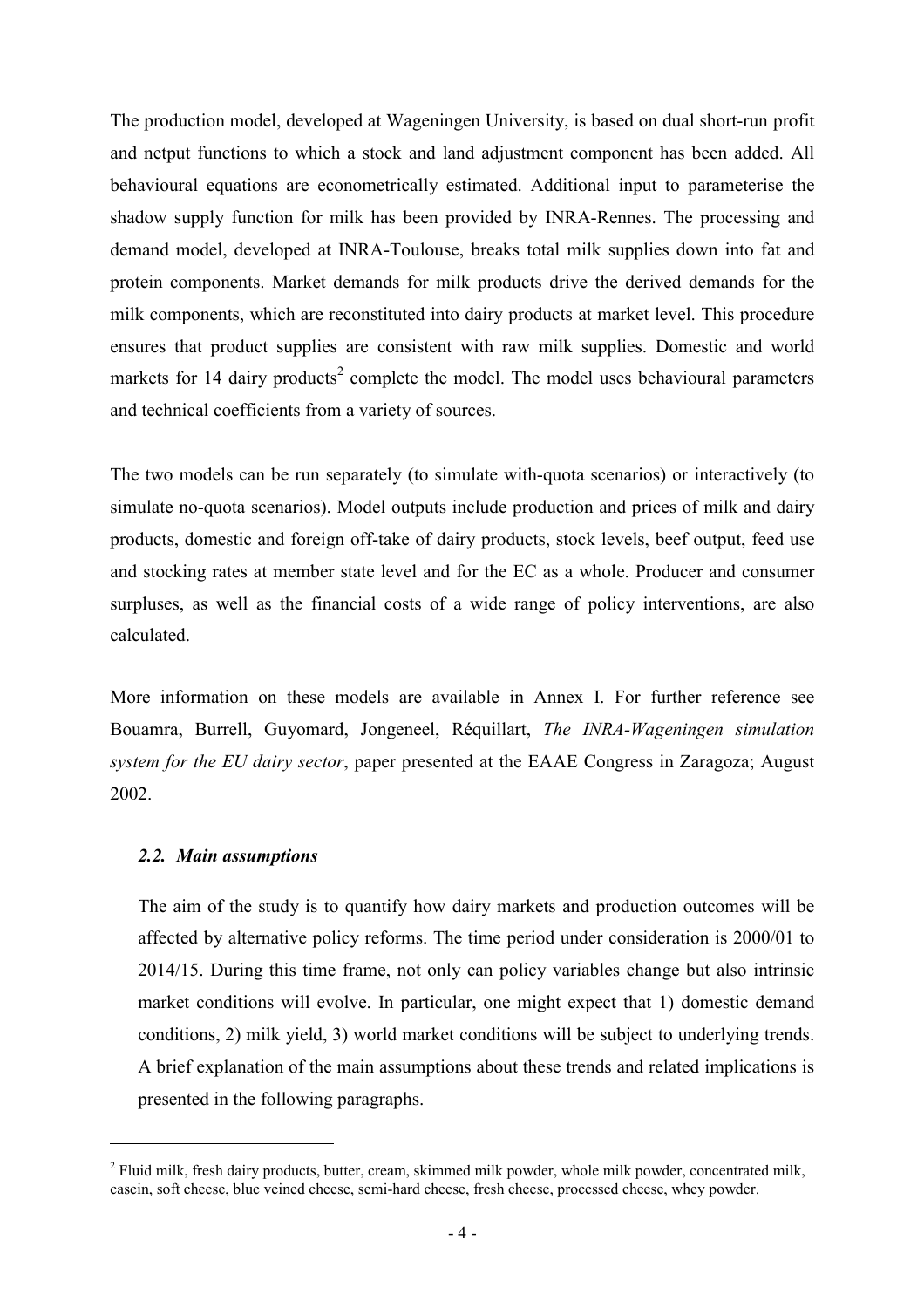#### 2.2.1. Domestic demand

Domestic consumption changes over time partly due to changes in prices. An increase in the price of a product causes a decrease in its consumption. This adjustment mechanism is at the basis of this analysis, and such responses are measured by the elasticity of demand for a product. However, changes in consumption over time are also partly due to other variables such as increasing population and consumer incomes, evolving tastes and preferences, and changing consumption habits and lifestyles. To deal with these exogenous changes in domestic demand, an 'autonomous growth in demand' for each dairy product in the  $EU^3$  has been estimated. At the aggregate level, it has been estimated that EU demand for the dairy products will increase on average by 0.75 per cent per year. For some products the rate of increase is higher, while it is lower (or negative) for other products.

An autonomous change in domestic demand can induce changes to the level of support. If no change is made to the level of support, the increase in demand implies an increase in market prices. However, increasing demand and therefore higher prices allow, if this is considered desirable, for a gradual reduction to the level of support. In particular, an increase in domestic demand requires less subsidy (whether on domestic or export markets) in order to sustain prices. In this respect, an increase in demand due to autonomous trends translates into a subsidy decrease rather than a market price increase. This mechanism can operate as long as subsidies are positive or as long as support prices exist (intervention prices of butter and SMP). When subsidies cannot be adjusted, then an increase in demand translates into a price increase.

#### 2.2.2. Supply side

 $\overline{a}$ 

On the supply side, autonomous trends in milk yields were estimated $4$ . EU average milk yield was growing by 1.2 per cent in 2000/01 compared to the previous year, slightly less than the past long-term trend. It was assumed that the rate of growth would reduce gradually over time. In this study, the assumed yield growth rates imply that the average milk production per cow in the EU, which was 5964 kg/cow in 2000/01, will reach 6977kg/cow in 2014/15.

<sup>&</sup>lt;sup>3</sup> To estimate autonomous trend in dairy product demand, annual EU consumption data have been used over the period 1984 to 1999. Non linear trends were estimated to deal with saturation phenomena and consumption data have been corrected for the effect of price changes.

<sup>&</sup>lt;sup>4</sup> Autonomous yield growth was estimated with data for the period 1984 to 1998 for each member state, after allowing for changes in feed use.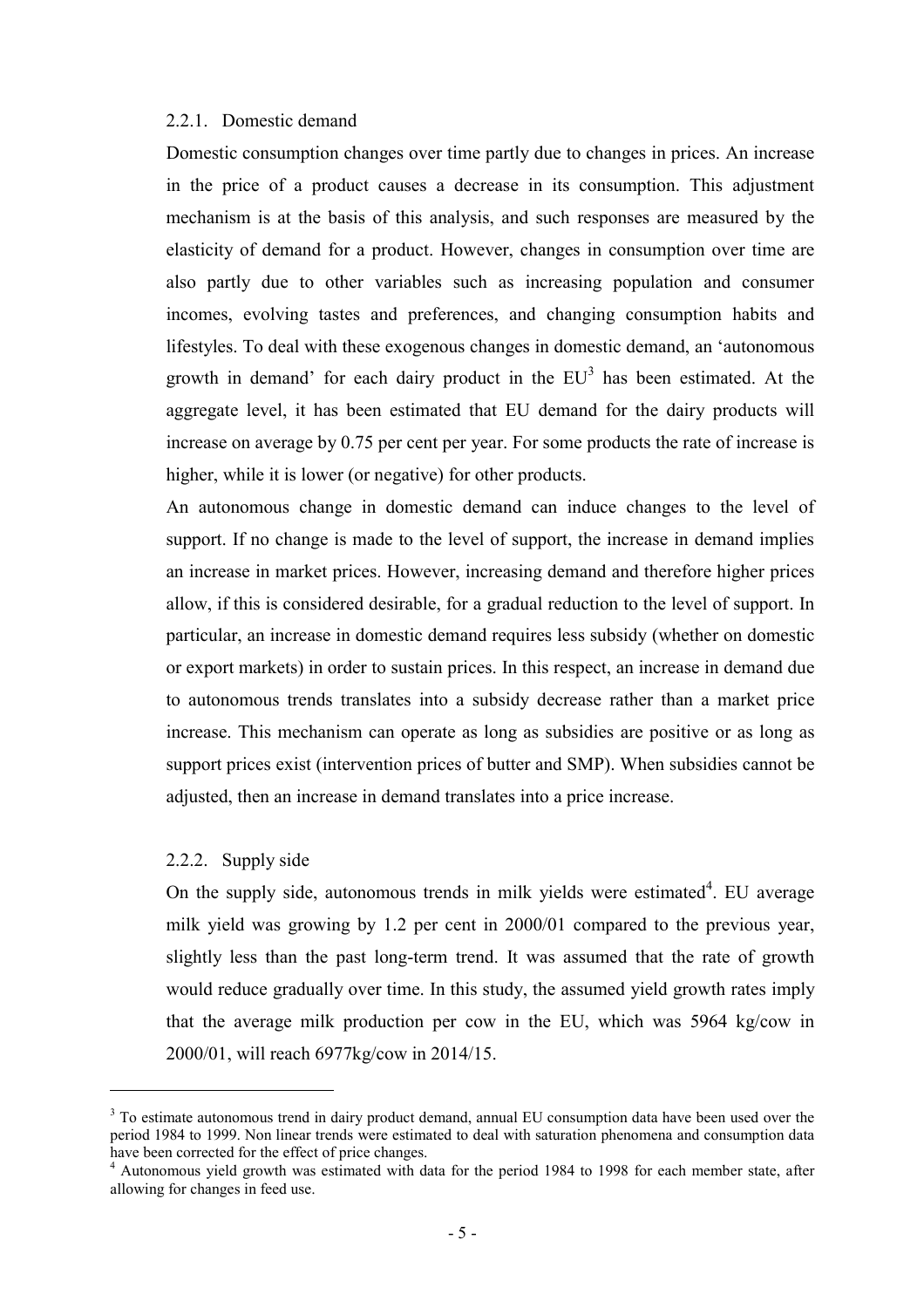This increase in yield has two major effects. First, it means that, holding EU milk production constant, the number of dairy cows will decrease over time. This has implications for dairy producers' revenues and for the beef sector. For a given beef price, the revenues earned by dairy producers from selling animals culled from the dairy herd will decline. At the same time, there will be an increase in specialised beef production as more forage and grazing area becomes available to this sector. The impact on beef production is the net effect of these opposite movements in dairy and suckler cow numbers. Second, the technical progress driving yield increases induces a change in cost of production. In a quota regime, this change affects the value of quota rents while in a no-quota regime it influences the level of production.

At the start of the simulation period, 40 to 45 per cent of EU beef production originated from mature dairy cows. Revenue from these sales is a non-negligible part of dairy producers' revenue. At the same time, changes in the dairy herd have implications for total beef production. In this study, it has been assumed that beef market prices remain unchanged at the level of the basic price set by Agenda 2000. Direct payments to specialist beef producers are, of course, not included in the calculation of the economic surplus from dairy production.

#### 2.2.3. World markets

Regarding world market demand, a prudent assumption has been adopted. It is assumed that there is no autonomous trend in demand from the rest of the world for EU dairy products. This does not mean that the EU cannot export more dairy products. This means that to do so, their price has to fall. This assumption is prudent relative to some other studies that assume an increase in future world demand for EU dairy products.

#### 2.2.4. WTO negotiations

All scenarios share the same assumptions about WTO commitments. The working assumption is that the new agreement continues in the direction of the Uruguay Round Agreement (URA). In particular it assumes that a mechanical repetition of URA, starting in 2005/06, further reduces the volume of subsidised exports by 26.5% over 5 years, doubles the minimum access limit and decreases over-quota import tariffs by a further 36% over 5 years.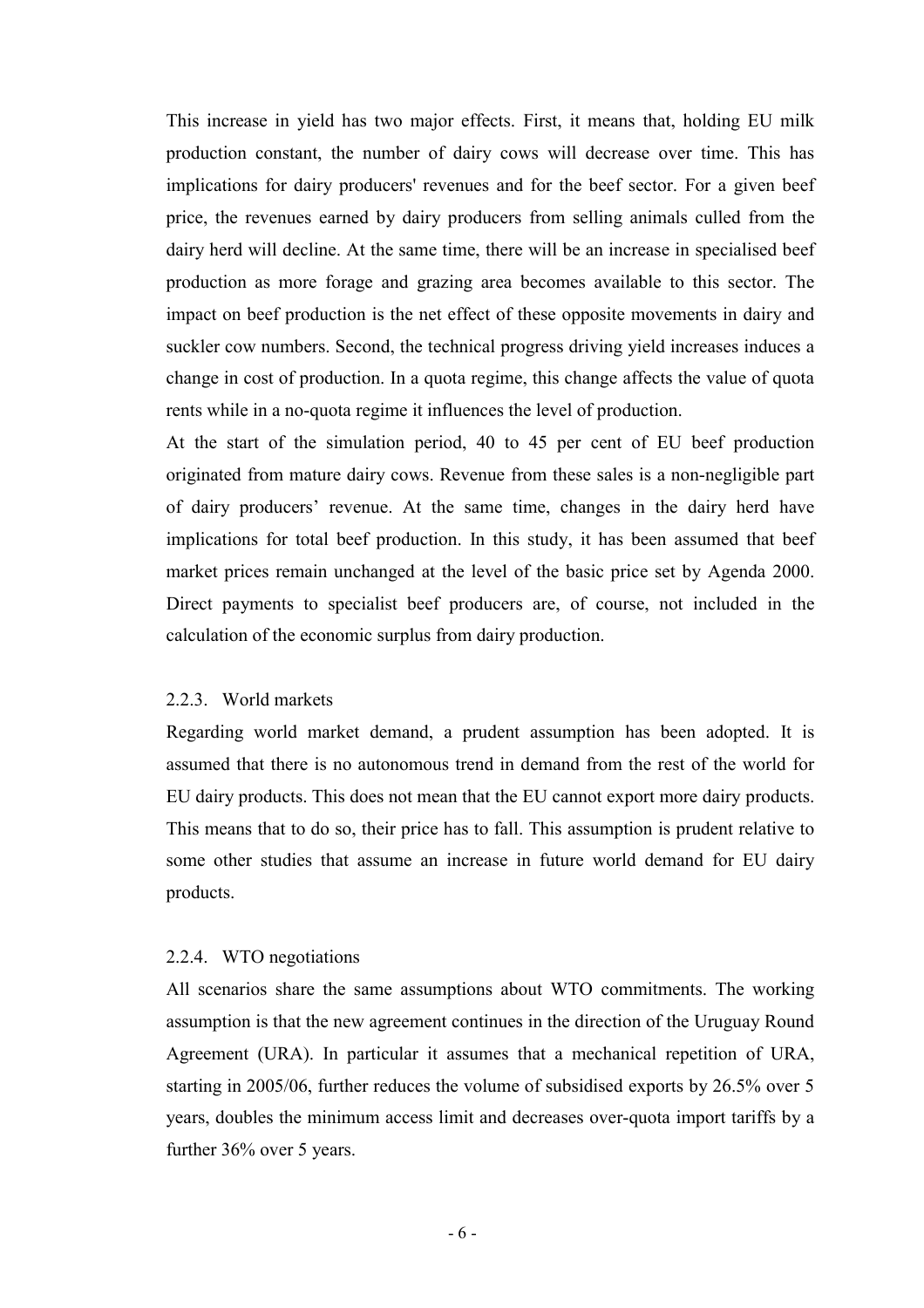#### *2.3. Estimation of quota rents*

 $\overline{a}$ 

Supply management policies regulate both the level of production and the price received by producers. In the EU, milk production has been constrained by quota limits since 1984<sup>5</sup>. This means that for 18 years, the supply of milk each year has been less than what would have been produced at that year's producer price in the absence of quotas. Thus, the link between price and the level of milk output has been broken. Consequently, it has not been possible for many years to observe how responsive milk production is to price changes.

To predict how milk production would respond if the quota constraint were removed, it is necessary to have information about what is called the 'shadow supply function' for milk. To have a good idea of this function, two key parameters are required. First, it is important to know the current *milk shadow price*, which is defined as the producer price for milk that would induce dairy farmers to produce their current quota level in the absence of a quota constraint<sup>6</sup>. Second, it is important to know the *elasticity of milk supply*, which indicates how responsive milk output would be to changes in the milk price if producers were free to adjust their production  $level<sup>7</sup>$ .

The milk shadow price is a crucial parameter for analysing dairy policy with and without quotas. Let us assume first that quota levels are fixed and the milk producer price is varied by policy makers. In this case, as long as the milk producer price remains above the milk shadow price, milk production does not react to price decreases. The difference between the milk price received and the shadow price is the *unit milk quota rent*. This is the component of price over and above the minimum necessary to obtain the quotadetermined supply of milk. If the decrease in milk price exceeds the unit milk quota rent, the new milk price is lower than the milk shadow price. In this case, the quota limit is no longer constraining and milk production falls below quota. Hence, milk production in a quota regime is sensitive to a fall in milk price only when the fall is larger than the unit milk quota rent.

 $<sup>5</sup>$  These limits are defined at member state level, at the level of milk-purchasing dairies and for individual milk</sup> producers (for both dairy deliveries and direct sales to final consumers).

<sup>6</sup> In a situation where a single producer cannot influence price (as for most agricultural commodities), the producer chooses the level of output where marginal cost equals price. Therefore, the milk shadow price corresponds to the marginal cost of production at the quota level.

<sup>&</sup>lt;sup>7</sup> The elasticity of supply measures the percentage increase in supply following a 1 per cent increase in price.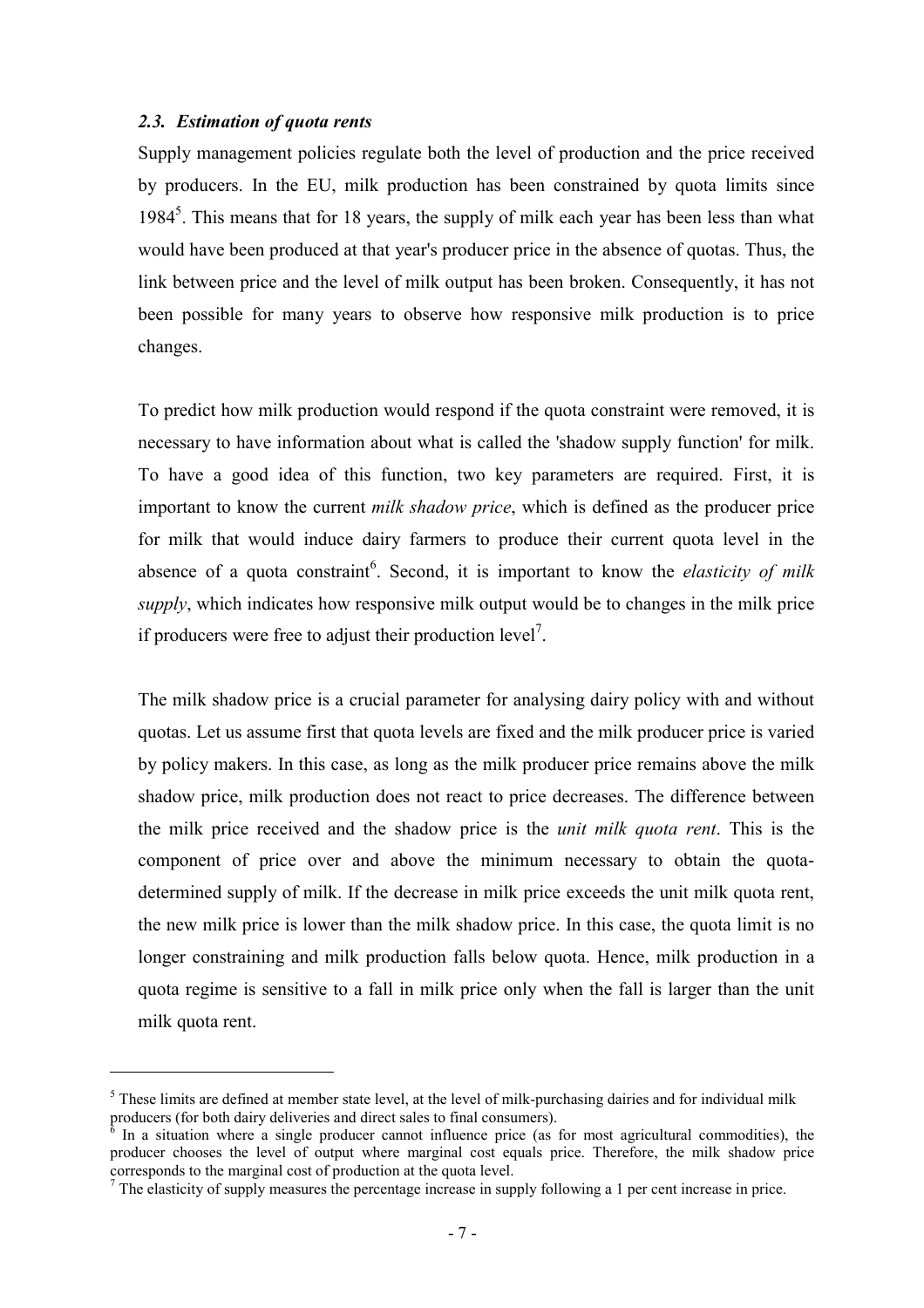When price support and quota constraints are removed, changes in both quantity produced and market price are observed. Conceptually, it is possible to decompose the total change into two stages. First, when market price remains supported at its pre-abolition level, supply expands until marginal production cost equals supported price. The expansion would be equivalent to the supply increase triggered by a price increase of the same magnitude as the milk quota rent. The actual size of the supply increase depends on the elasticity of supply.

If, however, market price support is removed at the same time that quotas are abolished, market price will fall. As market price falls, a second effect - demand expansion - occurs. Since market price will not fall by the full amount of the old quota rent, producers will still have a price incentive to increase supply from the old quota level. In fact, output will expand until the quantity supplied and the quantity demanded are in balance at the marketdetermined price. This price will be somewhere between the old supported price and the old milk shadow prices. Given the degree of demand response, the extent to which producers expand from the old quota level depends on the elasticity of supply. The more elastic supply is, the greater supply increases and the larger the price fall.

Clearly, the larger the milk quota rent is, the greater the scope for market expansion when quotas are abolished. Therefore, it was important to obtain reliable estimates of quota rents for this study. To do this, data from individual dairy farms in the EU's Farm Accountancy Data Network (FADN) were used to estimate milk shadow prices and unit milk quota rents in the 15 member states. Results were obtained for the year 1998, which were then updated to the base year 2000/2001.

Table 2 describes the situation at farm level in 1998. Average milk production per farm varies considerably from one member state to another. It ranges from more than 400 t per year in Denmark, the Netherlands and the United Kingdom to less than 130 t in Austria, Greece, Italy, Portugal, Spain and Sweden. In the other member states, it is around 200 t per farm. Milk price received by producers also varies greatly across member states. The highest farm milk price (Italy) is one half larger than the lowest (Portugal). Farm milk price differences partly explain differences in unit milk quota rents. Obviously, a high milk price will tend to favour a higher unit quota rent, but rent depends also on the cost of producing milk in the different member states (milk shadow price).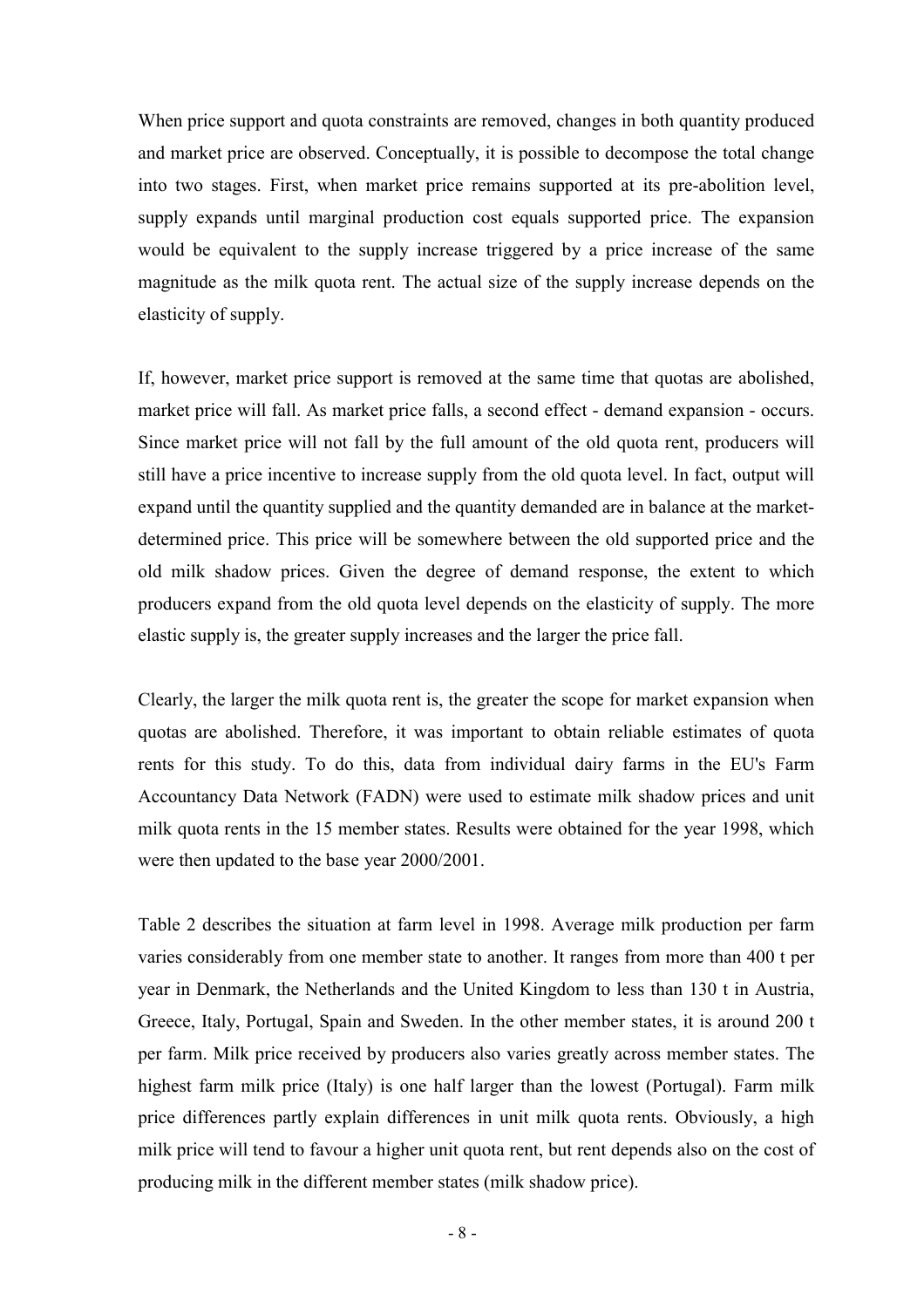|                | Average milk<br>output per farm<br>(t/farm) | Average milk<br>market price<br>(ECU/kg) | Milk shadow<br>price (ECU/kg)<br>(1) | Milk quota rent<br>(ECU/kg)<br>(1) |
|----------------|---------------------------------------------|------------------------------------------|--------------------------------------|------------------------------------|
| Austria        | 71                                          | 0.290                                    | 0.158                                | 0.133                              |
| Belgium        | 220                                         | 0.286                                    | 0.194                                | 0.091                              |
| Denmark        | 438                                         | 0.332                                    | 0.194                                | 0.138                              |
| Finland        | 187                                         | 0.348                                    | 0.263                                | 0.085                              |
| France         | 200                                         | 0.307                                    | 0.198                                | 0.108                              |
| Germany        | 210                                         | 0.309                                    | 0.170                                | 0.140                              |
| Greece         | 32                                          | 0.329                                    | 0.207                                | 0.121                              |
| Ireland        | 178                                         | 0.285                                    | 0.144                                | 0.140                              |
| Italy          | 99                                          | 0.361                                    | 0.229                                | 0.133                              |
| Luxembourg     | 227                                         | 0.319                                    | 0.226                                | 0.093                              |
| Netherlands    | 420                                         | 0.322                                    | 0.206                                | 0.116                              |
| Portugal       | 109                                         | 0.245                                    | 0.179                                | 0.066                              |
| Spain          | 105                                         | 0.285                                    | 0.178                                | 0.107                              |
| Sweden         | 126                                         | 0.329                                    | 0.279                                | 0.050                              |
| United Kingdom | 459                                         | 0.277                                    | 0.159                                | 0.118                              |

 **Table 2: Average milk production, milk market prices, milk shadow prices and milk quota rents in 1998**

1. Evaluated for the 'average' farm. Source : own estimates from FADN data

Milk shadow price varies from a low 0.144 Ecu/kg in Ireland to a high 0.279 Ecu/kg in Sweden. As milk shadow price is equal to the marginal cost of production at the quota level (see footnote 6), it means that the competitiveness of milk production at the margin varies across EU member states. According to these estimates, member states where marginal costs are the lowest are Ireland, Austria, the UK and Germany. Conversely, member states from the North of the EU (Finland and Sweden) and from the South (Greece and Italy) have the highest marginal cost. Belgium, Denmark, France and the Netherlands have marginal cost close to the EU average. As milk quota rent is the difference between milk market price and milk shadow price, high milk market price and/or low milk shadow price can explain high rents. Milk quota rents are the highest in Germany, Ireland and Denmark. In Germany and Ireland rent is high mainly due to a low milk shadow price, while in Denmark the high milk market price is the more important factor. Milk quota rents have intermediate values in France, The Netherlands and United Kingdom while they are the lowest in Sweden and Finland (high marginal cost) and Portugal (low milk market price).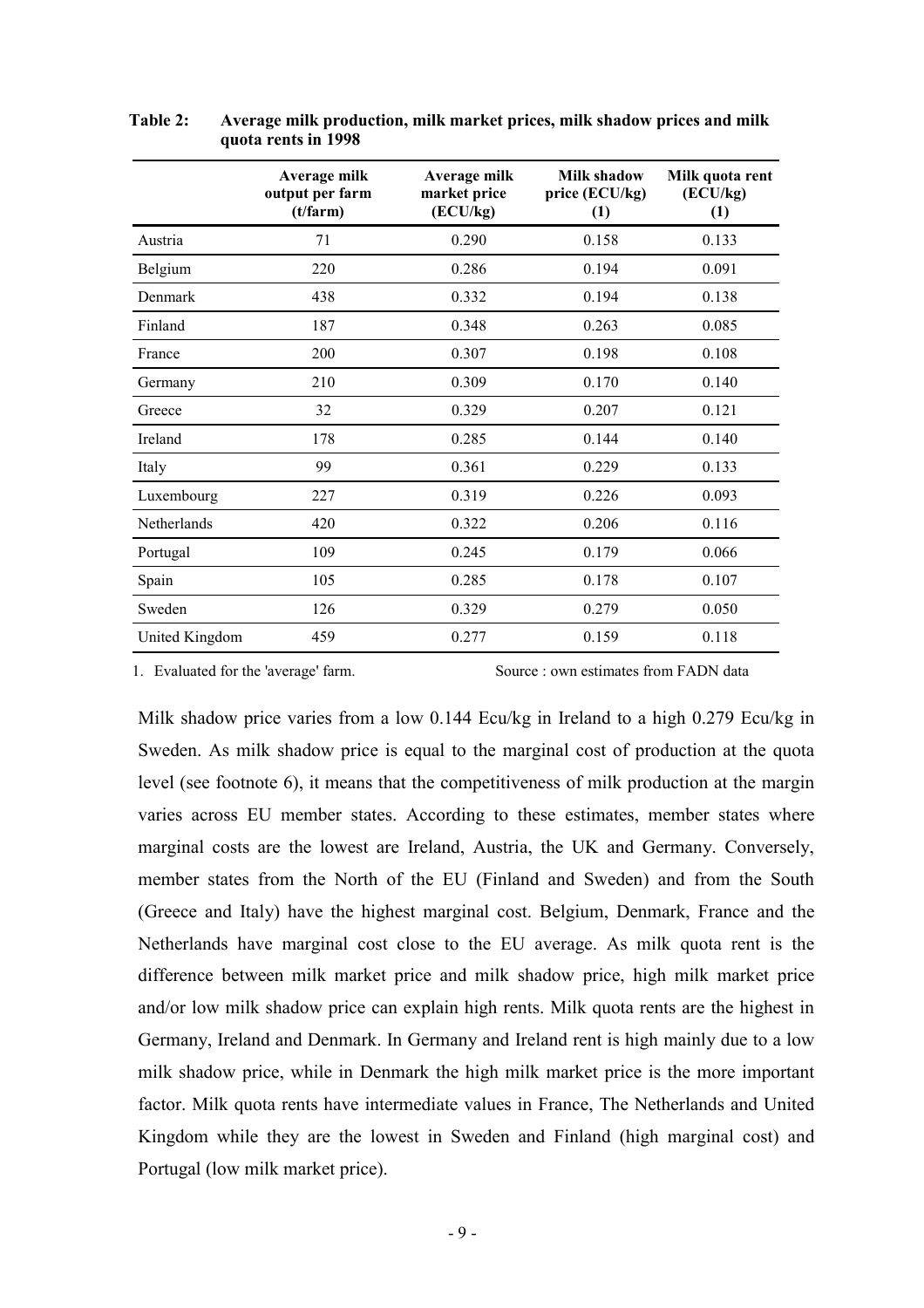It should be noted that for a majority of member states, the marginal cost of milk production will tend to decline over time due to technical change and farm restructuring. This is captured in the model, as the milk supply function shifts over time with yield increases.

The elasticities of supply used in this study were estimated for each member state at sector level rather than at individual farm level, using an approach that enables supply response to be derived implicitly from underlying production relationships during a quotaconstrained period. These elasticities depend on levels of fixed factors in each year.

## *2.4. Limitations of the models*

The analysis incorporates certain simplifying assumptions and simulation results are subject to some caveats even though they appear reasonable, consistent with underlying economic theory and not too difficult to interpret. A number of issues remain to be further developed. They can be classified in five categories.

- The first one concerns the robustness of simulation results to parameter estimation and/or calibration. In particular, it would be useful to analyse the empirical consequences of the choice of normalised quadratic cost and profit functions. On the demand side, in addition to more systematic analysis of robustness, it would be interesting to make demand parameter member state specific as they likely differ from one member state to another.
- The second concerns the modelling of dynamics of quasi-fixed factor demands and farm milk supply (in a no-quota regime). Here also, it would be useful to analyse the sensitivity/robustness of simulation results to adjustment parameter values.
- The third is tied to the modelling of technical change on the supply side. The assumption of an exogenous growth for milk yield implies that policy changes have no impact on farm milk yields. This can be questionable in a no-quota policy scenario, more generally in any scenario where policy changes can increase the rate of diminution of dairy farms. In practice, a weakness of the modelling framework is that it applies at an aggregate level ignoring dairy farm heterogeneity.
- The fourth is connected to the modelling of world markets, which is simplified in the current version of the model. This last point is important if the model is to be used to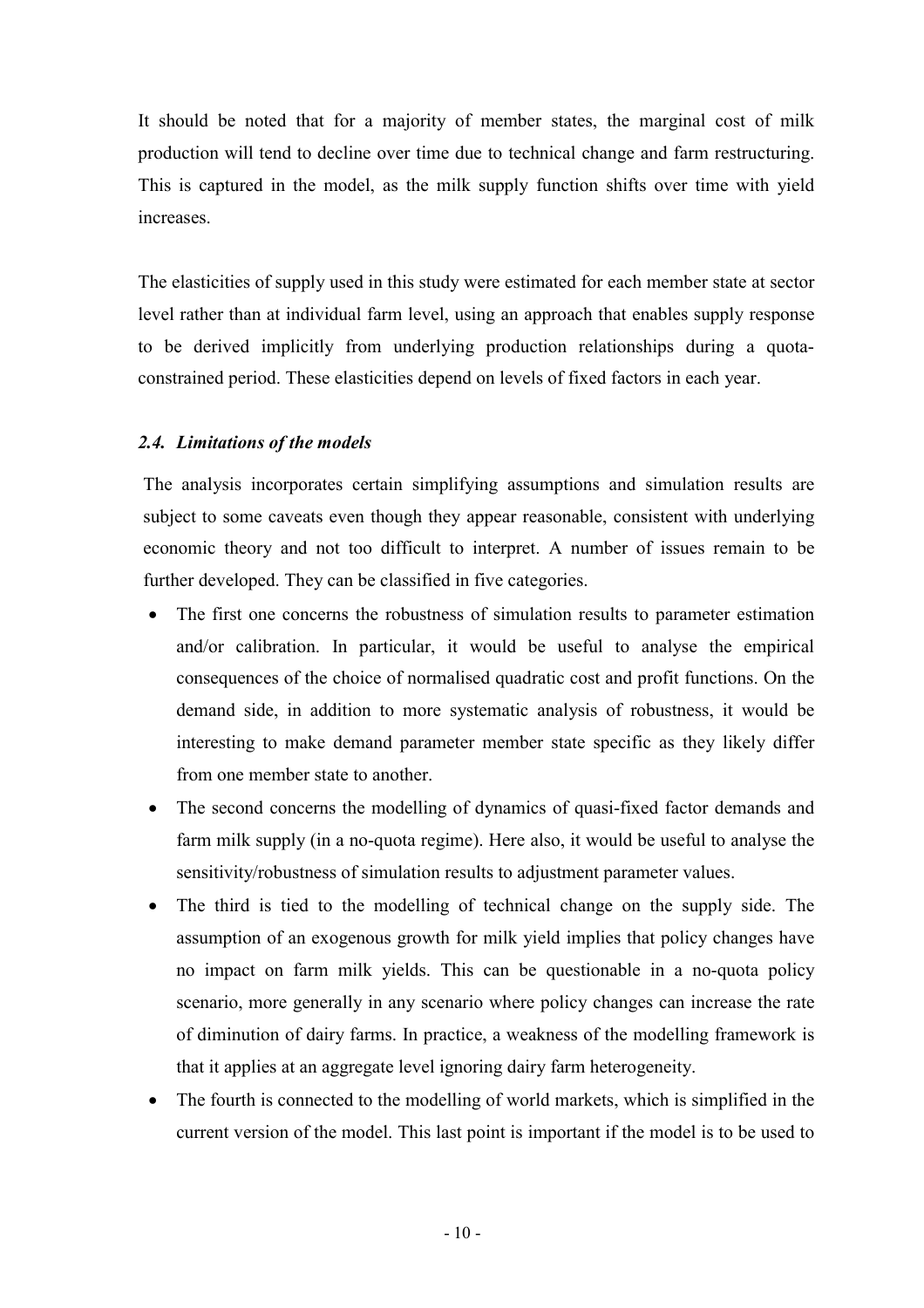evaluate impacts of multilateral scenarios of dairy policy reform, for example in the context of WTO negotiations.

 The fifth is related to price transmission in the model. It is assumed that price changes are transmitted to final consumers. This means that, in a long-term perspective, productivity gains in the agricultural sector significantly benefit to consumers. Nevertheless, with imperfect competition at the processing or retailing level, price transmission would not be perfect. This point needs further research to be incorporated in such models.

## **3 Impact assessment of different policy options**

The model was used to simulate the different policy scenarios under these standard assumptions. Results are presented scenario by scenario. The following sections present, for each scenario, the policy impacts on dairy product markets, livestock numbers and beef production, and producer and taxpayer surpluses.

## *3.1 Status quo scenario*

#### 3.1.1 Description of the option

The *status quo scenario* corresponds to the Agenda 2000 policy package. It applies the policy changes decided in 1999 up to 2007/08, and thereafter a status quo policy. In 2014/15, intervention prices of butter and skimmed milk powder (SMP) are thus 15 per cent lower than 2000/01 prices and quotas are 1.67 per cent greater that in 2000/01. Note that quota levels in 2000/01 already include the 0.8 per cent increase that took place between 1999/00 and 2000/01. Support price cuts are compensated by direct payments at the rate of  $\epsilon$ 25 per ton of quota in the year 2001/02.

## 3.1.2 Impact on milk and dairy product markets $8<sup>8</sup>$

EU milk production follows the path determined by Agenda 2000 quota increases (Graph 1). Over the five-year period 2000/01 to 2004/05, there are only marginal changes in dairy policy and the main factors affecting the EU dairy industry are thus autonomous trends in milk yields and in domestic demand for milk products.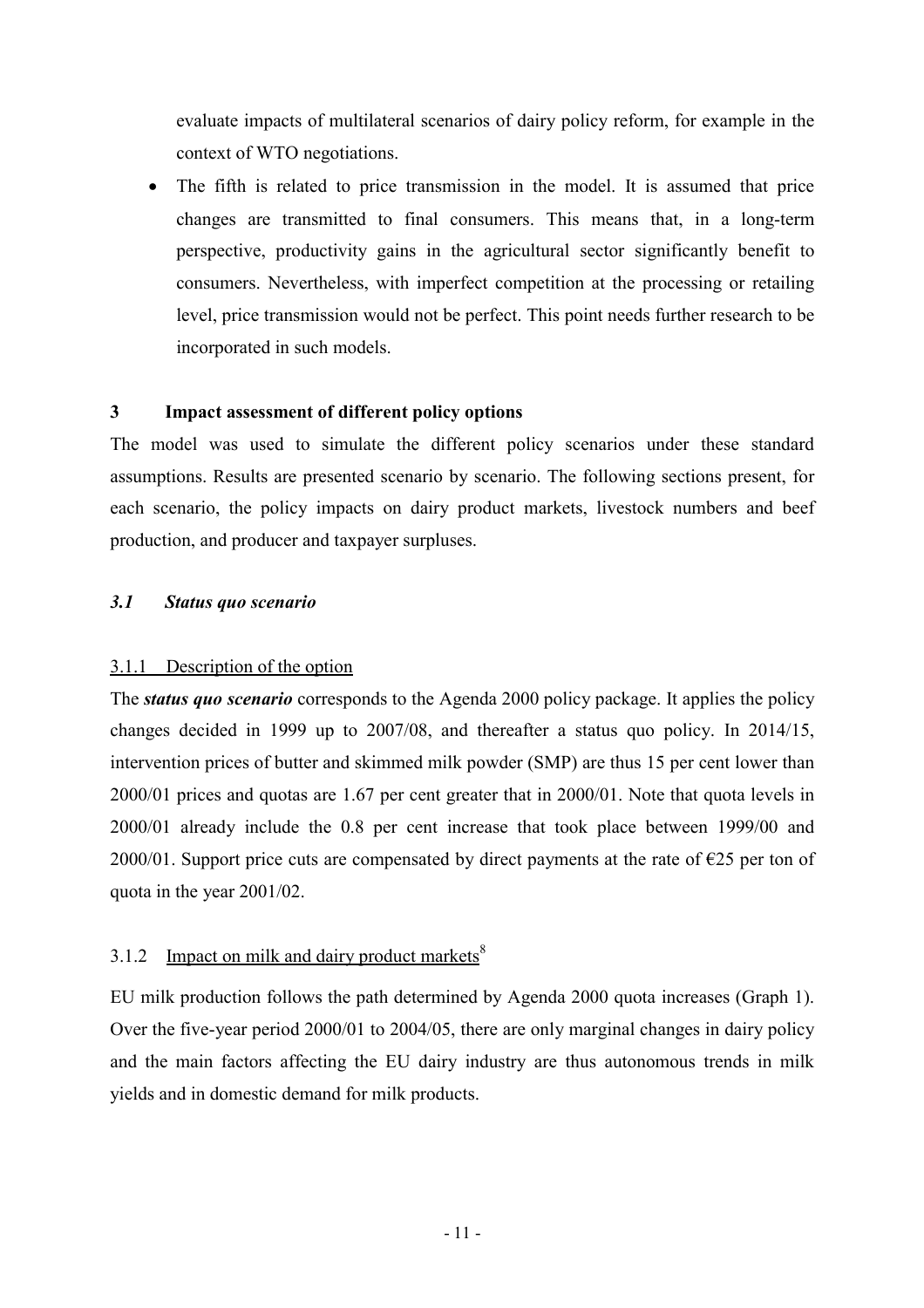As explained above, domestic and export subsidies are assumed to decrease in order to keep butter and SMP prices very close to their intervention prices (Table 3). Subsidised domestic consumption of both these products declines in response to the decrease in subsidies. Conversely, as EU prices of butter and SMP remain constant, non-subsidised domestic consumption of butter and SMP is roughly stable. In total, domestic consumption and production of butter and SMP decrease over the five-year period 2000/01 to 2004/05 (Table 5). As prices of final products remain roughly constant during the period, so does the farm milk price (Graph 2).

Positive domestic demand growth for final consumption products (fresh products and cheese) leads to increases in corresponding domestic demands and in production (Table 5).

WTO constraints limit subsidised exports which remain roughly stable except for butter. For butter, exports decrease due to assumed export subsidy declines. In 2004/05, the EU exports 9 per cent of its milk fat production and 11 per cent of its milk protein, compared with 10 and 12 per cent respectively in 2000/01 (Table 6).

Over the three-year period 2005/06 to 2007/08, the policy changes agreed in the Agenda 2000 are very important. Intervention prices of butter and SMP are reduced by 15 per cent, milk quotas increase by 1.5 per cent, and consumption and export subsidies are cut in line with intervention price declines. This results in decreases in market prices, by 15 per cent for butter and SMP and by 12 per cent for farm milk (Table 5 and Graph 2). Market price falls for butter and SMP generate increases in non-subsidised consumption. But these price falls are not sufficient to offset subsidy decreases, so that the subsidised domestic demands of butter and SMP decrease. Changes in domestic demands (subsidised and non-subsidised), combined with import increases (mainly for SMP) and export decreases translate into decreases in production of industrial products (Table 6).

The farm-gate milk price decreases in response to the cut in butter and SMP prices. However, it declines by less than 15 per cent because production of butter and SMP decreases and this results in lower marginal costs of processing.

 $\overline{a}$ 

<sup>&</sup>lt;sup>8</sup> Throughout the text, it has been distinguished between two groups of dairy products. A first group, named 'industrial products', includes butter, skimmed milk powder and whole milk powder. The second group, named 'final consumption products' comprises drinking milk, fresh products and cheese.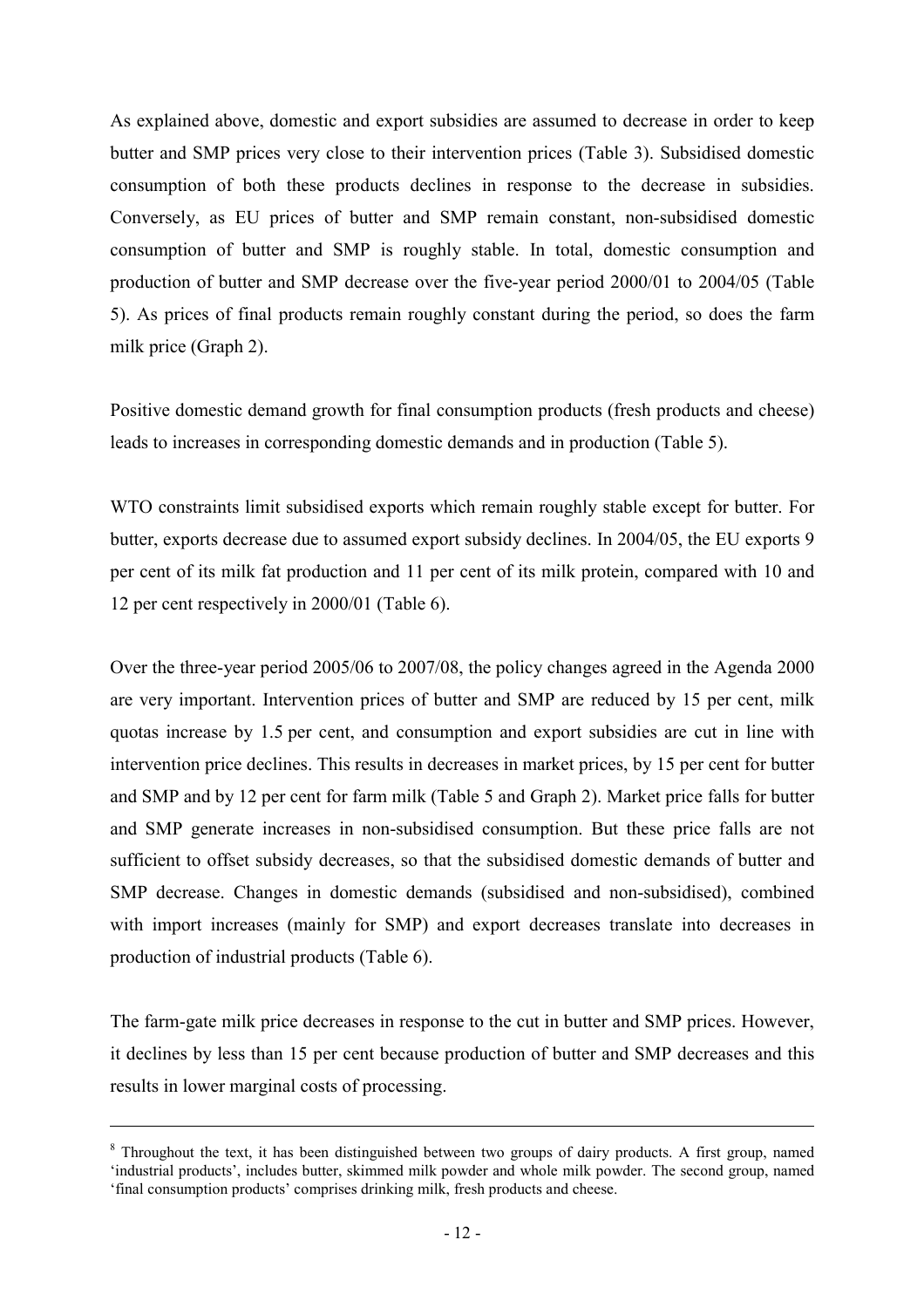Increases in domestic consumption of final consumption products are larger in this three yearperiod relative to the previous period because their market prices fall. This has a positive effect on consumption, which reinforces the positive trend effect (Table 5). Shares of fat and protein used for producing cheese, drinking milk and fresh products increase at the expense of shares in industrial products (Table 6).

Subsidised exports decrease in response to export subsidy reductions. Non-subsidised export increases do not fully offset the fall in subsidised exports, so that total exports decrease. In the case of cheese, WTO constraints on exports are binding only in 2005/06.

During the period 2008/09 to 2014/15, changes to the level of support are again minor. The underlying economic mechanisms are thus the same as those described for the period 2000/01 to 2004/05: once prices remain above support level, subsidies are less needed and are gradually reduced. However, it is not possible to continue reducing support because some subsidies reach zero before 2014/15 (Table 3). In the case of butter, for example, domestic consumption subsidies are zero from 2007/08 onwards, and export subsidies are zero from 2012/13 onwards. As a result, from 2012/13 on, it is no longer possible to reduce EU support for butter and therefore price increase of 3 per cent by the end of this 7-year period. Given the price effects, EU butter consumption decreases as does butter production, which declines by 7 per cent over this seven-year period (Table 5). Unlike butter, SMP price remains close to intervention price level for the whole period 2008/09 to 2014/15. Exports of SMP are stable while subsidised and non-subsidised consumption decrease. The production of SMP declines by 10 per cent over the seven-year period.

During this period, farm milk price increases by 6 per cent from its lowest point in 2007/08- 2008/09. The increase in total demand for milk products together with unchanged milk production leads to an increase in butter price, which translates into a higher farm milk price. Changes in the allocation of milk among processed products also partly explain the increase in farm milk price.

As already observed during the period 2000/01 to 2004/05, production and domestic consumption of final consumption products increase in response to autonomous demand growth (Table 6). The trend towards using more fat and protein to produce fresh products, drinking milk and cheese at the expense of industrial products continues during this period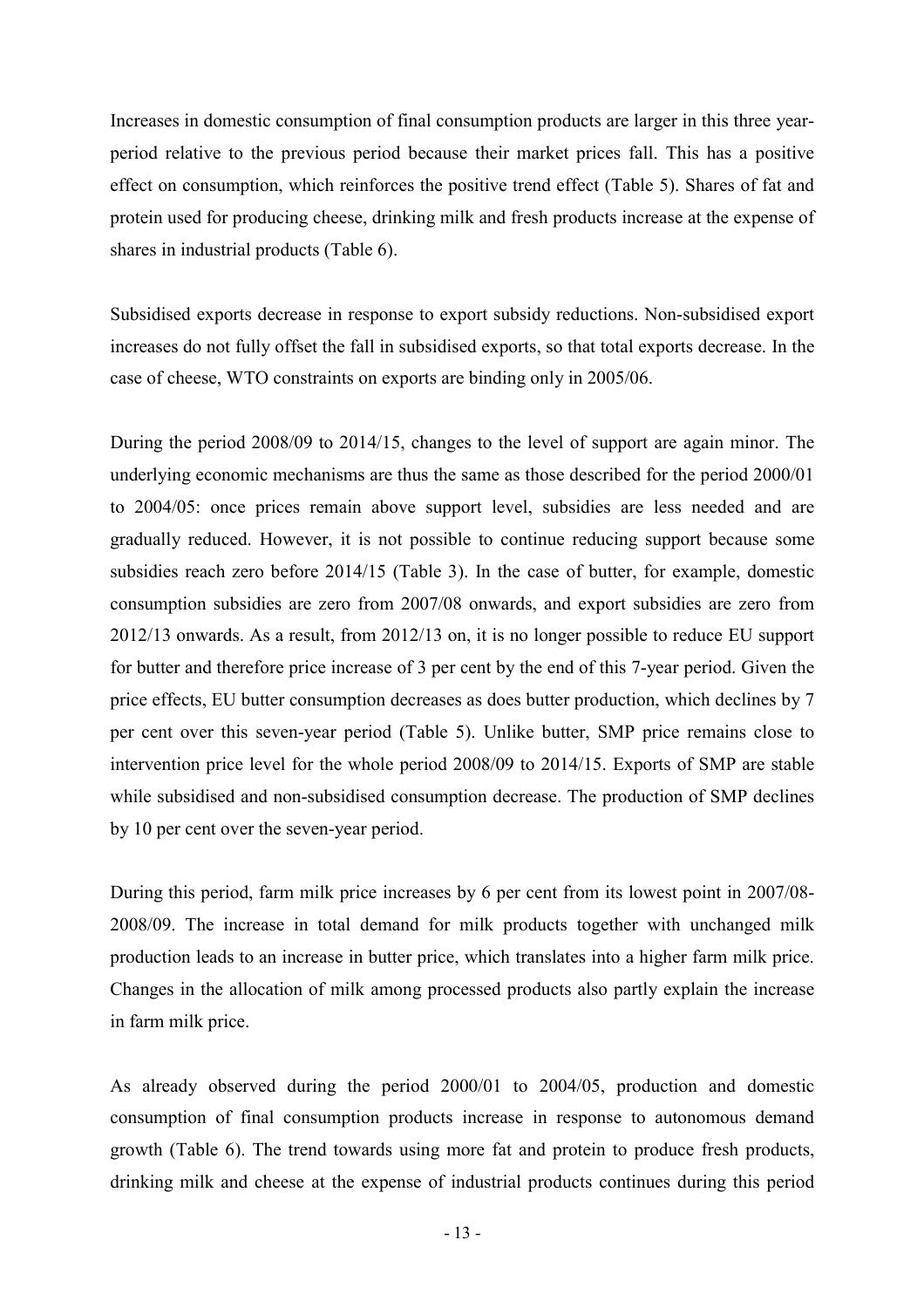(Table 6). At the end of the period, the EU exports only 4 per cent of its milk fat production and 8 per cent of its milk protein production. As a consequence world market prices are significantly higher than in 2000/01. Almost all exports are by then unsubsidised. In this situation, WTO commitments on subsidised exports are no longer an issue for the EU dairy sector.

This outcome is the consequence of the decrease in support level (intervention prices) *and* of the increase in domestic demand, which is larger than the increase in production. These developments in supply and demand allow the EU to cut all domestic consumption and export subsidies. This result relies, however, on the assumed rates of autonomous demand growth in the EU. If demand growth is actually lower than assumed, then the decrease in domestic and export subsidies will be slower, thus delaying the date by which subsidies are fully removed. Under the standard assumptions, per unit subsidies in 2007/08 are only 1/3 of their 2000/01 value (Table 3).

Comparing 2014/15 with 2000/01, farm milk price is 6 per cent lower. Prices of industrial products are 15 per cent lower, whereas prices of final consumption products decline only marginally. By 2014/15, EU production is more oriented towards the domestic market. Production of industrial products declines by 15 to 25 per cent, whereas production of final consumption products increases by 5 to 10 per cent (Table 6). EU exports drop significantly. All domestic and export subsidies have been phased out by 2014/15 because EU demand has increased at a faster rate than production, which is still subject to quota.

## 3.1.3 Impact on livestock numbers and beef production

Dairy cow numbers fall over the whole period, since with increasing milk yields a declining number of cows is sufficient to produce a given quantity of milk. Suckler cow numbers initially fall as farmers adjust livestock numbers in response to the beef price reductions of Agenda 2000. However, this trend is reversed already in 2004/05 as the declining dairy herd leaves spare grazing capacity that allows suckler cow numbers to expand. This substitution effect continues for the rest of the period. By 2014/15, suckler cow numbers in the EU are about 10 per cent higher than in 2000/01. The net effect of these opposite trends in livestock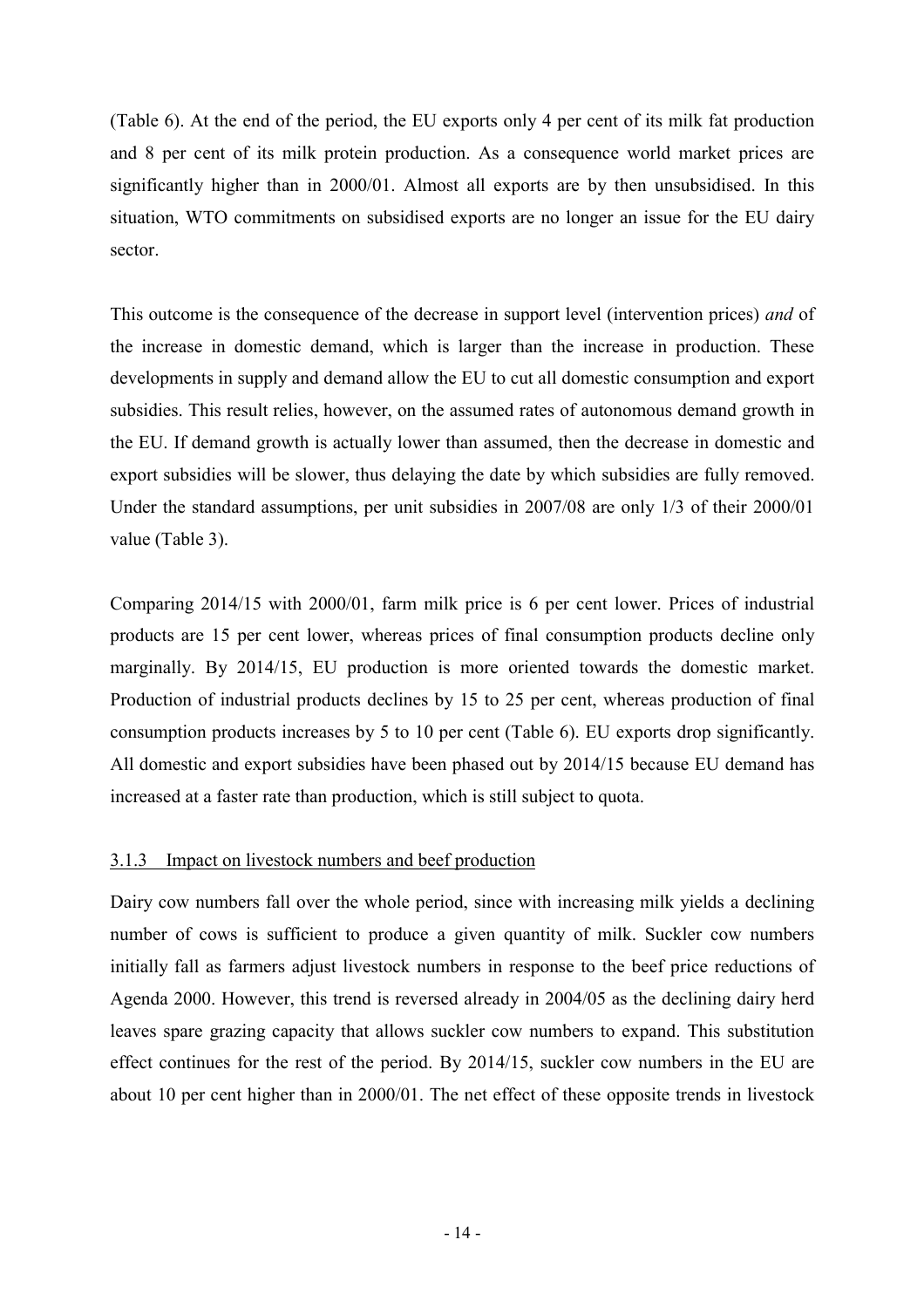numbers is to keep beef output steady from 2006/07 onwards, at about 5 per cent below its level in 2000/01 (Graph 3).  $9$ 

## 3.1.4 Impact on producers, budget, consumers and processors

In the status quo scenario, producer surplus<sup>10</sup> without direct payments remains roughly constant from 2000/01 to 2004/05, then decreases by  $\epsilon$ 1.8 billion per year during the threeyear period of quota expansion and price reduction. Subsequently, from 2009/10 onwards, producer surplus without direct payments increases by about €300 million per year until the end of the period (Graph 4). During the first period, the relative stability of producer surplus is the net result of increasing milk revenues, which boosts the milk quota rent, and decreasing revenue earned from selling dairy culls. The latter effect is the consequence of the decrease in the beef price at the start of the period due to Agenda 2000, and the decline in dairy culls due to shrinking dairy cow numbers. Revenue from selling beef decreases by about  $\epsilon$ 1.5 billion during this first period.

The evolution of producer surplus during the second and the third periods is mainly explained by the evolution of farm milk price. Producer surplus is very sensitive to the farm milk price. A change in farm milk price of 1 per cent translates into a change in producer surplus of  $\epsilon$  300 to 350 million. Compared to its 2000/01 value, producer surplus without direct payments is lower by  $\epsilon$ 5.6 billion in 2008/09 and by  $\epsilon$ 3.5 billion in 2014/15. In 2014/15, the decrease in revenue from selling animals explains over  $\epsilon$ 2 billion of the reduction in producer surplus compared with 2000/01.

Clearly, the fall in producer surplus without direct payments overstates the loss of dairy producers. When direct payments are included, the net loss is smaller. By the end of the "reform" period (2007/08), direct payments amount to  $\epsilon$ 2.9 billion, which partly offsets the surplus losses. At the end of the period of analysis, and assuming direct payments remain

l

<sup>&</sup>lt;sup>9</sup> Assuming constant beef prices.

<sup>&</sup>lt;sup>10</sup> The total revenue earned by a dairy farmer consists of the revenue earned by selling milk plus the revenue earned by selling animals from the dairy herd plus direct payments (if any). Producer surplus is the revenue earned by producers in excess of what is required to remunerate the variable factors of production used. Usually, over time, the market values of fixed factors adjust so that the producer surplus is entirely used up to remunerate the fixed factors in line with their market values. In the very short term, however, before the market values of fixed factors begin to adjust, an increase (decrease) in producer surplus can be interpreted as an increase (decrease) in profit.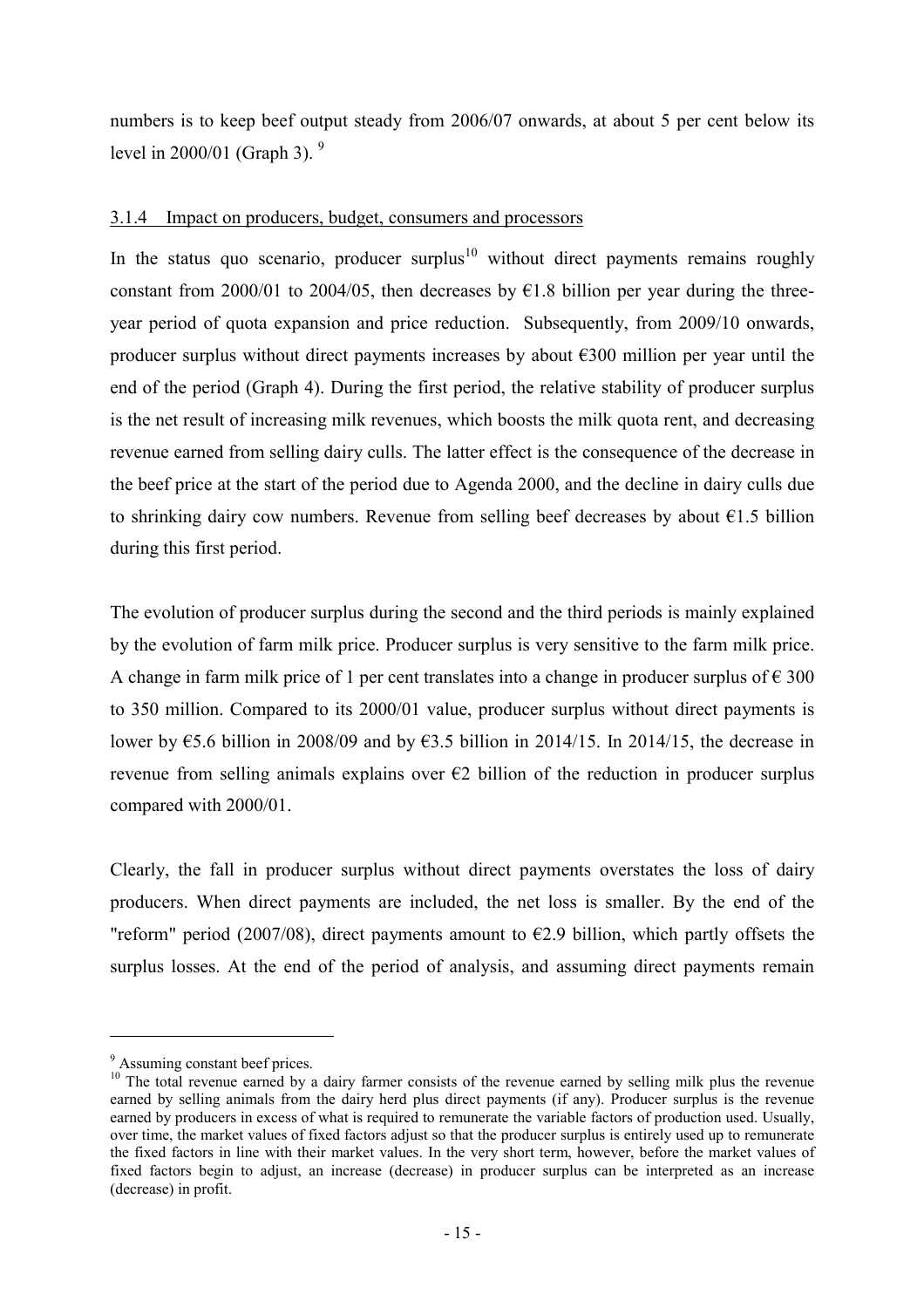constant at  $\epsilon$ 2.9 billion per year, total producer surplus is just  $\epsilon$ 0.6 billion lower than its level in 2000/01.

The cost of domestic and export subsidies declines continuously over the simulation period. Starting from  $\epsilon$ 2.6 billion in 2000/01, it is only  $\epsilon$ 0.5 billion in 2007/08. By 2014/15, domestic and export subsidies have disappeared. The removal of 'market support' subsidies plus the increase in import tax revenue almost completely offset the additional cost of direct payments. As a consequence, the net cost of dairy policy to the EU budget in 2014/15 ( $\epsilon$  2.6 billion) is only slightly higher than its 2000/01 level ( $\epsilon$  2.3 billion) (Graph 6)<sup>11</sup>.

## *3.2 Repeating the Agenda 2000 approach (Agenda 2000 bis)*

## 3.2.1 Description of the option

l

The **Agenda 2000 bis scenario** deepens the Agenda 2000 reform by further intervention price decreases and quota increases over the three-year period 2008/09 to 2010/11. It corresponds thus to a reform scenario applied over six years, from 2005/06 to 2010/11 (Table 1), followed by a status quo policy. In 2014/15, intervention prices of butter and SMP are respectively 30 and 20 per cent lower than 2000/01 prices and quotas are 4.67 per cent greater. Direct compensatory payments are now  $\epsilon$  41.66 per ton.

## 3.2.2 Impact on milk and dairy product markets

By construction, there is no difference between the Agenda 2000 scenario and the Agenda 2000 bis scenario over the period 2000/01 to 2007/08. However, in the following three years, the combination of quota increases, intervention price decreases and accompanying decreases in subsidies for domestic consumption and export depress the prices for processed products below status quo levels.

From 2010/11 onwards, consumption and export subsidies paid on butter and other 'fat-rich' dairy products are zero, whereas these subsidies are still positive for protein dairy products (Table 3). Intervention butter price is reduced by 30 per cent (relative to 2000/01) while SMP

 $11$  Net cost of dairy policy is equal to the cost of domestic and export subsidies plus the cost of direct payments to milk producers, minus the revenues from import tariffs.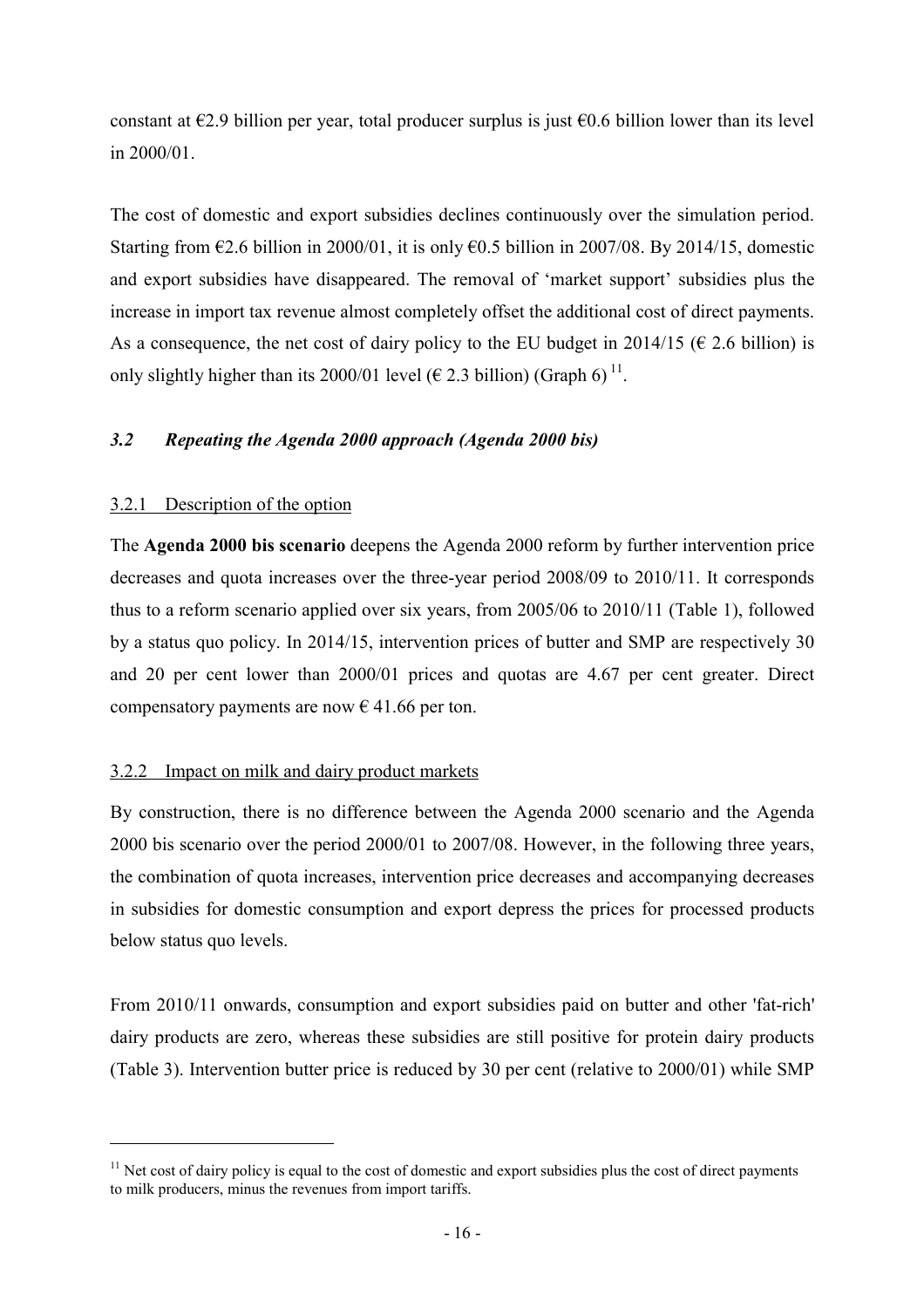intervention price cut is limited to 20%. Consequently, some positive domestic and export subsidies to protein dairy products are required to sustain the SMP market price.

From 2011/12 on, there are no further policy changes and market developments are mainly driven by autonomous trends in supply and demand. As in the status quo, prices of processed products increase over this last four-year period but in 2014/15 they are still lower in the Agenda 2000 bis scenario than in the status quo (between 2 and 7 per cent lower depending on the product).

Farm milk prices exhibit the same pattern over time as product price changes: they decrease by 9 per cent between 2007/08 and 2010/11, and then increase by 4 per cent from 2011/12 to 2014/15. By 2014/15, farm milk prices are 10 per cent lower in the Agenda 2000 bis scenario relative to the status quo (Graph 2).

Despite lower prices, the supply of processed products is higher in the Agenda 2000 bis scenario than in the status quo scenario because of the larger quota increase. Lower prices translate into higher domestic consumption and higher exports. The trend towards using more fat and protein to produce final consumption products at the expense of industrial products is also observed in the Agenda 2000 bis scenario (Table 6).

Both the status quo and the Agenda 2000 bis scenarios lead to decreases in EU exports relative to 2000/01. However, exports are higher in the Agenda 2000 bis scenario than in the status quo scenario. This means that the increase in domestic consumption induced by further price reductions cannot absorb the whole increase in production of dairy products. Furthermore, and more importantly, exports in the Agenda 2000 bis scenario are no longer subsidised at the end of the simulation period (Table 3). Relative to the status quo, the cut in domestic and export subsidies occurs earlier in the Agenda 2000 bis scenario, as almost subsidies are at zero by 2010/11. This implies that WTO constraints on subsidised dairy exports are even less an issue in the Agenda 2000 bis scenario than in the status quo.

Results are closely linked to the assumptions on autonomous demand growth which have been retained in this study. However, a sensitivity analysis of lower demand growth has been carried out and is presented in section 4.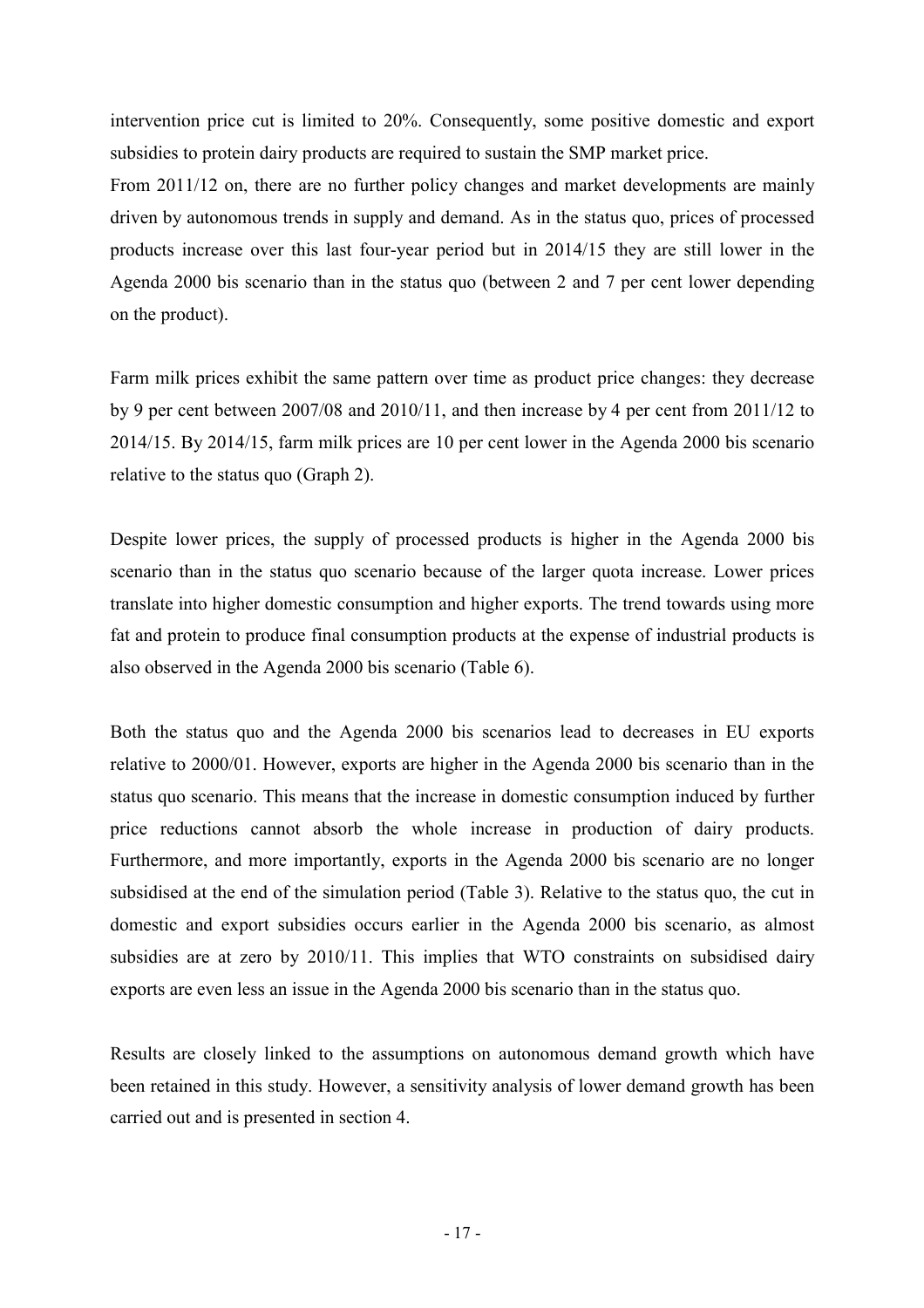|                    |         | Status quo scenario |          |          | Agenda 2000 bis scenario |          |         |              |
|--------------------|---------|---------------------|----------|----------|--------------------------|----------|---------|--------------|
|                    | 2004/05 | 2007/08             | 2010/11  | 2014/15  | 2004/05                  | 2007/08  | 2010/11 | 2014/15      |
| Domestic subsidies |         |                     |          |          |                          |          |         |              |
| <b>Butter</b>      | 0.53    | $\theta$            | $\theta$ | $\theta$ | 0.53                     | $\Omega$ |         | 0            |
| <b>SMP</b>         | 0.65    | 0.27                | 0.19     | 0        | 0.65                     | 0.27     | 0.20    | 0.02         |
| Export subsidies   |         |                     |          |          |                          |          |         |              |
| <b>Butter</b>      | 1.43    | 0.53                | 0.23     | $\theta$ | 1.43                     | 0.53     |         | 0            |
| <b>SMP</b>         | 0.36    | $\theta$            | $\theta$ | $\theta$ | 0.36                     | $\theta$ |         | $\theta$     |
| Semi-hard cheese   | 0.88    | 0.30                | 0.14     |          | 0.88                     | 0.30     |         | $\mathbf{0}$ |

**Table 3: Value of export and domestic subsidies for selected products under two scenarios (€/kg)**

## 3.2.3 Impact on livestock numbers and beef production

Dairy cow stock and suckler cow stock move inversely. This is because, with fixed milk output and increasing milk yields, a decreasing number of dairy cows is required for milk production. The decline in dairy cows gives scope for an increase in the suckler cow herd. It is noticeable that increasing milk production after 2005/06 slows down the rate of decline in dairy cow numbers, but is not sufficient to reverse the trend even temporarily. The net impact on beef production is that, by 2014/15, about 60 thousand tons more beef is produced than in the status quo. This is, however, 5 per cent below the level of beef production in 2000/01.

#### 3.2.4 Impact on producers, budget, consumers and processors

Relative to the status quo, the Agenda 2000 bis scenario leads to larger decreases in dairy producer surplus without direct payments. In both scenarios, producer surplus without direct payments decreases by about  $\epsilon$ 1.8 billion per year from 2005/06 to 2007/08. For Agenda 2000 bis, however, it continues to fall by about  $\epsilon$ 1.4 billion per year over the next two years since positive effects due to quota increases are small relative to negative effects due to price decreases. After 2009/10, producer surplus begins to increase by  $\epsilon$ 0.4 billion per year on average thanks to milk price increases. Nonetheless, without direct payments and relative to the initial situation in 2000/01, dairy producer surplus is still  $\epsilon$ 8.3 billion lower in 2010/11 and  $6.3$  billion lower in 2014/15. As in the status quo scenario, decreases in revenues obtained from selling animals explain about  $\epsilon$ 2 billion of this income loss.

When direct payments are included, the decrease in dairy producer surplus is obviously less dramatic. By 2010/11, direct payments are equal to  $64.8$  billion. This means that they offset about 60 per cent of producer surplus loss in this year, but by 2014/15 they compensate more than 75 per cent of producer surplus loss. As a result, producer surplus with direct payments in 2014/15 is just  $\epsilon$ 1.4 billion below the 2000/01 level (Graph 5).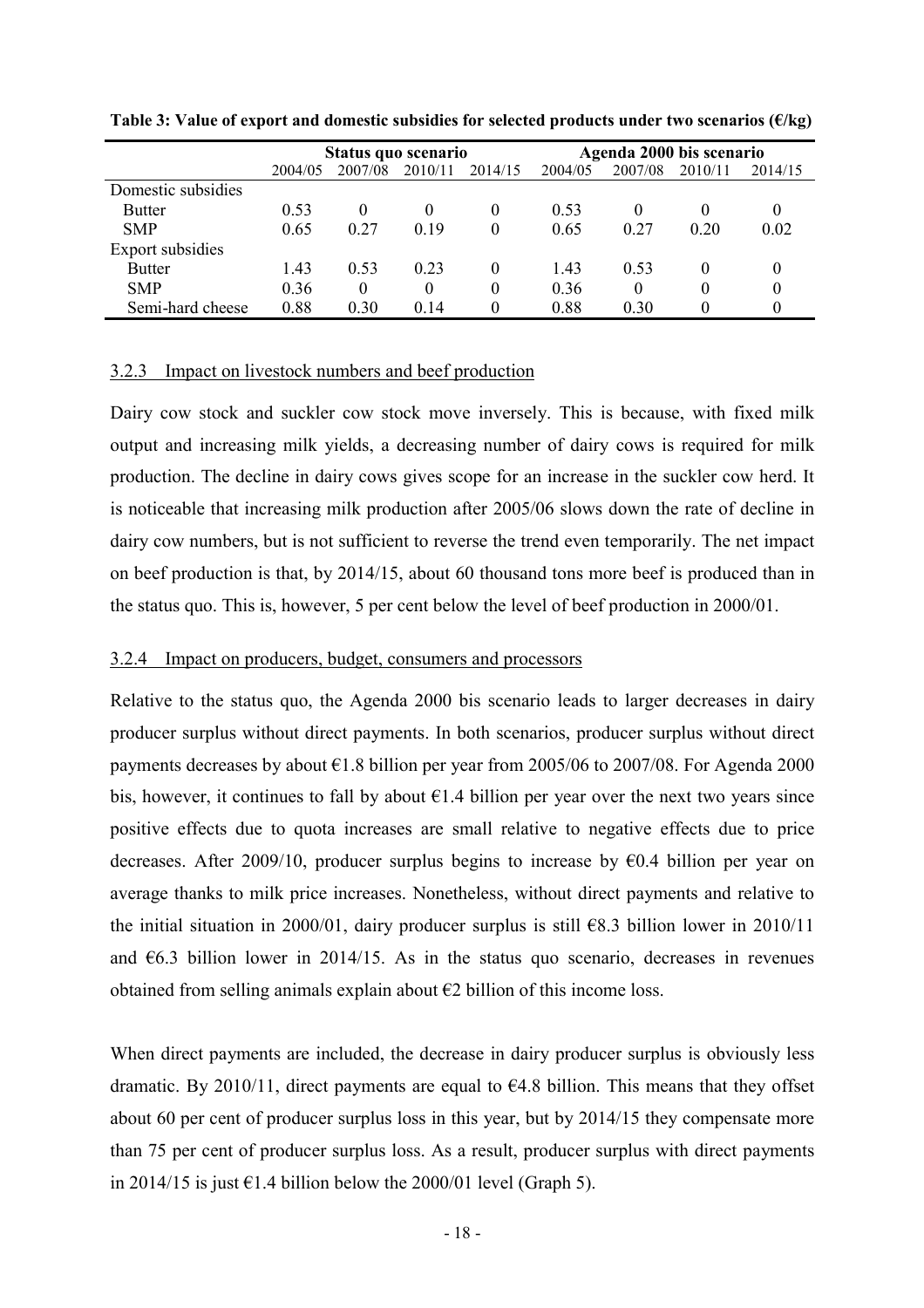As in the status quo scenario, domestic consumption and export subsidy expenditures decrease in the Agenda 2000 bis scenario and reach zero by the end of the simulation period. However, total net expenditure on dairy policy is higher in the Agenda 2000 bis scenario relative to both 2000/01 and for the status quo scenario. This is, of course, due to the higher rate of direct payments. Total net dairy policy expenditure is  $\epsilon$ 2.4 billion in 2000/01, but has risen to €4.6 billion by 2014/15. It is not possible, however, to reach conclusions about the overall ranking of these two scenarios in terms of economic welfare, since other stakeholder groups also experience changes in surplus. For example, consumers' surplus clearly increases in the Agenda 2000 bis scenario relative to both 2000/01 and to the status quo scenario, thanks to consumer price decreases.

#### *3.3 Adjusting quota to consumption*

#### 3.3.1 Two-tiered quota system

## *3.3.1.1 Description of the option*

The **two-tiered quota scenario** retains quotas but permits over-quota production for export. More precisely, it assumes that the Agenda 2000 reform is applied till 2007/08. Then, in 2008/09 quotas are decreased by 5 per cent relative to 2007/08, with production in excess of the quota exported to world markets without export subsidies. Therefore, exported over-quota production, if any, receives the world market price. Intervention prices are reduced in line with market prices in order to avoid structural intervention purchases of butter and SMP. Domestic and export subsidies are totally removed in 2008/09. Producers receive direct payments of  $E25$  per ton of quota held in 2007/08.

## *3.3.1.2 Impact on milk and dairy product markets*

A two-tiered quota system is implemented in 2008/09. This system allows over-quota production for export only. Milk produced within the quota is called A-milk, and the products processed from A-milk are called A-products. A-products are mainly destined for EU consumption. In the same way milk produced for export purposes is called C-milk and the products processed from this milk are C-products. C-products are exclusively exported on world markets without any subsidies. In this scenario, all subsidies are removed and A-quota is 5 per cent lower than 2007/08 quota levels. In this two-tiered quota system prices of Aproducts are expected to be higher than those of C-products.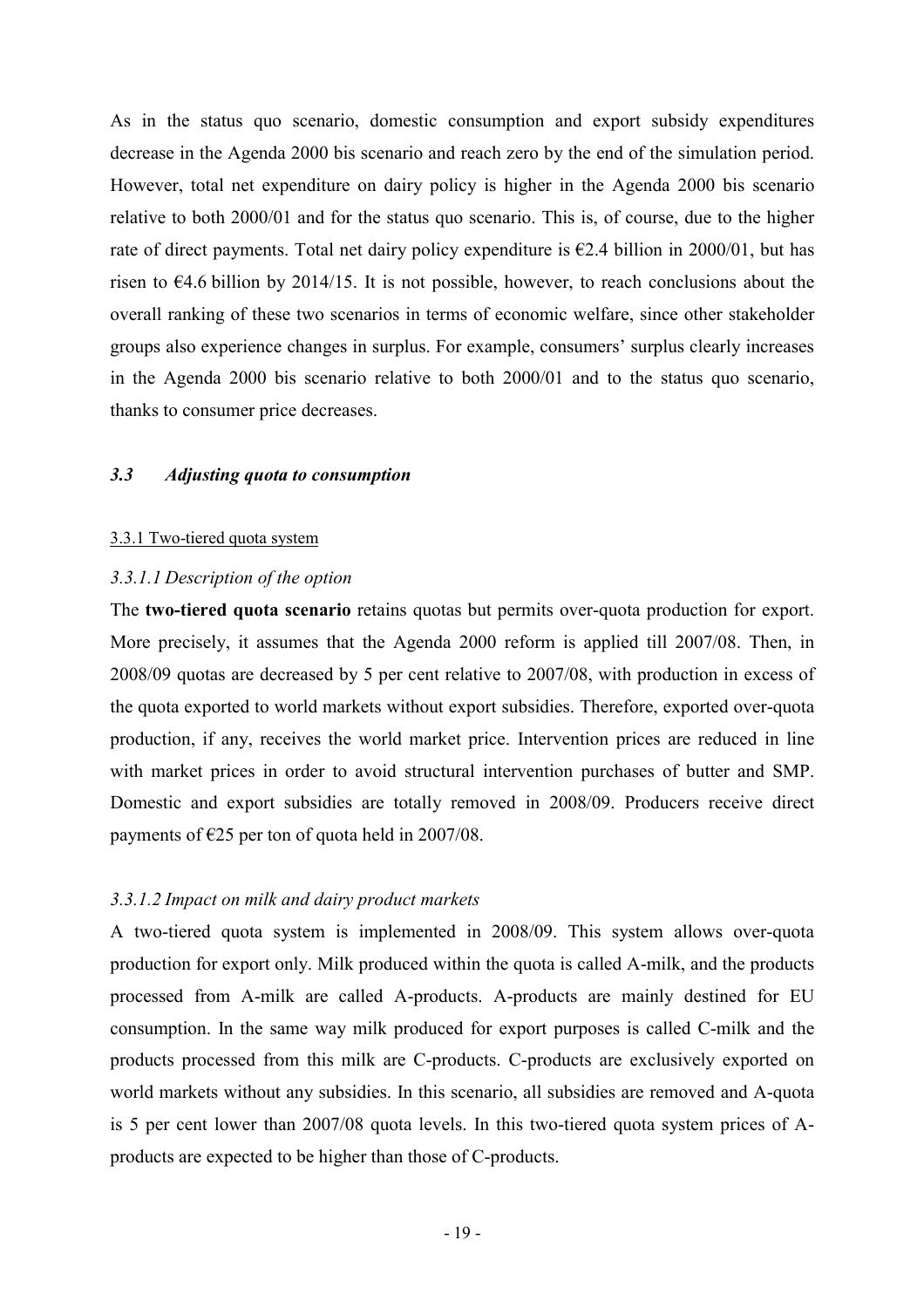Production of A-milk is equal to the A-quota. A-production needs to be used on the EU market and is no longer exported, because A-products are uncompetitive with respect to Cproducts on world markets. The diversion of A-milk onto the domestic market is greater than the 5 per cent quota decrease, so the net result is an increase in supply coming onto the domestic market and a negative impact on the price of A-milk. A-milk price drops by 9 per cent in 2008/09 (as compared to the status quo scenario).

Although the A-quota is smaller than the quota level in 2007/08, total production increases in 2008/09 because milk production at the margin is not constrained by quota (Graph 1). Yet, despite the absence of quota constraints at the margin, EU milk production does not expand as much as in the quota abolition scenario. This is because the price of C-milk is lower than the milk price in the quota abolition scenario. This is explained by the fact that, in the quota abolition scenario, the milk price is actually an average of domestic and export prices, and the domestic market still enjoys some price protection due to import tariffs. By contrast, C-milk is devoted exclusively to exported products and therefore reflects world market price levels.

From 2009/10 to 2014/15, the price of A-milk increases in response to increasing domestic demand. During the same period, C-production continues to increase, because the long-run supply elasticity is larger than the short-run elasticity due to the lagged adjustment of dairy stock and land. As a consequence of increasing C-production and the assumption of static demand on world markets, the C-milk price decreases. Thus, the gap between A-price and Cprice widens.

EU prices of butter and SMP are greatly affected by the two-tiered pricing system. As compared with the status quo, SMP price is lower while butter price is higher. By 2014/15, the EU butter price is 10 per cent above its 2014/15 status quo value while SMP price is more than 10 per cent lower. The EU no longer exports A-skimmed milk powder. Equilibrium is achieved with only a fall in domestic price for this product. Prices of final consumption products are lower than in the status quo by 3 to 4 per cent. In terms of production, as total milk production increases so does the production of processed products.

EU exports are significant and comparable to their 2000/01 level, as about 11 to 12 per cent of milk production is exported. The allocation of raw milk supplies between industrial products,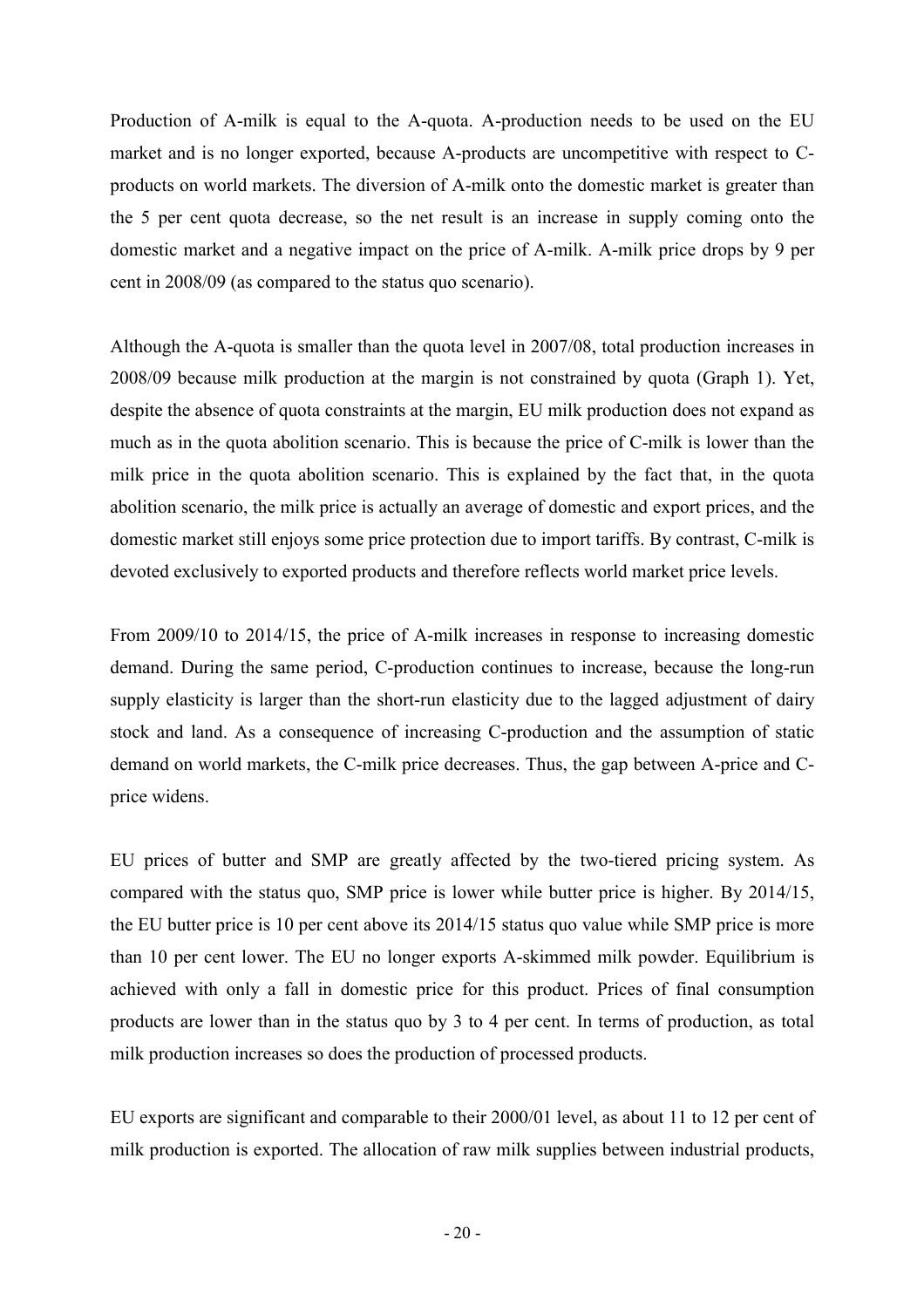cheese and drinking milk and other fresh products is similar to that observed in the quota abolition scenario.

## *3.3.1.3 Impact on livestock numbers and beef production*

The yield-driven decline in dairy cow numbers is reversed at the start of the two-tiered implementation period. In 2009/10 dairy cow numbers rise slightly. However, after 2012/13, they begin once more to decline. An inverse pattern is observed for suckler cow numbers: their upward trend halts during 2009/10-2011/12, but then begins gradually to increase again.

As a consequence of these livestock changes, beef production increases in 2009/10 and 2010/11, before resuming a gradual decline. In 2014/15, it is 2 per cent (146 thousand tons) above the status quo scenario. Feed input increases in line with milk output and is about 5.5 per cent (1.9 million tons) above the status quo outcome in 2014/15.

## *3.3.1.4 Impact on producers, budget, consumers and processors*

The implementation of the two-tiered quota system has a strong negative impact on producer surplus, which drops by almost  $64$  billion in 2008/09 as compared with the 2007/08. This is the consequence of the fall in price for the A-milk and the decrease in A-production. The positive impact of C-production is small relative to the reduction in the surplus received on milk subject to quota. Without direct payments, producer surplus in 2008/09 is  $\epsilon$ 9.3 billion lower than the 2000/01 producer surplus. Including direct payments, the loss is lowered and amounts to  $66.4$  billion. In this first year, direct payments compensate nearly one third of the loss of dairy producer surplus.

As the A-price increases after 2008/09, the producer surplus increases from 2009/10 onwards. Nevertheless, in 2014/15, uncompensated producer surplus is still  $64.7$  billion lower than its 2000/01 value. Lower revenue from selling dairy culls explains about  $\epsilon$ 1.8 billion of this difference and the rest is due to price effects. Direct payments offset nearly two thirds of this loss. Including direct payments, producer surplus is  $\epsilon$ 1.8 billion below that of 2000/01, and only  $\epsilon$ 1.2 billion lower than in the status quo scenario for 2014/15. Therefore, as was the case in the status quo and agenda 2000 bis scenarios, the rate of effective compensation varies over time because of price changes due to market conditions.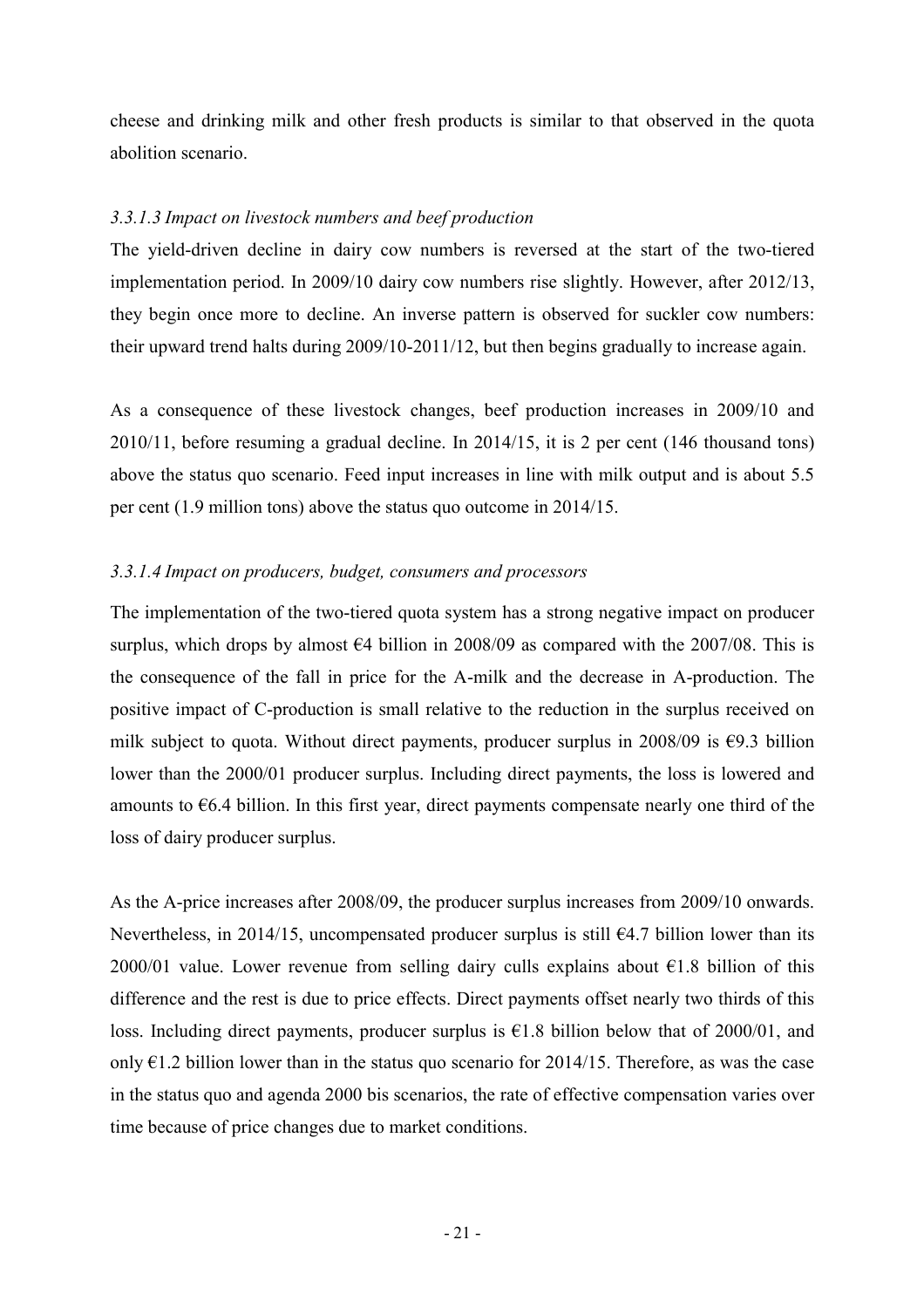As all domestic and export subsidies are removed in this scenario, direct payments are the only cost to the budget. Including revenue from import tariffs, the net taxpayer cost remains constant from 2008/09 onwards and amounts to  $\epsilon$ 2.6 billion. In 2014/15, it is equal to the net taxpayer cost in status quo scenario.

Consumers benefit from the decrease in price. In 2008/09, consumer surplus increases by more than in Agenda 2000 bis. From 2009/10 onwards, prices of A-products increase and thus the consumer gain decreases over time. At the end of the period, consumers are still better off relative to status quo scenario, but lose relative to the Agenda 2000 bis scenario.

## 3.3.2 Simple quota reduction

## *3.3.2.1 Description of the option (cut quota)*

The *cut quota scenario* assumes that quotas are decreased by 5 per cent in 2005/06. As in the quota abolition scenario, intervention prices are reduced in line with market price so as to avoid structural intervention purchases of butter and SMP. Domestic demand and export subsidies are removed in three steps from 2005/06 to 2007/08. No direct payments are given to producers.

## *3.3.2.2 Impact on milk and dairy products markets*

In this scenario, it is assumed that quotas are cut by 5 per cent in 2005/06, and export and domestic subsidies are removed over three years to reach zero in 2007/08. In 2005/06, the decrease in market support subsidies has a negative impact on prices, but this impact is more than offset by the impact of the production decrease. As a result, farm milk price increases by almost 10 per cent (Graph 2). During the next two years of the reform, farm milk price as well as final product prices decrease in response to the sharp decrease in market support subsidies. Subsequently, however, from 2008/09 onwards, the farm milk price increases by almost 2 per cent per year in response to increasing EU demand for dairy products. In 2014/15, farm milk price is 13 per cent higher than in 2000/01 and product prices are generally higher than in 2000/01, with the important exception of SMP whose price is 7 per cent lower (Table 5).

This scenario has a strong impact on the allocation of raw milk between products. The EU produces increasingly smaller volumes of industrial products. Their production decreases by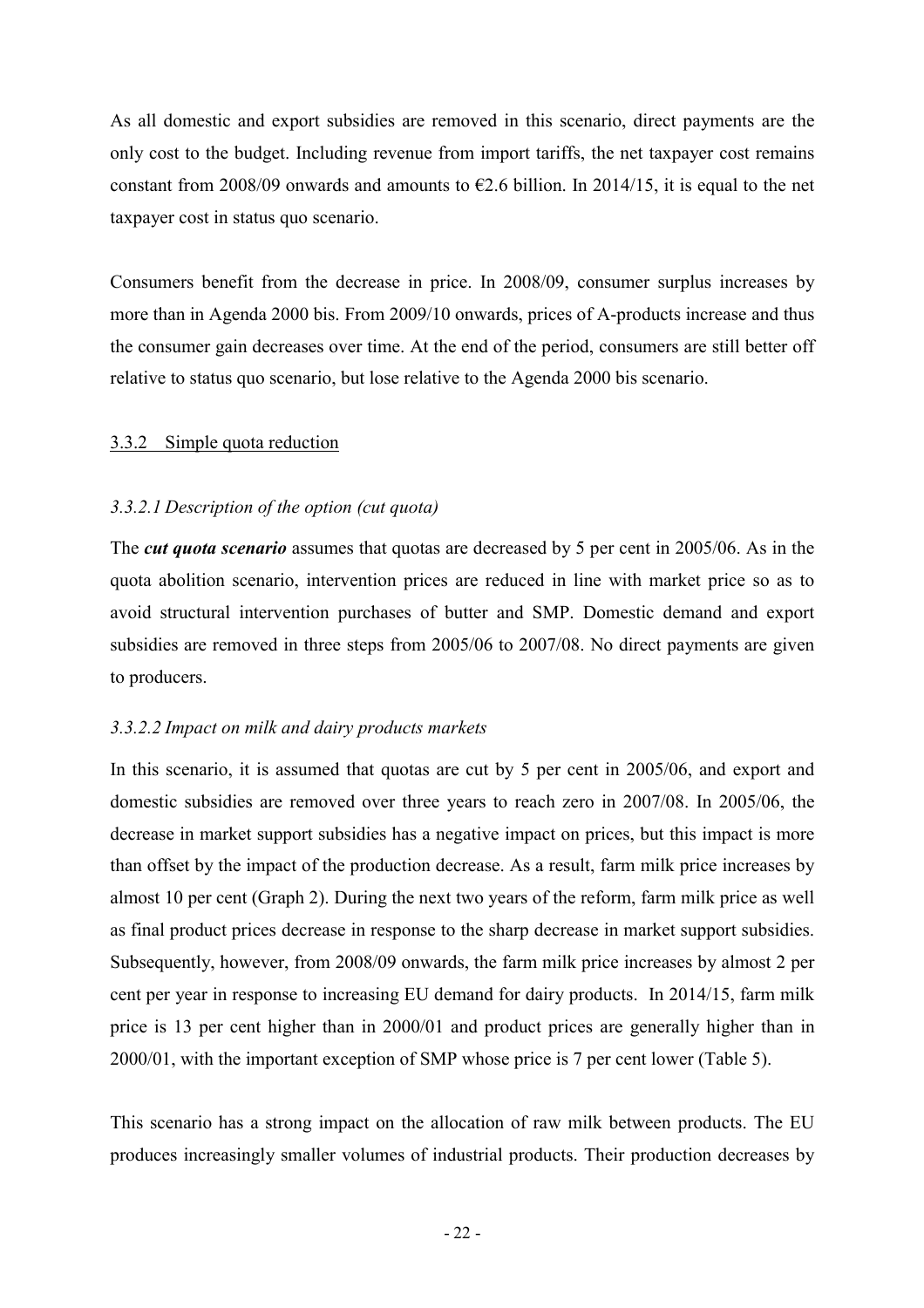25 to 35 per cent over the 15 years. Both domestic consumption (which in the latter part of the period does not benefit from consumption subsidies) and exports decrease. Conversely, the production of final consumption products increases because autonomous demand growth outweighs the negative impact of higher prices. As a consequence, production of industrial products uses only 29 and 15 per cent of EU milk fat and protein resources respectively by 2014/15 (Table 6).

As export subsidies are removed and prices remain roughly stable or increase, EU exports decrease considerably. They represent only 3 and 6 per cent of EU production of milk fat and protein respectively by 2014/15. Moreover, the EU imports some products at 'over-quota' rates of tariff.

## *3.3.2.3 Impact on livestock number and beef production*

By 2014/15, dairy cow numbers are 17 per cent lower than in 2000/01, due to the combined effect of lower quotas and higher-yielding cows. The implications of these changes for related markets are that beef production is 7 per cent below its level in 2000/01, and feed use is 3 per cent lower than in 2000/01. It is also worth noting that in this scenario grazing and forage land used for EU dairy and beef production is 860 thousand hectares lower than in the most expansive scenario, namely the quota abolition scenario.

## *3.3.2.4 Impact on producers, budget, consumers and processors*

As price effects are much more important than quantity effects in the EU milk market, the producer surplus changes in line with the farm milk price. Thus, producer surplus increases in 2005/06, then decreases for two years and finally increases steadily from 2008/09 to 2014/15. At the end of the period it is  $\epsilon$ 1.4 billion higher than in 2000/01 and  $\epsilon$  2 billion higher than in status quo scenario. The increase in farm milk price and decreasing production costs have a positive impact on producer surplus, which dominates the negative impacts of lower milk production and smaller revenues from selling dairy culls*.*

With this scenario, there is no taxpayer cost of dairy policy from 2008/09 onwards. This is because domestic and export subsidies are removed after 2007/08, and because there are no direct payments for producers. In fact, the net budget position is positive due to budget revenue of about  $\epsilon$ 0.5 billion from import taxes levied on dairy products. Contrary to the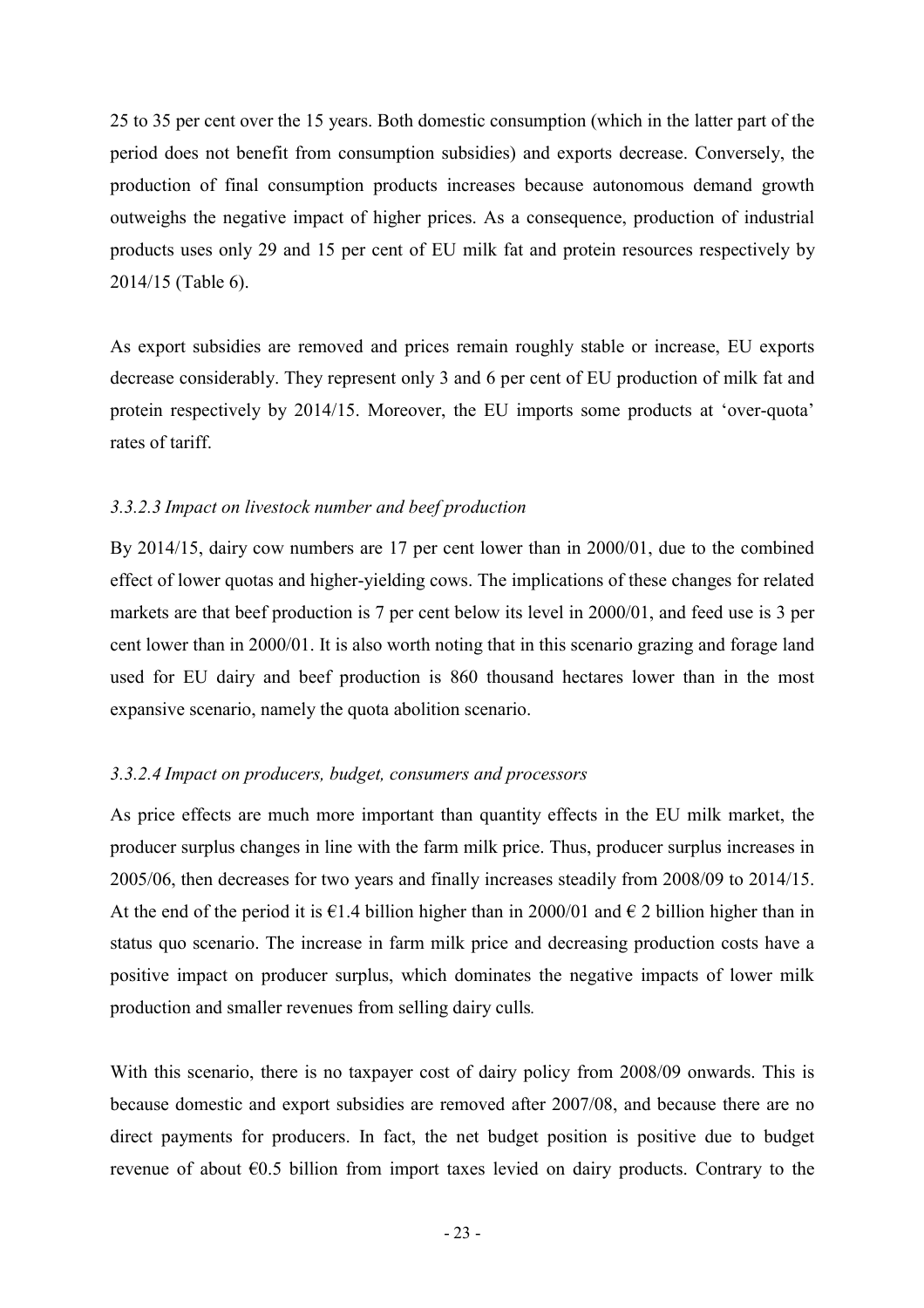previous scenarios, final consumers lose with respect to 2000/01. In practice, the cut quota scenario puts an end to public expenditure in the dairy sector but at the same time makes consumers worse off. To the extent that member states' shares of contributions to the EU budget differ from their shares of dairy consumption and milk production, the net welfare changes at member state level will not be identical.

## *3.4 Abolition of quota regime*

## 3.4.1 Description of the option

l

The *quota abolition scenario* assumes that quotas are abolished on 1 April 2008. Intervention prices are reduced enough to avoid structural intervention purchases of butter and SMP. Nevertheless, intervention prices would still be defined in order to protect the market from extreme short-term price disturbances. Domestic consumption aids and export subsidies are removed. Dairy producers receive direct payments of €50 per ton of quota held in 2004/05. These payments are assumed to be fully decoupled<sup>12</sup>.

## 3.4.2 Impact on milk and dairy product markets

In the quota abolition scenario, it is assumed that the quota scheme is abolished on 1 April 2008 (Table 1). At that date, all remaining domestic consumption and export subsidies are also removed. Dairy producers receive annual direct payments of  $\epsilon$ 50 per ton of milk. These direct aids are calculated on quota levels in 2004/5 and are modelled as fully decoupled transfers from taxpayers to producers.

In this scenario, dairy producers freely choose their production level so as to equate marginal cost to price. In the first year of abolition, this results in a production increase of 5 per cent and a decrease in farm milk price of 18 per cent (Graphs 1 and 2). Milk production continues to increase in the following years as livestock numbers and land use adjust. The rate of increase progressively slows down and then stabilises at 0.6 per cent a year. Thus, by the end of the period, milk production and aggregate demand experience similar rates of growth. As a consequence of these adjustments, farm milk price continues to decrease in the post-quota years at a declining rate (-18% in 2008/09, -5% in 2009/10, -3% in 2010/11) and then

<sup>&</sup>lt;sup>12</sup> This assumption means that payments have no impact on the level of milk production. Producers choose their level of production according to the market price for farm milk while direct payments remunerate fixed factors.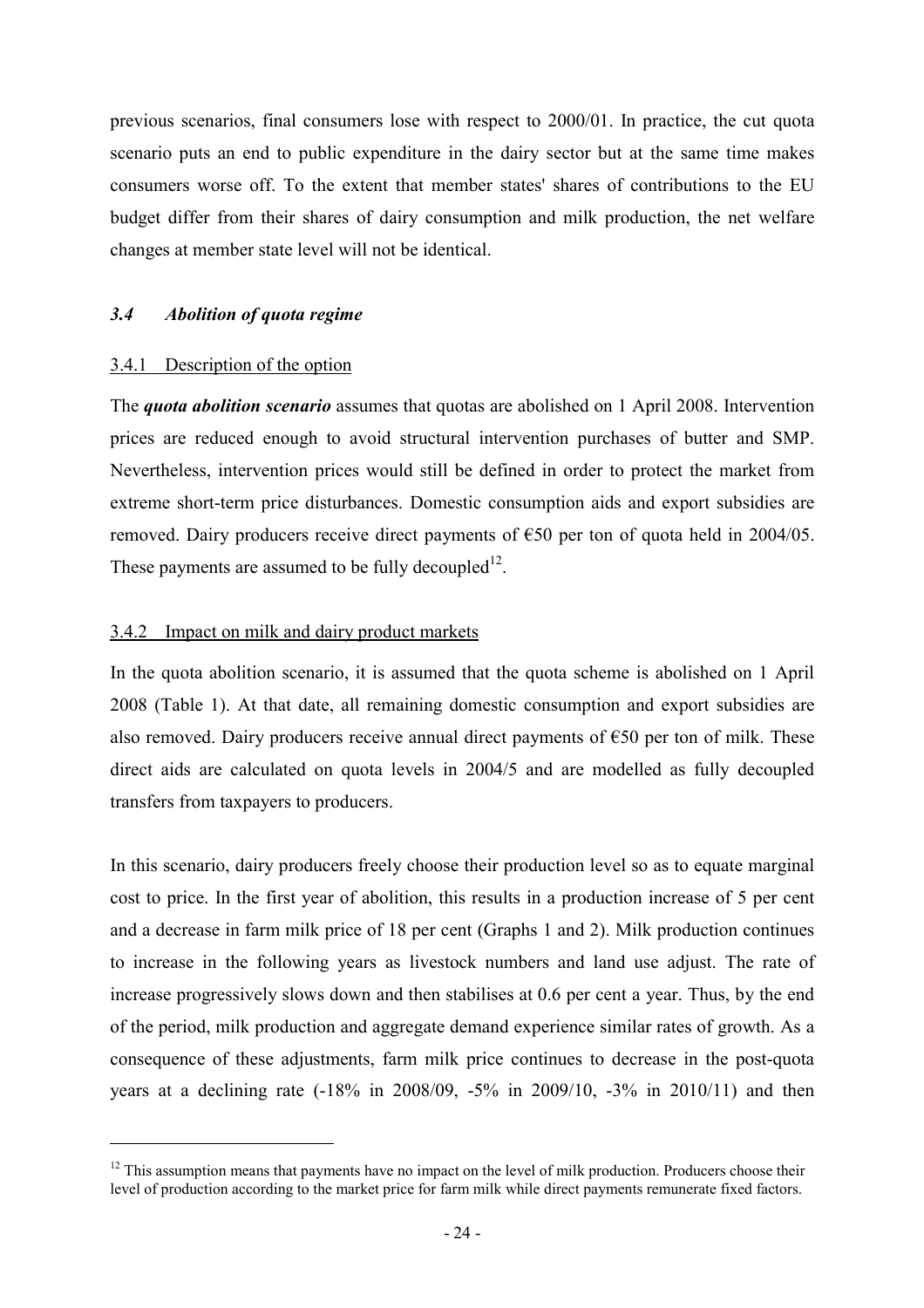stabilises by the end of the period. In 2014/15, EU milk production is 11.9 per cent higher than in 2000/01<sup>13</sup> while milk prices are 39 per cent lower. In 2014/15, EU milk production is 10.8 per cent higher in the quota abolition scenario than in the status quo scenario while milk price is 34 per cent lower. These figures are a direct consequence of low price elasticities of final demand, which imply that any increase in production translates into a more than proportional drop in price, other things constant.

In this scenario, the increase in farm milk production is not decided by quota allocation as in status quo or Agenda 2000 bis scenarios. Therefore, not surprisingly, it is not distributed equally over member states. Rates of expansion differ between member states and are determined by differences in autonomous yield growth, speed of livestock adjustment and quota rents. Table 4 summarises the increases in milk production at member state level, comparing 2014/15 with 2000/01.

**Table 4: Comparison of milk production increase by member state under quota abolition**

|                                    | Below EU average                    | About EU average | Above EU average |
|------------------------------------|-------------------------------------|------------------|------------------|
| Increase in milk<br>production $%$ | $B, E, I, NL, A, P, S, FIN$   F, UK |                  | DK, D, GR, IRL   |

The forces driving expansion rates on the supply side also encounter different local demand characteristics. Prices in Germany, Ireland and the UK fall much more sharply than the EU average under pressure from increasing supply. Prices in Sweden and Finland fall considerably less than the EU average. Price in Greece and Italy remain above the EU average, reflecting the fact that these are deficit markets that can absorb supply increases without provoking such large price falls.

Relative to the status quo, increases in milk production from 2008/09 induce increases in production and decreases in prices for all processed dairy products (Table 5). In 2014/15, prices of butter and SMP are about 20 per cent lower in the quota abolition scenario than in the status quo scenario. For final consumption products, price gaps are limited to 10 per cent. This increased price competitiveness stimulates increases in domestic consumption for all dairy products (Table 5) as well as an increase in exports. Consequently, the production of all dairy products significantly increases from 2008/09 to 2014/15. While production of butter

l

<sup>&</sup>lt;sup>13</sup> This is 12.5% higher than before the first Agenda 2000 quota increases that took place in 1999/2000.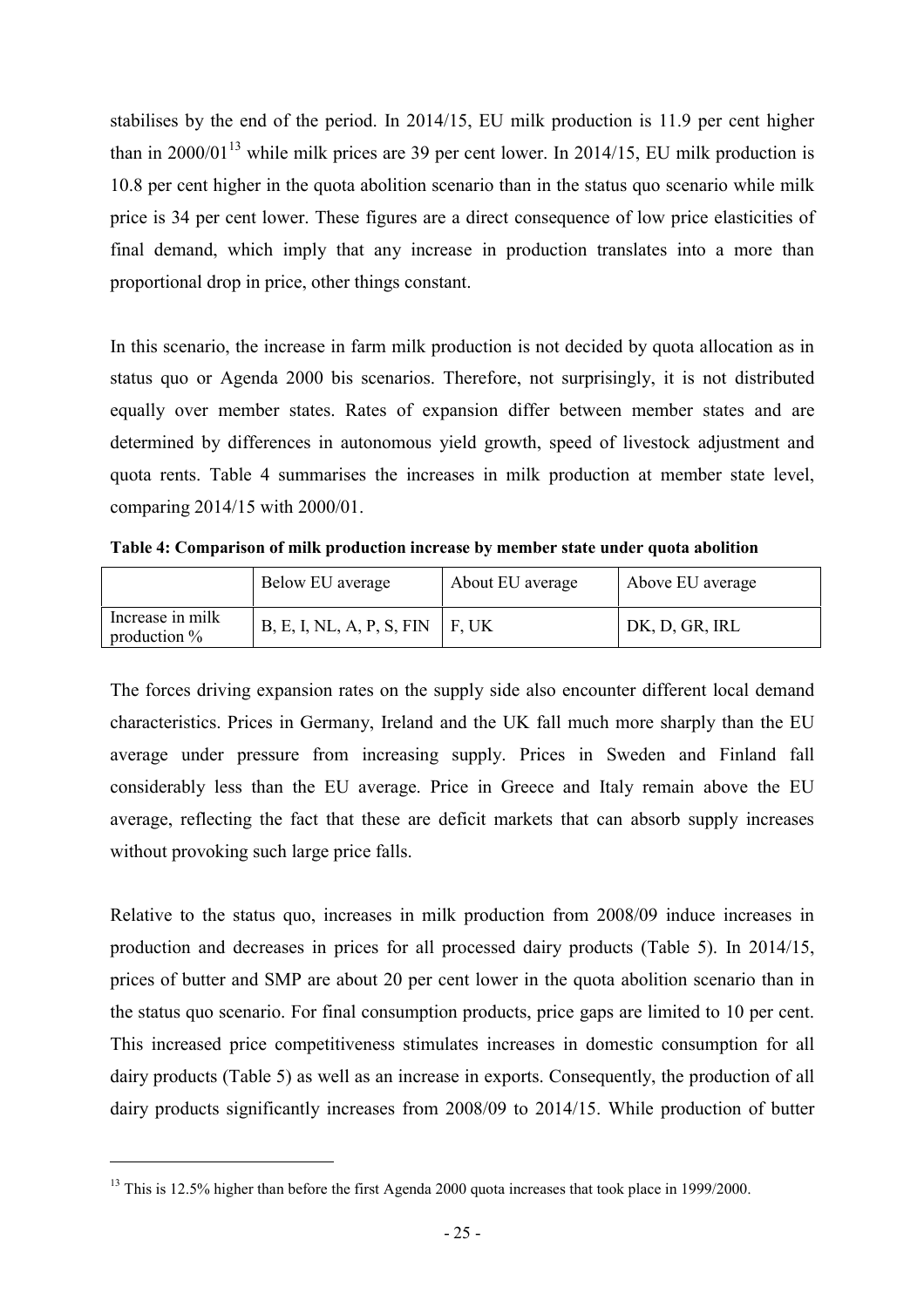and SMP is about 20 per cent higher in the quota abolition scenario than in the status quo scenario, cheese production is just 10 per cent higher. These figures show that the price effects induced by quota abolition offset to a large extent the trend effects that in the status quo scenario led to the use of more fat and protein for final consumption products at the expense of industrial products. In the quota abolition scenario, the relative shares of fat and protein used for these two product categories are roughly the same in 2014/15 as in 2007/08 (Table 6).

In the quota abolition scenario, the EU can export large volumes of dairy products without export subsidies. In 2014/15, EU exports (without subsidy) are 50 per cent of the 2000/01 export volume for butter, 112 per cent of base period volume for SMP and 110 per cent of 2000/01 export volume for cheese. On the whole, 7 per cent of fat production and 11 per cent of protein production is exported on the world market without subsidies.

## 3.4.3 Impact on livestock numbers and beef production

Over the period 2000/01 to 2007/08, quotas are in place and the number of dairy cows falls as yields rise. After quota abolition in 2008, however, the decline in dairy cow numbers is reversed, triggered by increasing milk output. Dairy cow numbers peak in 2011/12 and thereafter begin to fall again, as yield increases are more than adequate to cover any further market-driven increases in milk output. By 2014/15, the EU produces 11.9 per cent more milk, but with 3.7 per cent fewer dairy cows, compared with the situation in 2000/01.

Beef output follows the trend in cow numbers. In 2014/15, beef output is 3.4 per cent lower than in 2000/01, but 2.2 per cent higher than in the last with-quota year, 2007/08. Since feed use by the dairy/beef sector follows more or less in line with milk output, the quota abolition scenario has the highest level of feed use of all the scenarios studied here. By 2014/15, feed use is 12 per cent higher than 2000/01, and 9.2 per cent higher than in the status quo scenario. This represents an increase, relative to the status quo, of about 3.2 million tons of (nonroughage) feed.

#### 3.4.4 Impact on producers and consequences for the budget, consumers and processors

The quota abolition scenario induces a dramatic decrease in dairy producer surplus. The immediate effect of quota removal is to cut producer surplus measured without direct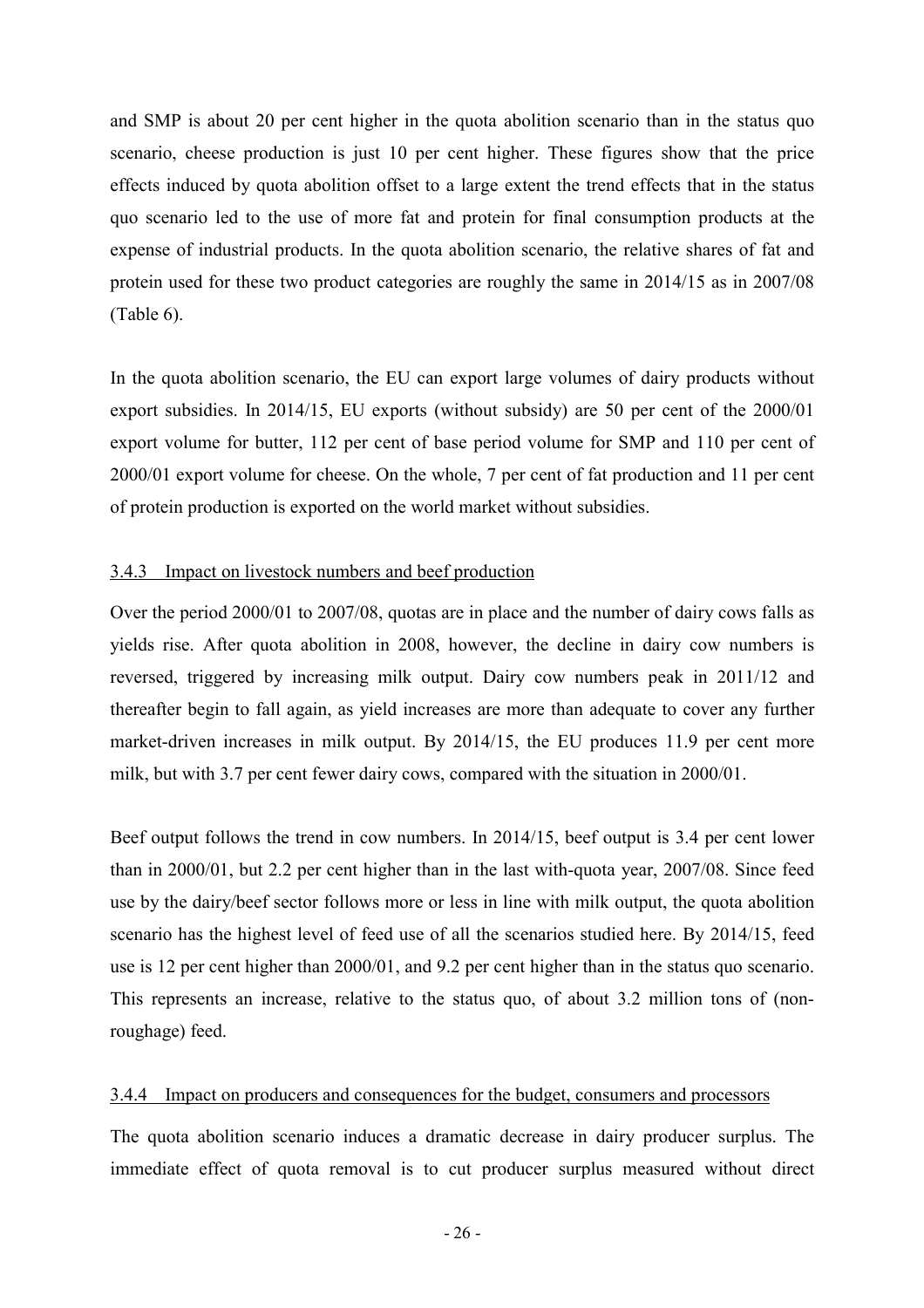payments by more than  $\epsilon$ 7 billion. This sharp decrease is due to the fact that the negative price effect, whereby milk quota rent falls to zero, is very large compared with the positive effect due to the larger output of milk. In the years following abolition, producer surplus without direct payments is roughly constant at a level that is about  $\epsilon$ 13 billion lower than the 2000/01 level. This occurs because, during these years, the gradually worsening negative price effect (relative to 2000/01) is balanced by the gradually improving positive output effect.

When direct payments at the rate of  $\epsilon$ 50 per ton of past quota are included, dairy producers' annual loss of surplus is reduced by about  $66$  billion. Compensation is thus less than 50 per cent. In this scenario, budgetary expenditure amounts to  $\epsilon$ 5.3 billion in 2014/15 as against  $\epsilon$ 2.4 billion in 2000/01. As in the two previous scenarios, final consumers gain with respect to 2000/01. In practice, it appears that the quota abolition scenario leads to the highest public expenditure but simultaneously to the largest gains for final consumers.

|                   | 2004/05 | 2007/08             | 2014/15 | 2014/15   |                      |       |           |  |
|-------------------|---------|---------------------|---------|-----------|----------------------|-------|-----------|--|
|                   |         |                     |         | Repeating | Adapting quotas      |       | Quota     |  |
|                   |         | Status quo scenario |         | Ag. 2000  | Two-tiered Cut Quota |       | Abolition |  |
|                   |         |                     |         | approach  | Quota                |       |           |  |
| <b>Butter</b>     |         |                     |         |           |                      |       |           |  |
| Production        | 95.2    | 92.0                | 84.6    | 89.4      | 95.6                 | 75.3  | 102.3     |  |
| Consumption       | 96.2    | 98.9                | 95.9    | 99.5      | 90.6                 | 87.2  | 109.1     |  |
| Price             | 99.7    | 84.7                | 87.2    | 80.7      | 96.0                 | 101.4 | 65.9      |  |
| <b>SMP</b>        |         |                     |         |           |                      |       |           |  |
| Production        | 93.2    | 84.7                | 76.1    | 81.4      | 88.6                 | 65.9  | 96.1      |  |
| Consumption       | 94.1    | 92.6                | 82.3    | 87.0      | 91.8                 | 74.2  | 99.2      |  |
| Price             | 98.9    | 83.1                | 84.3    | 79.3      | 73.7                 | 93.0  | 65.7      |  |
| <b>WMP</b>        |         |                     |         |           |                      |       |           |  |
| Production        | 96.0    | 90.7                | 80.2    | 89.1      | 115.1                | 64.7  | 111.0     |  |
| Consumption       | 110.0   | 122.9               | 142.6   | 144.0     | 140.7                | 138.6 | 148.5     |  |
| Price             | 102.3   | 88.3                | 87.7    | 83.6      | 93.2                 | 99.0  | 71.5      |  |
| <b>Fluid milk</b> |         |                     |         |           |                      |       |           |  |
| Production        | 101.1   | 102.7               | 104.6   | 104.9     | 105.1                | 103.5 | 106.2     |  |
| Consumption       | 101.1   | 102.7               | 104.6   | 104.9     | 105.1                | 103.6 | 106.2     |  |
| Price             | 101.1   | 96.0                | 98.6    | 96.3      | 95.0                 | 107.3 | 86.1      |  |
| <b>Cheese</b>     |         |                     |         |           |                      |       |           |  |
| Production        | 102.4   | 106.5               | 108.6   | 111.1     | 112.8                | 102.8 | 117.5     |  |
| Consumption       | 102.8   | 108.5               | 111.4   | 113.5     | 113.5                | 106.6 | 118.9     |  |
| Price             | 102.1   | 95.7                | 99.0    | 95.1      | 95.3                 | 107.6 | 84.1      |  |

**Table 5: EU production, consumption and price of selected dairy products under five options (2000/01=100)**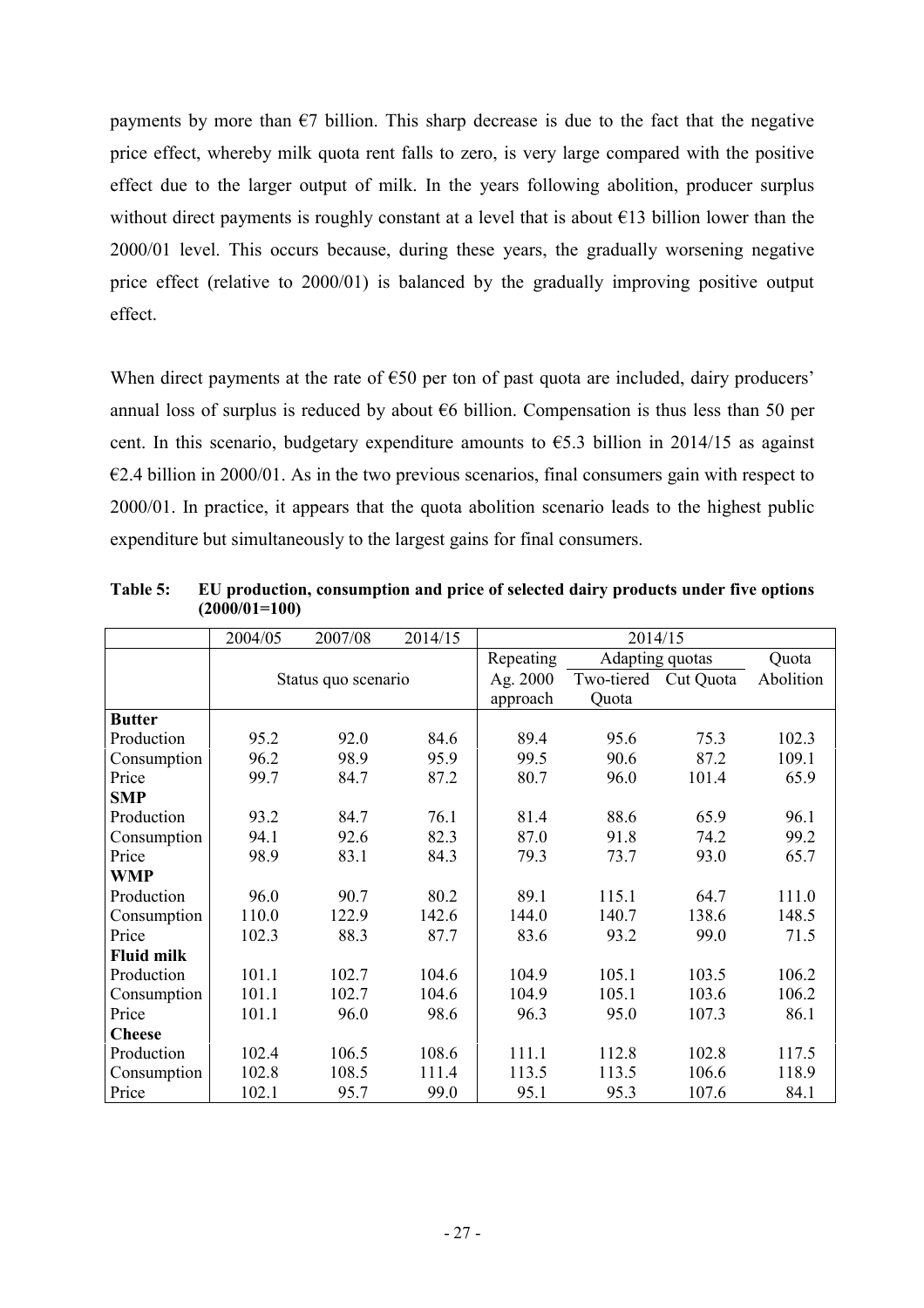|                            |         | Status quo scenario |                  |                  | 2014/15          |                  |                  |                  |
|----------------------------|---------|---------------------|------------------|------------------|------------------|------------------|------------------|------------------|
|                            | 2000/01 | 2004/05             | 2007/08          | 2014/15          | Repeat           | Adapting quotas  |                  | Quota            |
|                            |         |                     |                  |                  | A2000            | Two tier         | Cut              | Abolition        |
|                            |         |                     |                  |                  | approach         |                  | Quota            |                  |
| <b>Collected Milk (mt)</b> | 114     | 115                 | 116              | 116              | 120              | 124              | 109              | 129              |
| <b>FAT CONTENT</b>         |         |                     |                  |                  |                  |                  |                  |                  |
| <b>PRODUCTION</b>          |         |                     |                  |                  |                  |                  |                  |                  |
| Industrial products        | 37      | 35                  | 33               | 31               | 32               | 34               | 29               | 34               |
| Drinking<br>milk<br>and    | 31      | 32                  | 33               | 35               | 35               | 33               | 37               | 33               |
| fresh products             |         |                     |                  |                  |                  |                  |                  |                  |
| Cheese                     | 32      | 33                  | 33               | 34               | 34               | 33               | 34               | 33               |
| <b>SUBSIDISED USES</b>     |         |                     |                  |                  |                  |                  |                  |                  |
| EU consumption             | 8       | 7                   | $\boldsymbol{0}$ | $\boldsymbol{0}$ | $\boldsymbol{0}$ | $\boldsymbol{0}$ | $\boldsymbol{0}$ | $\boldsymbol{0}$ |
| <b>Exports</b>             | 9       | 8                   | 5                | $\mathbf{0}$     | $\mathbf{0}$     | $\mathbf{0}$     | $\boldsymbol{0}$ | $\boldsymbol{0}$ |
| <b>EXPORTS</b>             |         |                     |                  |                  |                  |                  |                  |                  |
| Total exports              | 10      | 9                   | $\overline{7}$   | $\overline{4}$   | 5                | 11               | $\overline{3}$   | $\overline{7}$   |
| <b>PROTEIN CONTENT</b>     |         |                     |                  |                  |                  |                  |                  |                  |
| <b>PRODUCTION</b>          |         |                     |                  |                  |                  |                  |                  |                  |
| Industrial products        | 23      | 21                  | 19               | 17               | 18               | 20               | 15               | 21               |
| Drinking<br>milk<br>and    | 33      | 34                  | 35               | 37               | 36               | 34               | 38               | 34               |
| fresh products             |         |                     |                  |                  |                  |                  |                  |                  |
| Cheese                     | 44      | 45                  | 46               | 47               | 46               | 45               | 47               | 46               |
| <b>SUBSIDISED USES</b>     |         |                     |                  |                  |                  |                  |                  |                  |
| EU consumption             | 9       | 8                   | $\overline{7}$   | $\boldsymbol{0}$ | 6                | $\boldsymbol{0}$ | $\boldsymbol{0}$ | $\boldsymbol{0}$ |
| <b>Exports</b>             | 11      | 10                  | 6                | $\mathbf{0}$     | 1                | $\boldsymbol{0}$ | $\mathbf{0}$     | $\mathbf{0}$     |
| <b>EXPORTS</b>             |         |                     |                  |                  |                  |                  |                  |                  |
| Total exports              | 12      | 11                  | 10               | 8                | 9                | 12               | 6                | 11               |

**Table 6: Utilisation of milk in the EU under five options (% of total production).**

## **4. Sensitivity analysis**

Additional simulations were performed assuming lower rates of domestic demand growth, positive growth in export demand, higher and lower rates of yield growth, and lower initial quota rents. Results of some of these sensitivity analyses are presented as an example.

A key parameter is the rate of autonomous demand growth. When supply is fixed by quotas, a change in autonomous growth, whether in domestic or export demand, impacts on prices and subsidy adjustments. Thus, lower domestic demand growth implies a lower price of milk and a smaller decrease in consumption subsidies than under the standard assumption. When domestic demand growth is one third lower than the standard assumption, the farm milk price in 2014/15 is 5 and 7 per cent lower in the status quo and Agenda 2000 bis scenarios respectively (Table 7). As a result, producer surplus is lower by  $\epsilon$  2.0 to 2.4 billion depending on the scenario.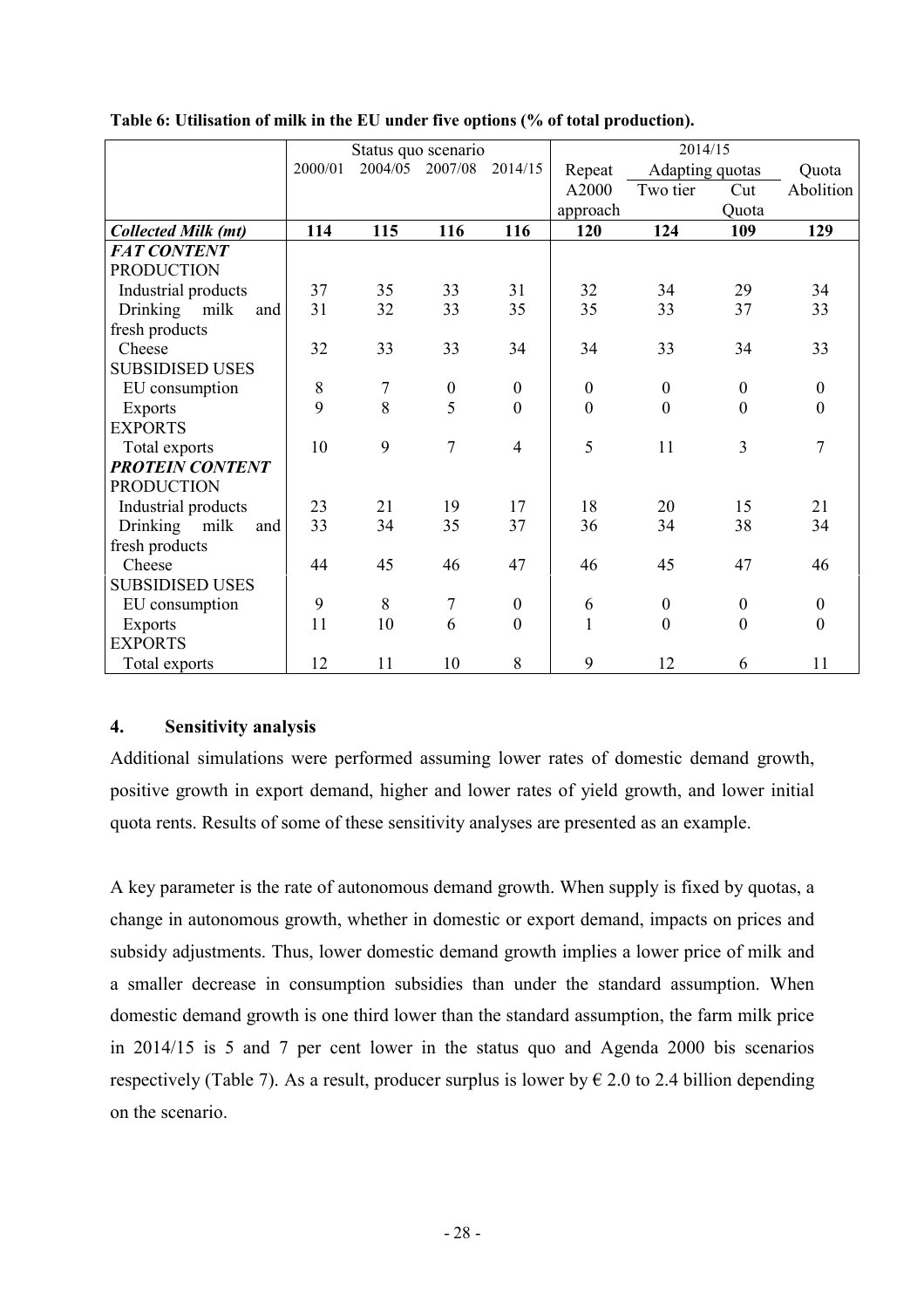Conversely, positive growth in export demand generates additional demand for EU dairy products. It allows export subsidies to be cut more quickly and induces higher prices within the EU. Farm milk price reacts to this increase in demand. Assuming export demand growth of 2 per cent per year implies that, by 2014/15, the farm milk price is 7 to 8 per cent higher. As a result, dairy producer surplus is higher, by up to  $\epsilon$ 3 billion.

When supply is not fixed by quota and adjusts to market demand, the impact on prices is significantly lower. For example, a lower rate of increase in domestic demand means both a decrease in milk production and in milk price. The sensitivity of farm milk price to demand exogenous changes is smaller when supply can adjust.

|                                   | Status quo                                          |                     | Quota<br>abolition               | Agenda 2000 bis        |                                  |  |  |  |
|-----------------------------------|-----------------------------------------------------|---------------------|----------------------------------|------------------------|----------------------------------|--|--|--|
|                                   | Positive export<br>Low domestic<br>demand<br>demand |                     | Low quota<br>rents $\frac{3}{2}$ | Low domestic<br>demand | Positive export<br>demand growth |  |  |  |
|                                   | growth                                              | growth <sup>2</sup> |                                  | growth <sup>1</sup>    |                                  |  |  |  |
| Farm Milk                         |                                                     |                     |                                  |                        |                                  |  |  |  |
| Production                        | $0\%$                                               | $0\%$               | $-2.2\%$                         | $0\%$                  | $0\%$                            |  |  |  |
| Price                             | $-4.8%$                                             | $+7.0%$             | $+9.9%$                          | $-7.2%$                | $+8.0\%$                         |  |  |  |
| Producer surplus<br>$(E$ billion) | $-2.0$                                              | $+2.5$              | $+3.2$                           | $-2.4$                 | $+2.8$                           |  |  |  |

**Table 7: Impact on the farm milk market and dairy producer surplus in 2014/15 of alternative assumptions on key parameters (change relative to the standard solution)**

1. rate of domestic demand growth is one third lower than under the standard assumption.

2. rate of world demand growth is 2% (standard assumption: zero growth).

3. quota rents in the EU are assumed to be 25% lower than the standard levels.

The effect of lower quota rents is also analysed. When quotas are in place, the level of the quota rent per unit of milk has no impact on market equilibrium (as long as it is positive). It only influences the size of the producer surplus. However, when quotas are removed, then the initial levels of quota rent affect the market outcome. Under a lower quota rents assumption, the increase in milk production is lower (2.2 per cent lower by 2014/15 in the sensitivity analysis compared to the standard assumption) and the decrease in farm milk price is also smaller (by almost 10 per cent). As a consequence, the producer surplus decreases less than under the standard assumption. It should be stressed that the initial surplus (in 2000/01) was also lower.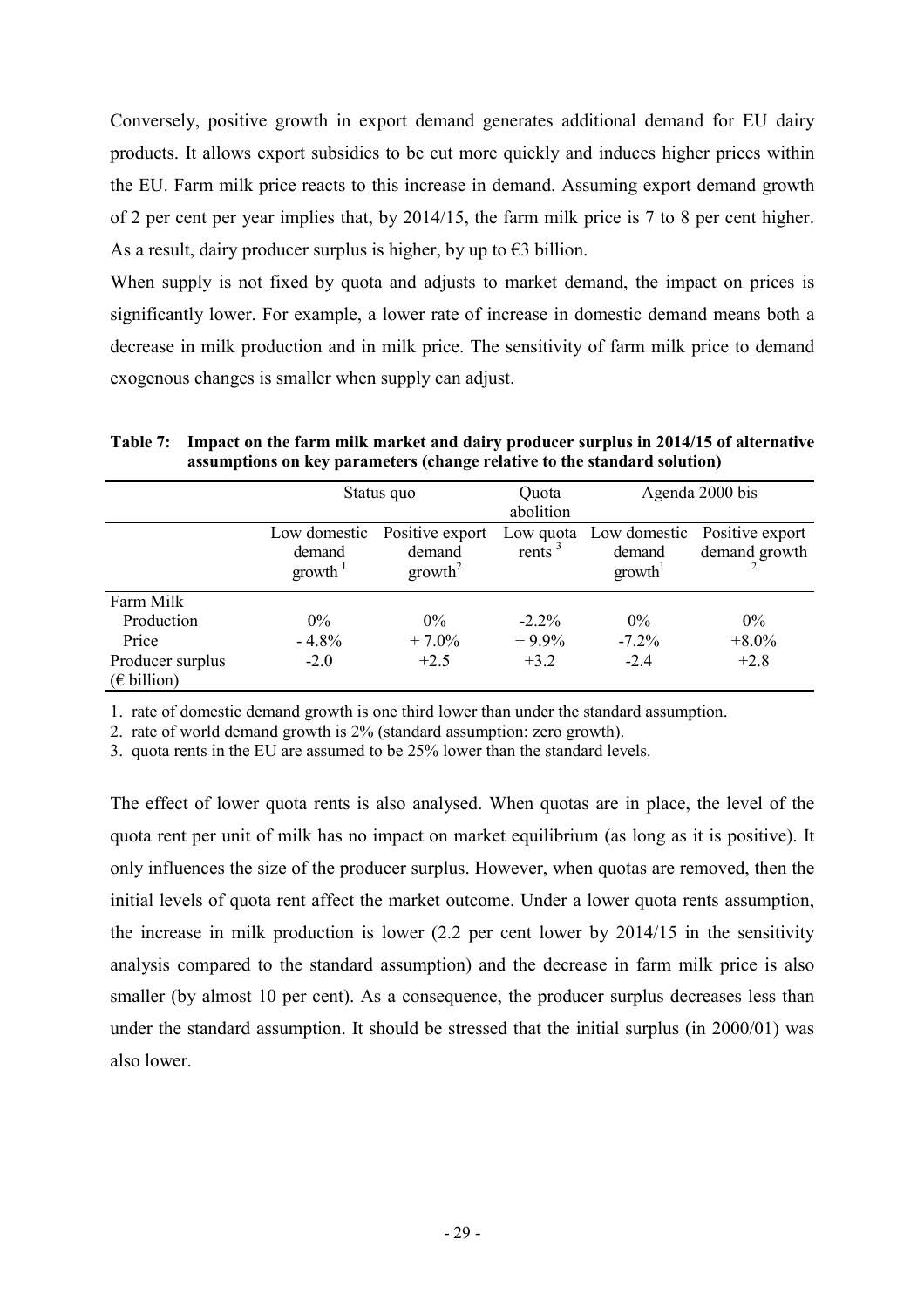#### **5. Overview of main results**

- In all scenarios, domestic demand increases for dairy products allow both domestic and export subsidies to be reduced. Demand expansion is a consequence of autonomous demand growth and support price decreases. It means that, in most scenarios, subsidies disappear or are close to zero after 2010/11. In all scenarios, they are zero by the end of the simulation period 2014/15. Therefore, WTO commitments on subsidised exports are no longer an issue as far as dairy products are concerned. This result is contingent on the positive autonomous domestic demand growth assumed in the simulations. However, even when domestic demand growth is one third lower than the standard assumption, export subsidies fall significantly and in many cases are close to zero by the end of the period. Moreover, if autonomous growth in world demand is positive, rather than the standard assumption of zero, this would facilitate cuts in export subsidies.
- In the scenarios where the quota scheme is retained, farm milk price decreases in the years when support price is cut by policy reform, but thereafter begins to increase again in response to domestic demand growth. For unchanged quota levels and unchanged subsidies, a 1 per cent increase in domestic demand translates into a 3 per cent price increase. By contrast, when production is not constrained by quotas, farm milk prices do not rise in response to increasing demand. Instead, the adjustment is made by expanding production. In this case, any positive effect of demand on prices is cancelled by increases in milk supply.
- In all scenarios, production of final consumption products (drinking milk, fresh products and cheese) increases. Rates of increase depend on the particular scenario; they are the lowest in the cut quota scenario and the highest in the quota abolition scenario. The direction of changes in industrial product supply (butter and milk powders) varies with the scenarios: their output increases when milk supply is no longer restricted by quotas (quota abolition scenario and two-tiered quota policy) but declines otherwise. Moreover, prices of industrial products appear more sensitive to policy design than prices of final consumption products.
- In the with-quota scenarios, the fact that production is increasingly oriented towards the EU domestic market without consumption subsidies leads to an increased use of milk for final consumption products, whose domestic demand is growing faster.
- The total number of dairy and suckler cows falls in all scenarios, with dairy cow and suckler cow numbers moving in opposite directions. Even in the quota abolition scenario,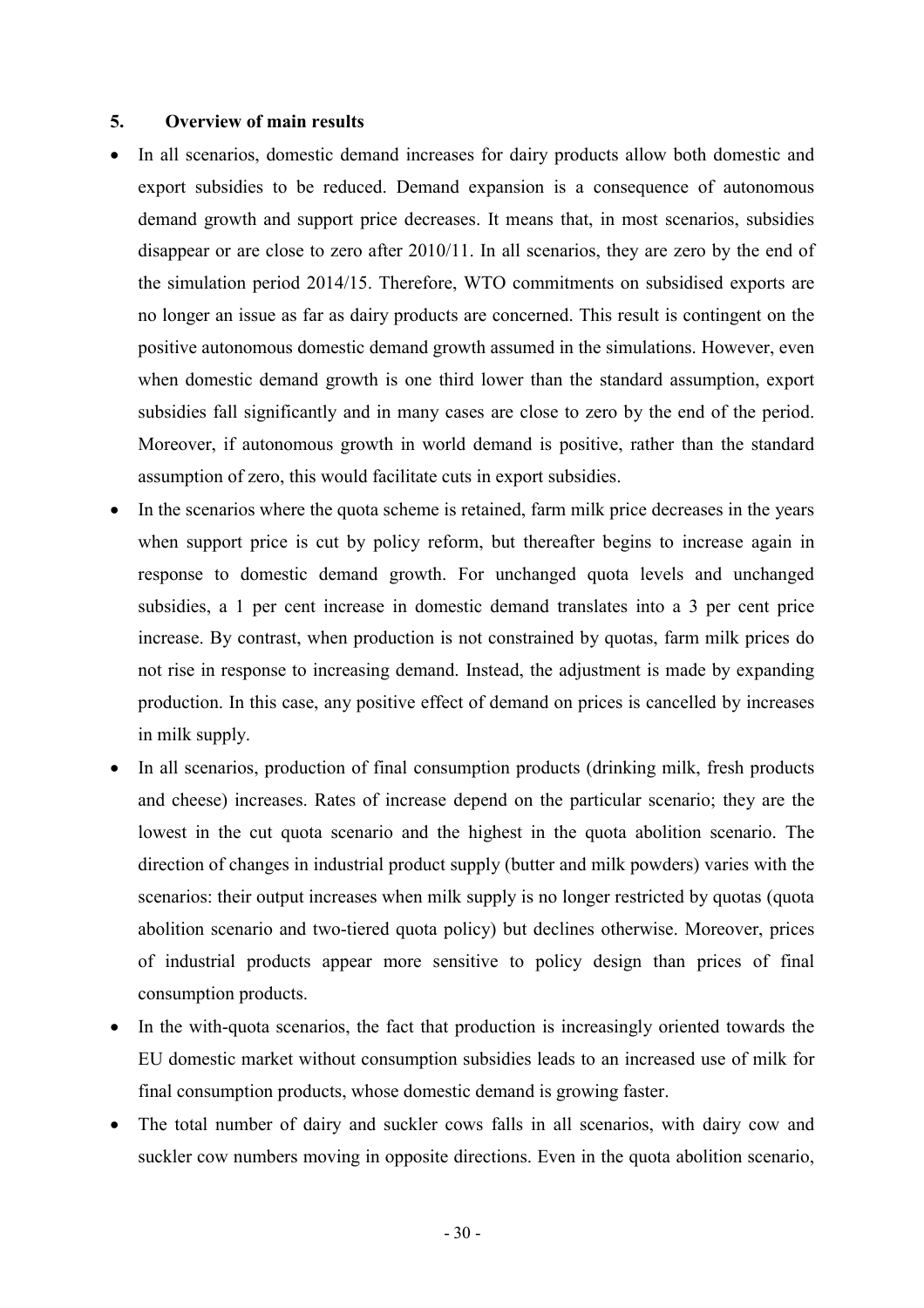no member state reaches stocking densities that would imply a breach of EU environmental limits (assuming current norms are maintained).

- Total beef production falls in all scenarios. By 2014/15, beef production in the cut quota scenario is 7 per cent (500 thousand tons) below its 2000/01 level, but just 2.4 per cent (170 thousand tons) below with quota abolition.
- Due to the low elasticity of aggregate demand for dairy products, any increase in milk supply translates into a more than proportional decrease in milk prices and hence to revenue losses for dairy producers. Conversely, when supply is fixed by quota, a 1 per cent increase in domestic demand generates a 3 per cent increase in farm milk price (everything else held constant, including domestic and export subsidies). Thus, with the quota system in force, the adjustable factor in the milk market is the milk price, and because demand is price-inelastic, milk price is very sensitive to any change in the quantity supplied (such as an increase in quota) or in the quantity demanded (such as an autonomous growth trend).
- Thus, both milk quota rent and consumer surplus are sensitive to changes in demand conditions. For example, in the status quo scenario, if domestic demand growth is one third lower than the standard assumption, producer surplus by  $2014/15$  is  $\epsilon$ 1 billion lower despite the fact that, in this case, the negative price impact of lower demand is cushioned by intervention prices acting as a floor price.
- By contrast, when output is not restricted, increasing demand mainly translates into a supply increase and to a lesser extent into a price rise. The larger the elasticity of supply the larger the impact on production and the smaller the impact on price. As a consequence, when production is not restricted, an increase in domestic demand has rather small effect on producer surplus. Thus, in the quota abolition scenario, producer surplus first dramatically decreases because the quota rents disappear but then remains stable.
- In the two-tiered quota scenario, the change in producer surplus is mainly due to changes in quota rent associated with A-production and only marginally to the surplus from Cmilk. Thus, any change in domestic demand will have a large impact on EU prices, provoking changes (in opposite directions) in dairy producer surplus and consumer surplus. However, demand growth for exports will affect the production of C-products but with only marginal effects on dairy producer surplus.
- Evolution of dairy producer surplus also depends on revenue from selling cows culled from the dairy herd. In this study, beef price is assumed constant at the level set by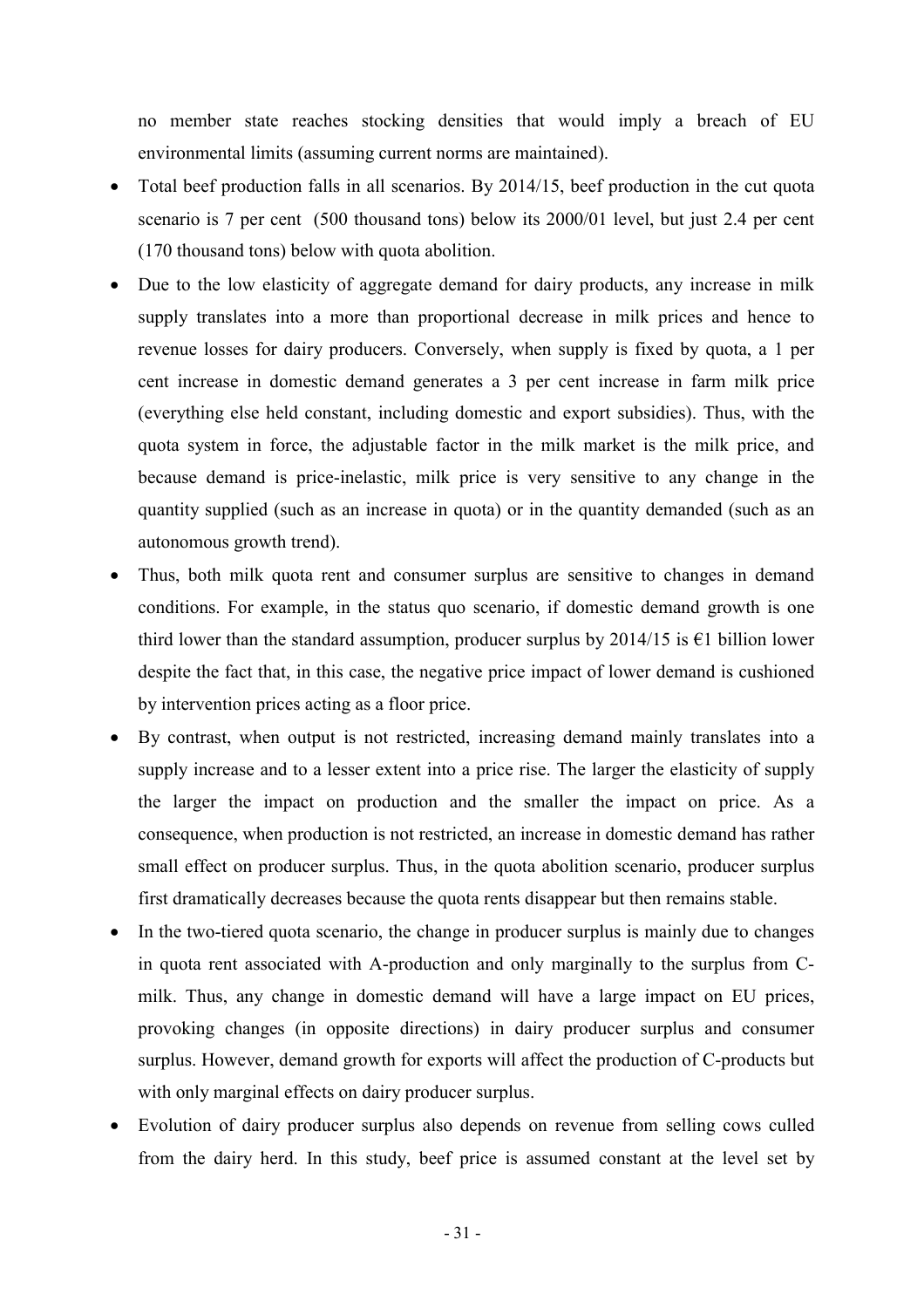Agenda 2000. The changes in revenue from selling dairy culls therefore depend on the changing number of dairy cows. Although this varies between scenarios as output incentives vary, it is dominated by rates of autonomous yield growth. In most scenarios, the reduction in income from dairy culls results in a loss of surplus of about  $\epsilon$ 2 billion per year by 2014/15.

- Results suggest that unconditional direct compensation for intervention price cuts may in fact over-compensate (or compensate beyond the policy maker's intention) in circumstances where the intervention price does not become operational as a floor price.
- In all scenarios with quotas, EU domestic prices are still above world market prices in 2014/15 due to quotas and protection measures that continue to isolate the EU market from world markets.
- The unweighted sum of surpluses of milk producers, processors, consumers and taxpayers is of the same order of magnitude in all scenarios. However, winners and losers vary depending on the scenarios (Table 8). Moreover, dairy policy changes cause changes in the surpluses of other stakeholders (for example, in the feed and beef sectors) which are not reported in this study.

|                | <b>Status</b>  | Agenda 2000 | Two-tiered | Cut quota | Quota     |
|----------------|----------------|-------------|------------|-----------|-----------|
|                | quo            | bis         |            |           | abolition |
| Milk producers | $\overline{2}$ |             | 4          |           |           |
| Processors     | 4              |             |            |           |           |
| Consumers      | $\overline{4}$ |             |            |           |           |
| Taxpayers      |                | 4           |            |           |           |

**Table 8: Ranking of the options for the different groups based on their surplus in 2014/15.**

 $(1=best option, 5 = worst option)$ 

The ranking of scenarios, according to the surplus criterion, is similar on the one hand for producers and taxpayers, and on the other hand for processors and consumers, at least for the rates of direct payment assumed in the study.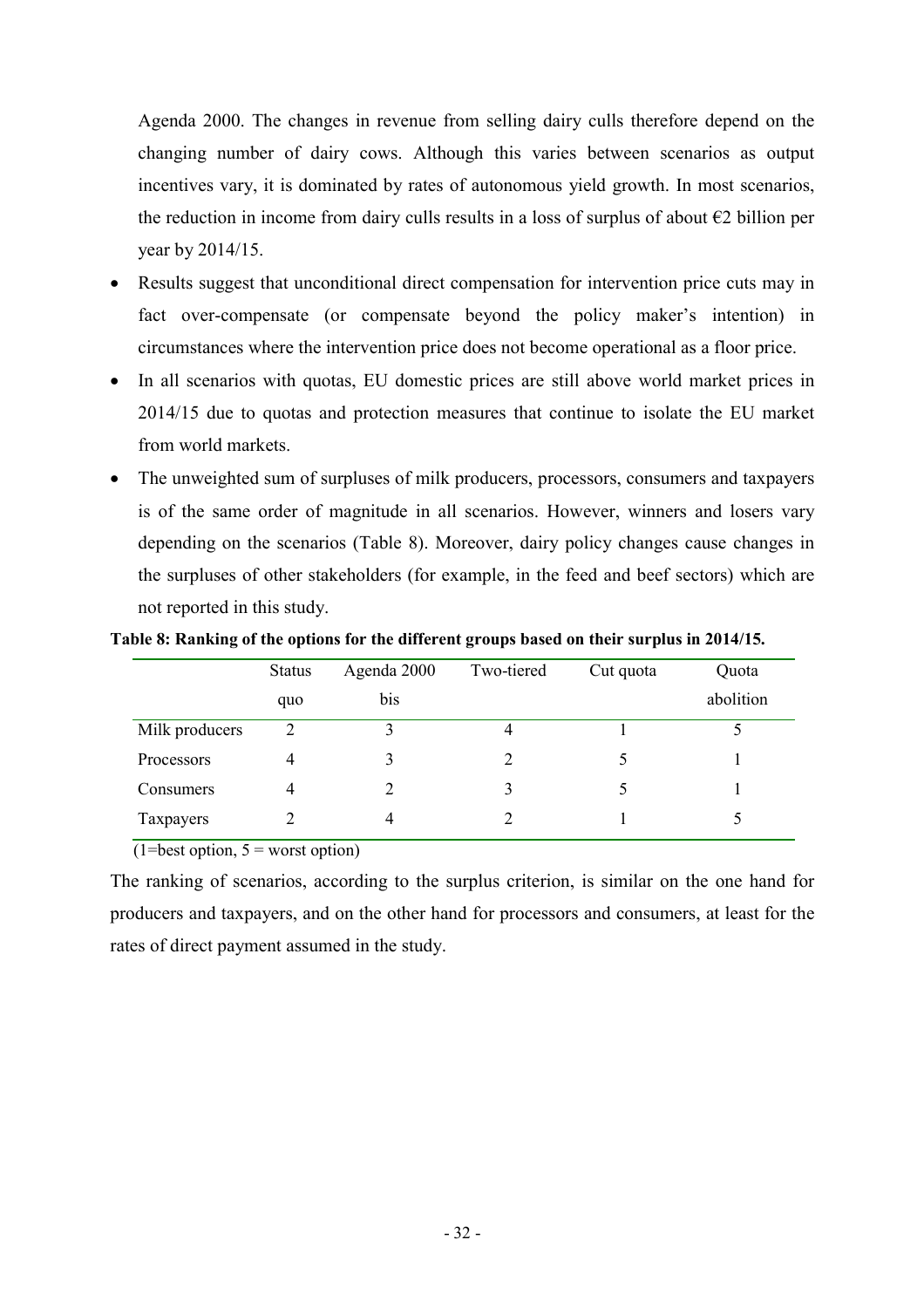#### ANNEX I : Main characteristics of the models used

The objective of this study is to perform *ex ante* quantitative assessments of alternative dairy policies for the EU. The study is based on two linked models that represent the dairy sector in the 15 EU member states. In each member state, farm milk supply, milk processing and the markets for 14 different final products are modelled. At the farm level, the interaction between beef and dairy is taken into account as well as the dynamics of production due to lagged stock adjustment. All policy instruments at each stage in the production and marketing chain are represented. The models are used to simulate the impact on markets and revenues of alternative dairy policies.

The first model, developed at Wageningen University, is designed to simulate the impact of dairy and beef policy instruments on outcomes in the inter-related dairy and beef sectors. It is specified at member state level.

The model is dynamic in order to depict adjustment processes over time. Milk and beef outputs are determined in the current period, as a function of current prices (or prices and milk quota levels when quotas are in force). However, the adjustment of the quasi-fixed factors, dairy cows, suckler cows and land, begin their adjustment with a one-year lag, and take several periods to adjust fully to a price or policy change. Thus, the full impact of a price or policy change takes a number of periods to complete.

The model is based on equations that represent short-run and long-run responses of milk and beef production to policy changes. Three equations (profit function, beef and veal output and feed input) form a mutually consistent set of equations describing short-run profit maximisation. A shadow price equation determines the marginal cost of milk production (when quotas are in force), or milk output supply (if there are no quotas). Finally, a set of adjustment equations, for dairy cows, suckler cows and land use, are dynamic, and embed the long-run expressions consistent with short-run profit maximisation.

As milk output equation is not directly observable from past behaviour (due to the existence of quotas since 1984) a specific study was carried out by INRA-Rennes to estimate the quota rents in each member state. Rents are calculated based on restricted cost functions estimated using FADN data (see Table 2 for the results).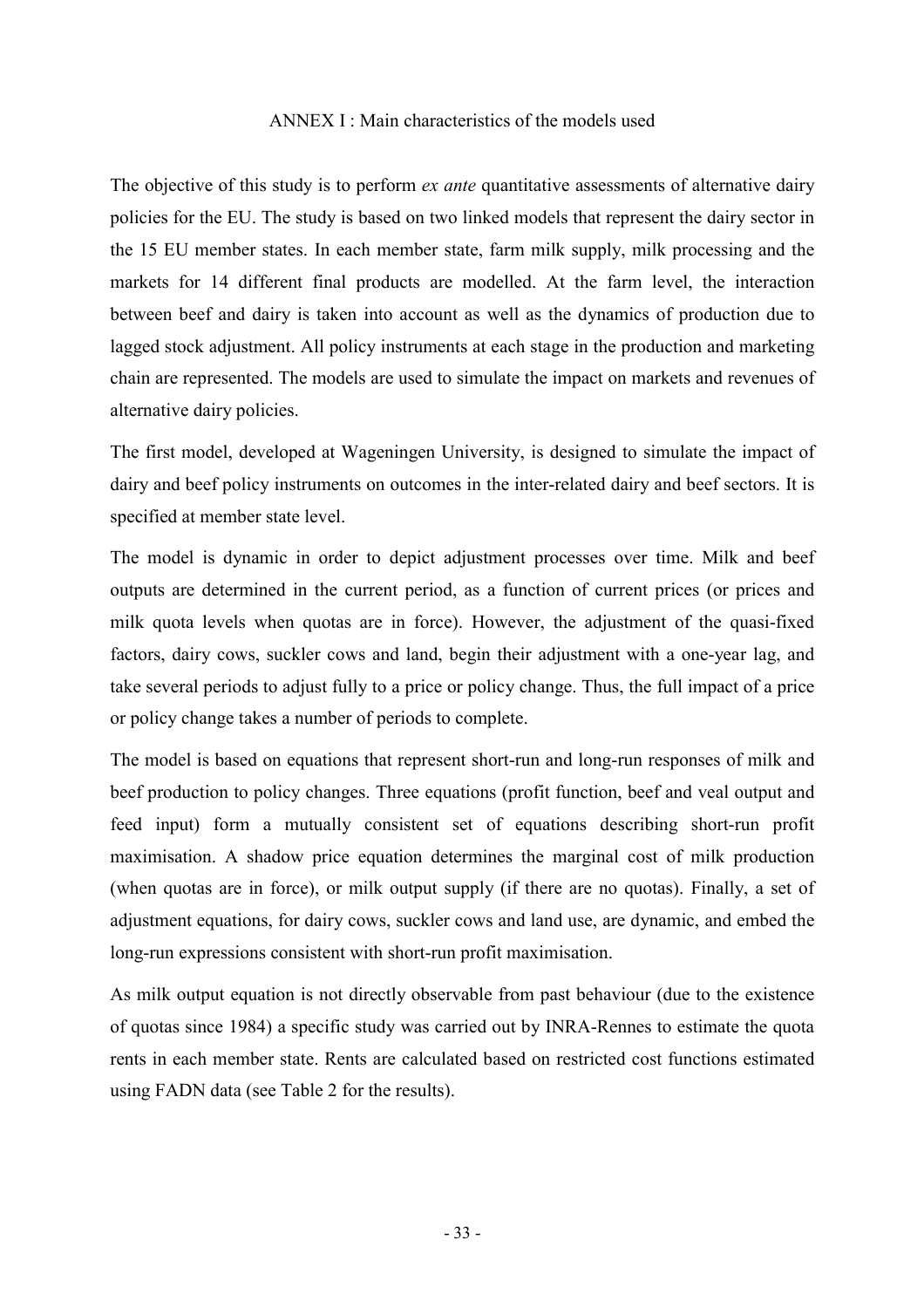In addition to the above behavioural equations of the supply model, there are a number of accounting identities that are used to calculate direct payments, dairy producer surplus and net revenue (dairy and livestock revenue minus feed costs) with and without direct payments.

The supply model can simulate in two different policy settings: with milk supply constrained by quota, and without any quota restrictions *on* milk supply. When milk supply is constrained by quota, it is assumed that milk production in each member state equals the quota limit in that member state and milk price is exogenously determined. In this case, the prices generated by a demand model (given exogenous supply) are used to calculate producer surplus and net revenue.

When milk is not constrained by quota, the shadow milk supply functions determine milk production in each member state *in conjunction with* price, which is now endogenous. To solve for milk supply and milk price jointly when the model is run independently, the shadow milk supply functions of each member state are aggregated to form an EU total milk supply function, which interacts with a demand function at EU level.

In this study, in order to solve jointly for price and quantity in the non-quota scenarios, the supply model is run in conjunction with the Toulouse demand model (described below), which depicts demand for raw milk in each member state as derived from internal and export demands for the full range of individual dairy products. For each year sequentially, the solutions for milk price and quantity are found by iterating between the two models until convergence is obtained.

For each year of analysis, the main outputs of the supply model are the following:

- Milk market: production, price (member state level) (as described above)
- Other inputs and outputs: beef output, purchased feed use, dairy and suckler cow stocks, forage and grazing land used for dairy and beef production (member state level)
- Direct payments: dairy and beef producers (by member state and type of payment)
- Surpluses: dairy producer surplus (decomposed into the elements quota rent, non-rent surplus and revenue from dairy culls), and net revenue (member state level).

The second model, developed at INRA-Toulouse, is designed to simulate the impact of dairy policy instruments on milk and dairy product markets. Thus, the dairy sector is modelled as a vertical structure that includes the supply of milk, the processing of milk into final products and the demand for dairy products. It is specified at member state level.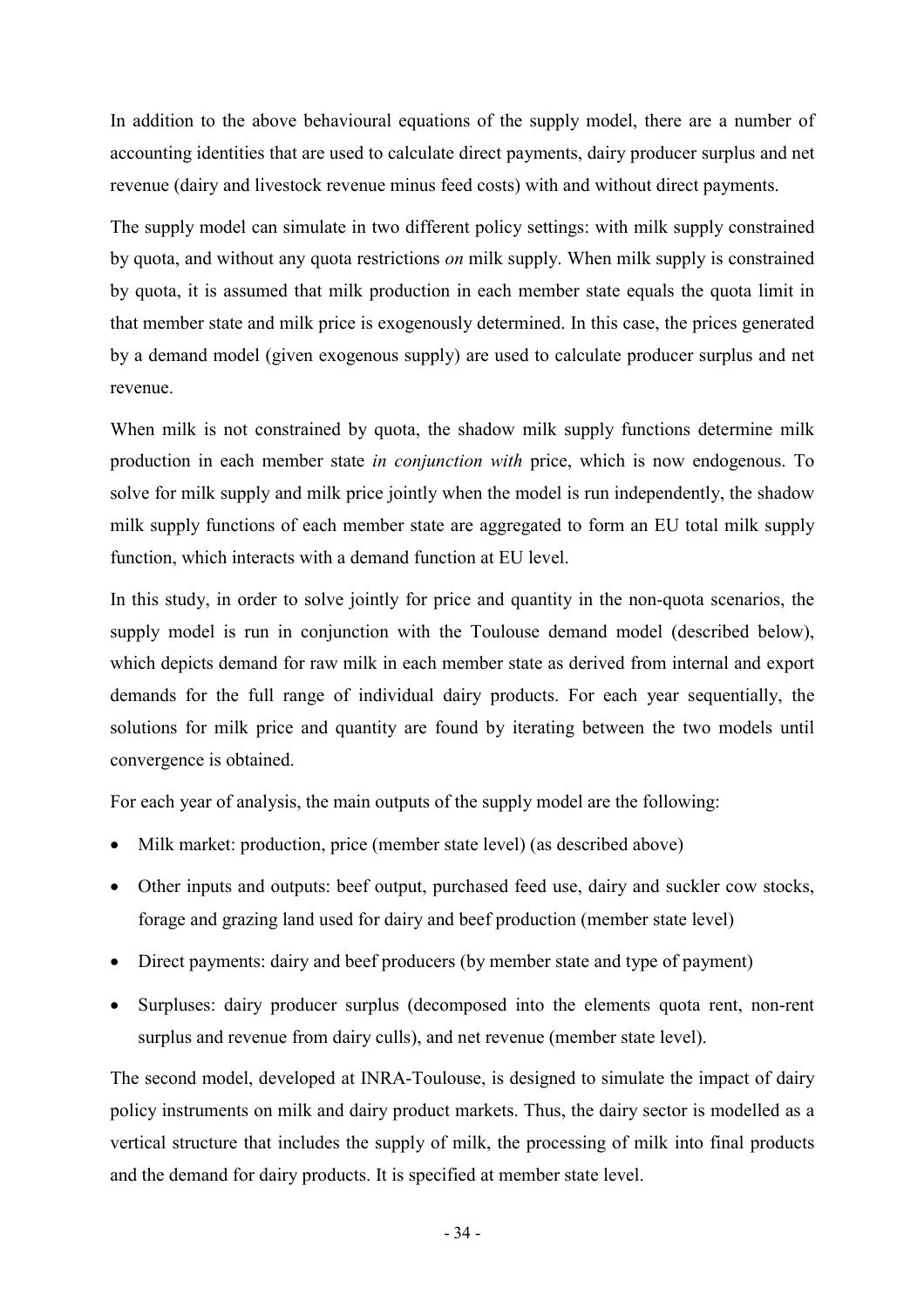Supply of milk is considered as follows: when quotas are in force, a simplified milk supply equation is used. When quotas are removed (or when some extra production above the quota is allowed) milk supply comes from the Wageningen supply model (as explained above).

Then, the processing and demand model breaks total milk supplies down into fat and protein components. Market demands for milk products drive the derived demands for the milk components, which are reconstituted into dairy products at market level. This procedure ensures that product supplies are consistent with raw milk supplies. The technology of processing milk into final dairy products is explicitly modelled. Technical coefficients of processing milk into final products were derived from technical studies and the composition of products. In order to have a good representation of processing technologies, the model considers 14 final dairy products (fluid milk, fresh products, butter, cream, SMP, WMP, condensed milk, casein, soft cheese, blue cheese, semi-hard cheese, hard cheese, fresh cheese, processed cheese, whey powder).

Demand is split between domestic demand, subsidised and non-subsidised demand, and demand from the rest of the world. Trade policy is important in the dairy sector. The EU can export dairy products to four different non-EU regions (CEC, Independent State Countries, USA, other regions) and imports from an aggregate rest of the world.

Dynamics in the model mainly comes from autonomous trend in demand components (both domestic demand and export demand). Intervention stocks (if any) are an additional element in the dynamics. The model is solved year by year using an optimisation algorithm. Both quantities and prices on all markets are endogenous variables. External modules are also developed to calculate accounting identities.

The model explicitly integrates the policy instruments used in dairy sector (milk quota, intervention prices for SMP and butter, public intervention including ceiling quantities for public intervention, domestic consumption subsidies for SMP and butter, production subsidies for casein, export refunds, import tariffs and quotas). The model can also represent the WTO commitments on subsidised exports and imports.

For each year of analysis, the main outputs of the demand model are the following:

- Milk market: production, price (member state level) (as described above)
- Intermediate products: fat and protein prices (member state level)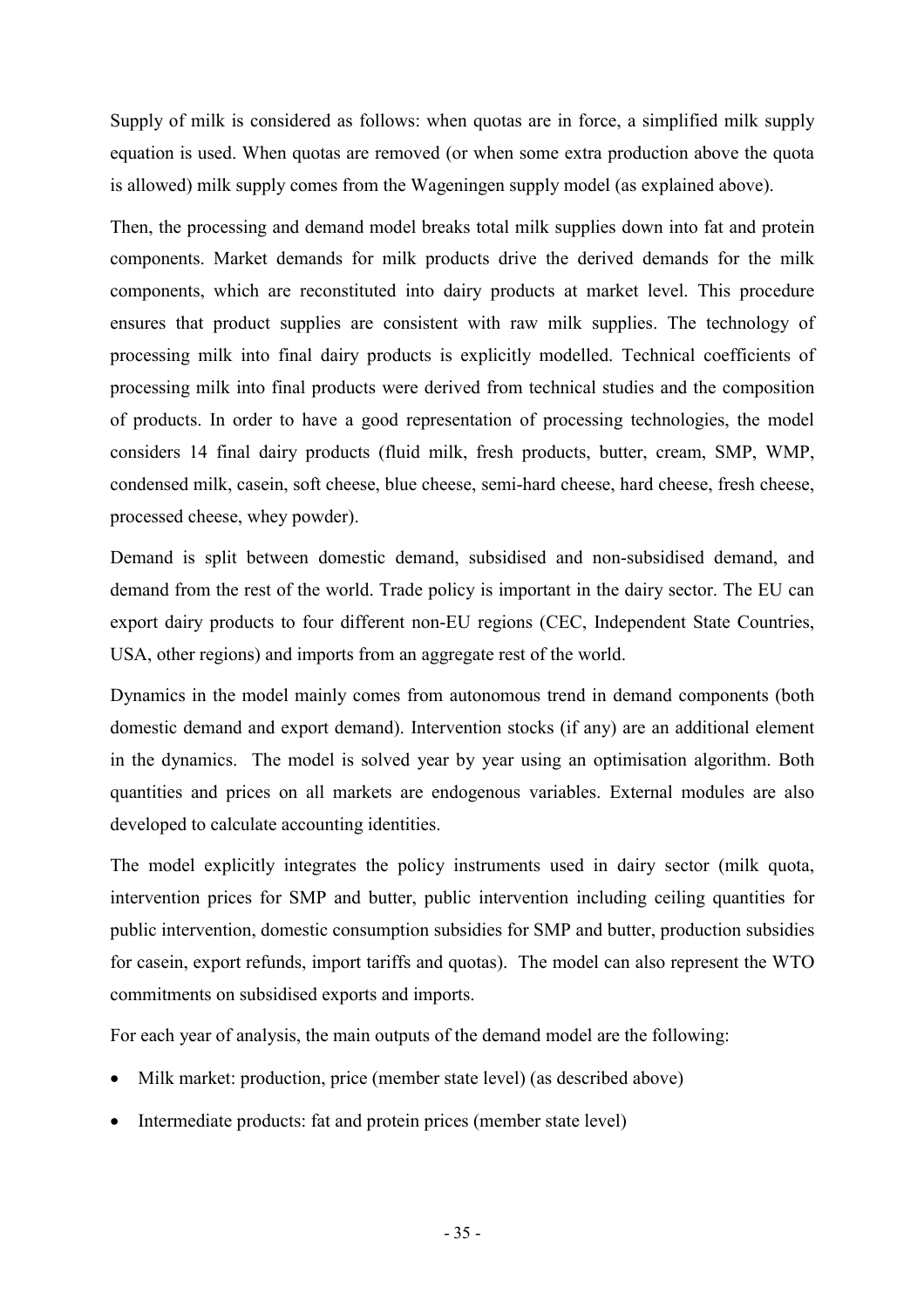- Dairy product markets: production, price, subsidised and unsubsidised consumption (member state level)
- Trade: imports, subsidised exports, unsubsidised exports (EU level)
- Surpluses : Consumer surplus, processing sector surplus, taxpayer cost (EU level).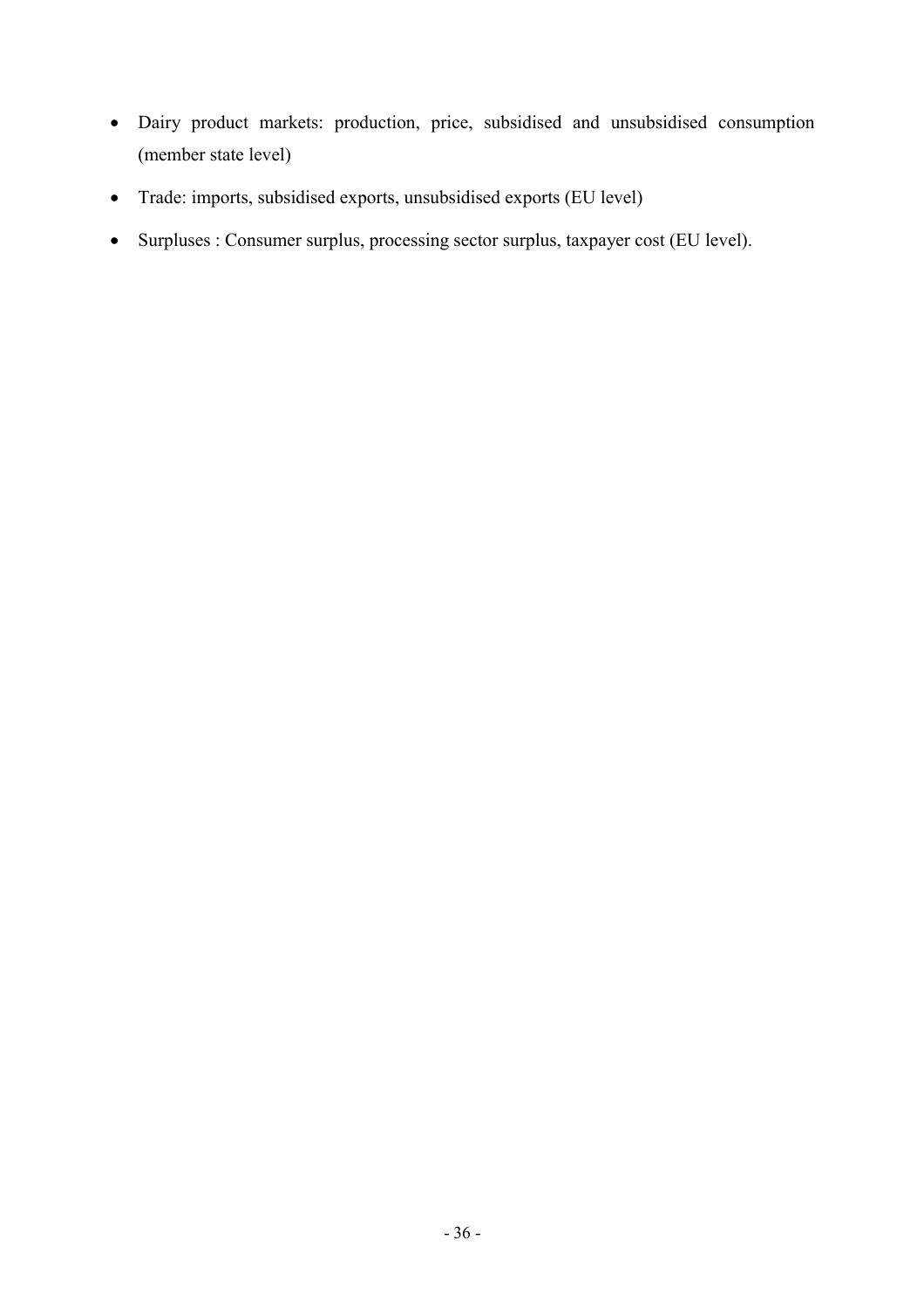#### **ANNEX II - Figures**

#### **Graph 1: Estimated impact on EU raw milk production of different options, 100=2000/01**



Raw Milk Production

**Graph 2: Estimated impact on EU raw milk price of different options, 100=2000/01**

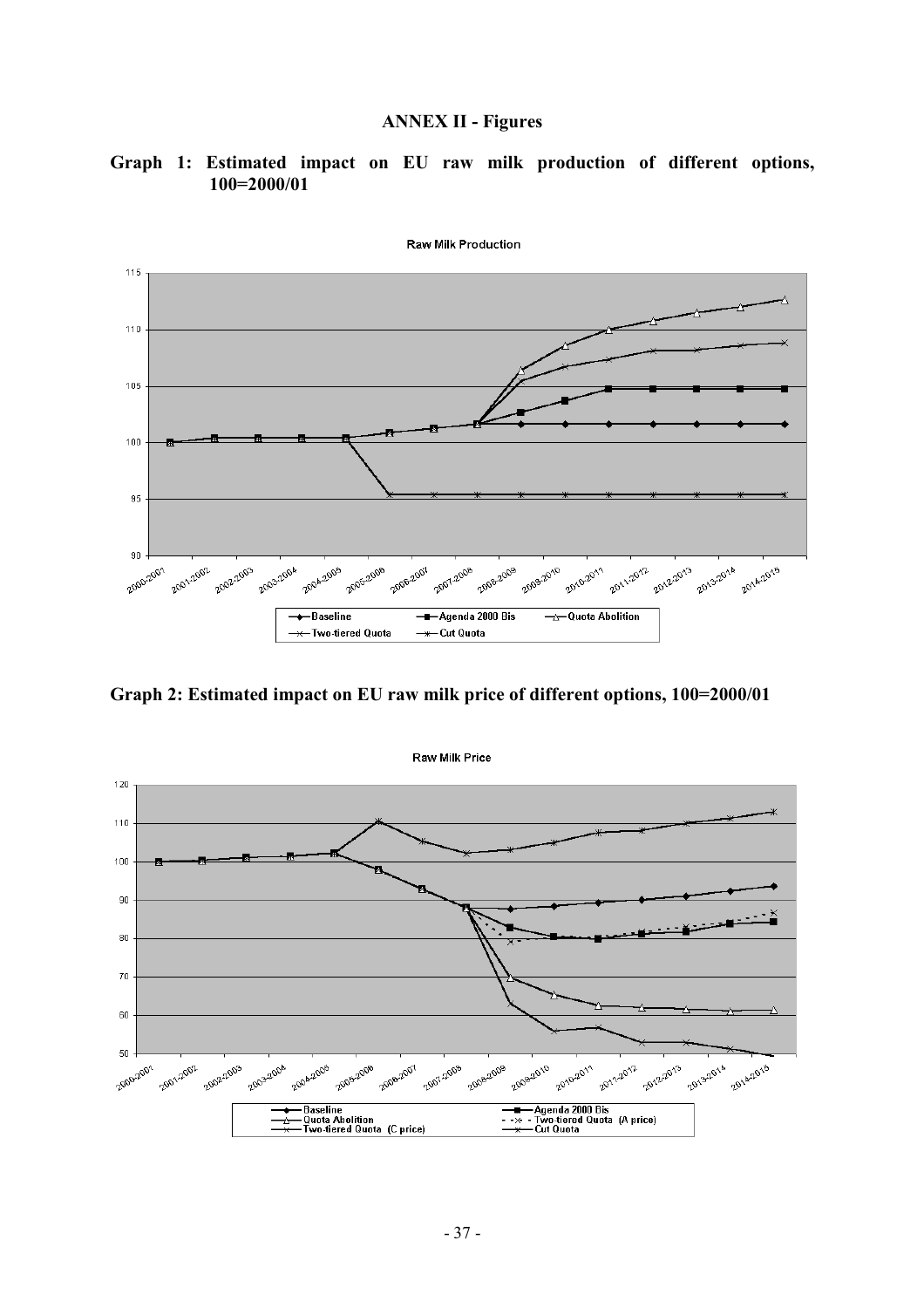